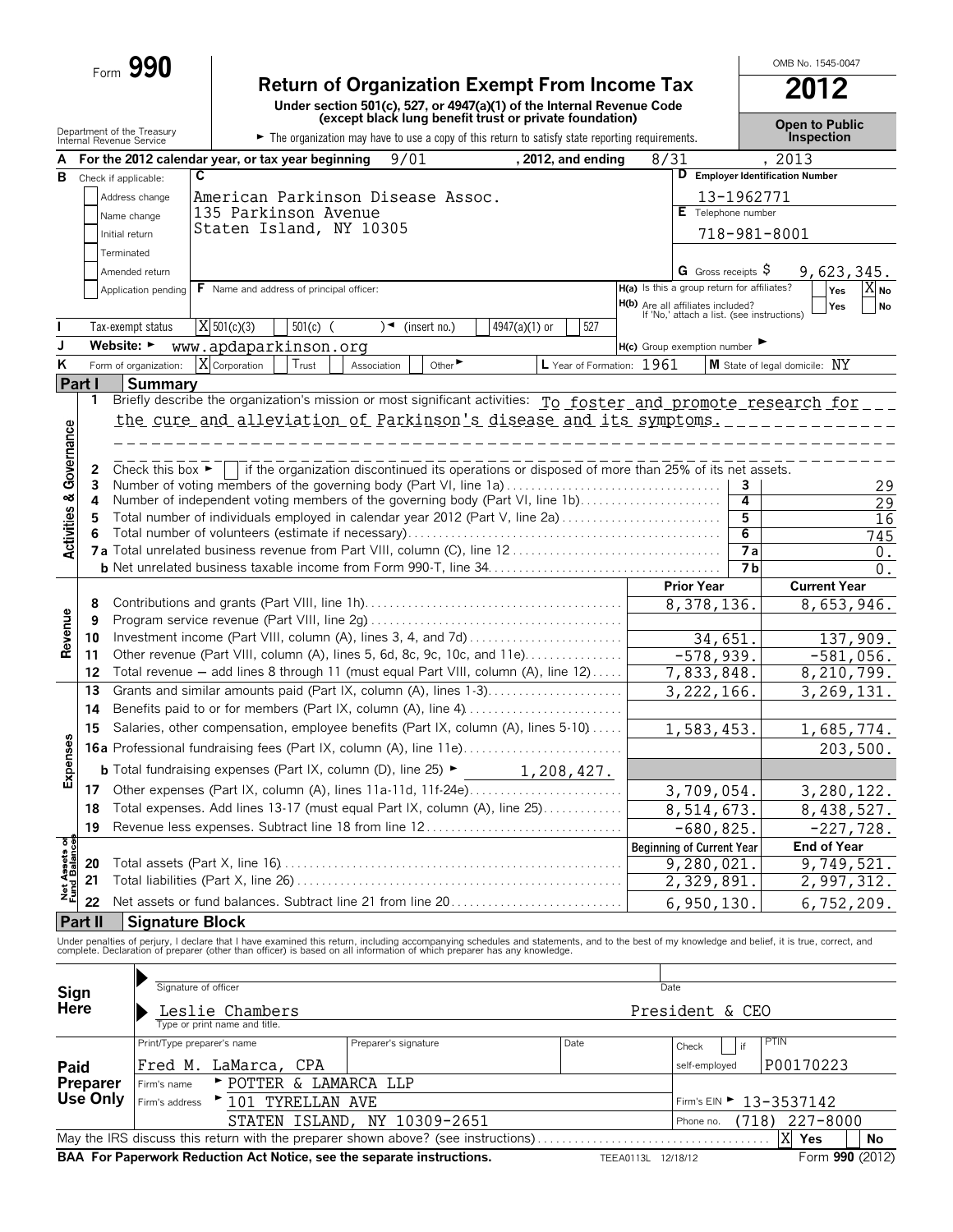|                 | Form 990 (2012) American Parkinson Disease Assoc.                                   |                                                                                                                                                                                                                                                                                    | 13-1962771               | Page 2 |
|-----------------|-------------------------------------------------------------------------------------|------------------------------------------------------------------------------------------------------------------------------------------------------------------------------------------------------------------------------------------------------------------------------------|--------------------------|--------|
| <b>Part III</b> | <b>Statement of Program Service Accomplishments</b>                                 |                                                                                                                                                                                                                                                                                    |                          |        |
|                 |                                                                                     |                                                                                                                                                                                                                                                                                    |                          |        |
| 1               | Briefly describe the organization's mission:                                        |                                                                                                                                                                                                                                                                                    |                          |        |
|                 |                                                                                     | To foster and promote research for the cure and alleviation of Parkinson's disease                                                                                                                                                                                                 |                          |        |
|                 | and its symptoms.                                                                   |                                                                                                                                                                                                                                                                                    |                          |        |
|                 |                                                                                     |                                                                                                                                                                                                                                                                                    |                          |        |
|                 |                                                                                     |                                                                                                                                                                                                                                                                                    |                          |        |
|                 |                                                                                     | 2 Did the organization undertake any significant program services during the year which were not listed on the prior                                                                                                                                                               |                          |        |
|                 |                                                                                     |                                                                                                                                                                                                                                                                                    | Yes                      | No     |
|                 | If 'Yes,' describe these new services on Schedule O.                                |                                                                                                                                                                                                                                                                                    |                          |        |
| 3               |                                                                                     | Did the organization cease conducting, or make significant changes in how it conducts, any program services?                                                                                                                                                                       | Yes                      | No     |
|                 | If 'Yes,' describe these changes on Schedule O.                                     |                                                                                                                                                                                                                                                                                    |                          |        |
| 4               |                                                                                     | Describe the organization's program service accomplishments for each of its three largest program services, as measured by expenses.<br>Section 501(c)(3) and 501(c)(4) organizations and section 4947(a)(1) trusts are required to report the amount of grants and allocations to |                          |        |
|                 | others, the total expenses, and revenue, if any, for each program service reported. |                                                                                                                                                                                                                                                                                    |                          |        |
|                 |                                                                                     |                                                                                                                                                                                                                                                                                    |                          |        |
|                 | ) (Expenses $\frac{1}{2}$<br>4a (Code:                                              | 2,454,438. including grants of \$                                                                                                                                                                                                                                                  | ) (Revenue $\frac{1}{2}$ |        |
|                 |                                                                                     | Information and Referral Services - To promote awareness of and provide information                                                                                                                                                                                                |                          |        |
|                 |                                                                                     | to persons suffering from Parkinson's disease. 45 Information and Referral centers                                                                                                                                                                                                 |                          |        |
|                 | funded.                                                                             |                                                                                                                                                                                                                                                                                    |                          |        |
|                 |                                                                                     |                                                                                                                                                                                                                                                                                    |                          |        |
|                 |                                                                                     |                                                                                                                                                                                                                                                                                    |                          |        |
|                 |                                                                                     |                                                                                                                                                                                                                                                                                    |                          |        |
|                 |                                                                                     |                                                                                                                                                                                                                                                                                    |                          |        |
|                 |                                                                                     |                                                                                                                                                                                                                                                                                    |                          |        |
|                 |                                                                                     |                                                                                                                                                                                                                                                                                    |                          |        |
|                 |                                                                                     |                                                                                                                                                                                                                                                                                    |                          |        |
|                 |                                                                                     |                                                                                                                                                                                                                                                                                    |                          |        |
|                 | $4b$ (Code:<br>) (Expenses \$<br>newsletters are mailed annually.                   | $2,312,059$ . including grants of \$<br>Public and Professional education - To educate the public and medical profession with<br>programs for the benefit of Parkinsonians and their families. Approximately 410,115                                                               | ) (Revenue \$            |        |
|                 |                                                                                     |                                                                                                                                                                                                                                                                                    |                          |        |
|                 | ) (Expenses $$$<br>4c (Code:                                                        | 1,599,057. including grants of \$                                                                                                                                                                                                                                                  | ) (Revenue $\frac{1}{2}$ |        |
|                 | funded. Four summer fellowships were funded.                                        | Research Centers - To foster and promote research for the cure and alleviation of the<br>condition of persons suffering from Parkinson's Disease. Nine Advanced Centers were                                                                                                       |                          |        |
|                 |                                                                                     |                                                                                                                                                                                                                                                                                    |                          |        |
|                 |                                                                                     |                                                                                                                                                                                                                                                                                    |                          |        |
|                 | 4d Other program services. (Describe in Schedule O.)<br>\$<br>(Expenses             | including grants of<br>-Ş                                                                                                                                                                                                                                                          | ) (Revenue $\sqrt{5}$    |        |
|                 | 4 e Total program service expenses >                                                | 6,365,554.                                                                                                                                                                                                                                                                         |                          |        |
| <b>BAA</b>      |                                                                                     | TEEA0102L 08/08/12                                                                                                                                                                                                                                                                 | Form 990 (2012)          |        |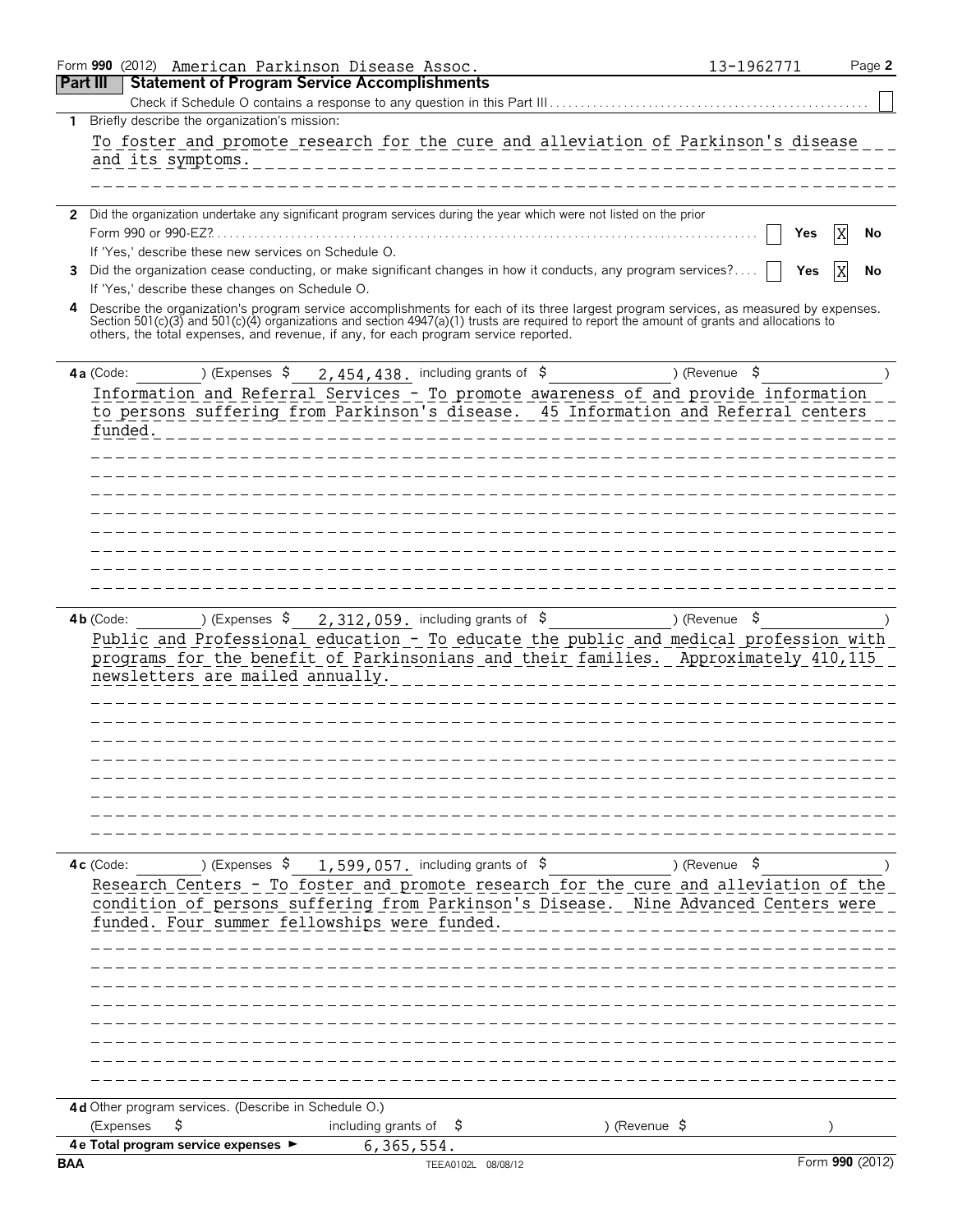Form **990** (2012) Page **3** American Parkinson Disease Assoc. 13-1962771

**Part IV Checklist of Required Schedules**

|     |                                                                                                                                                                                                                                                     |                 | <b>Yes</b> | No.         |
|-----|-----------------------------------------------------------------------------------------------------------------------------------------------------------------------------------------------------------------------------------------------------|-----------------|------------|-------------|
|     | Is the organization described in section 501(c)(3) or 4947(a)(1) (other than a private foundation)? If 'Yes,' complete                                                                                                                              | $\mathbf{1}$    | X          |             |
|     | 2 Is the organization required to complete Schedule B, Schedule of Contributors (see instructions)?                                                                                                                                                 | $\overline{2}$  | $\rm X$    |             |
| 3.  | Did the organization engage in direct or indirect political campaign activities on behalf of or in opposition to candidates                                                                                                                         | $\mathbf{3}$    |            | Χ           |
| 4   | Section 501(c)(3) organizations Did the organization engage in lobbying activities, or have a section 501(h) election                                                                                                                               | 4               |            | X           |
| 5.  | Is the organization a section 501(c)(4), 501(c)(5), or 501(c)(6) organization that receives membership dues,<br>assessments, or similar amounts as defined in Revenue Procedure 98-19? If 'Yes,' complete Schedule C, Part III                      | 5               |            | X           |
| 6   | Did the organization maintain any donor advised funds or any similar funds or accounts for which donors have the right<br>to provide advice on the distribution or investment of amounts in such funds or accounts? If 'Yes,' complete Schedule D,  | 6               |            | X           |
| 7   | Did the organization receive or hold a conservation easement, including easements to preserve open space, the                                                                                                                                       | $\overline{7}$  |            | X           |
| 8   | Did the organization maintain collections of works of art, historical treasures, or other similar assets? If 'Yes,'                                                                                                                                 | 8               |            | X           |
| 9   | Did the organization report an amount in Part X, line 21, for escrow or custodial account liability; serve as a custodian<br>for amounts not listed in Part X; or provide credit counseling, debt management credit repair, or debt negotiation     | 9               |            | Χ           |
| 10  | Did the organization, directly or through a related organization, hold assets in temporarily restricted endowments,<br>permanent endowments, or quasi-endowments? If 'Yes,' complete Schedule D, Part V                                             | 10              | X          |             |
| 11  | If the organization's answer to any of the following questions is 'Yes', then complete Schedule D, Parts VI, VII, VIII, IX,<br>or X as applicable.                                                                                                  |                 |            |             |
|     | a Did the organization report an amount for land, buildings and equipment in Part X, line 10? If 'Yes,' complete Schedule                                                                                                                           | 11 a            | X          |             |
|     | <b>b</b> Did the organization report an amount for investments - other securities in Part X, line 12 that is 5% or more of its total                                                                                                                | 11 <sub>b</sub> | X          |             |
|     | c Did the organization report an amount for investments - program related in Part X, line 13 that is 5% or more of its total                                                                                                                        | 11c             |            | Χ           |
|     | d Did the organization report an amount for other assets in Part X, line 15 that is 5% or more of its total assets reported                                                                                                                         | 11d             |            | X           |
|     | e Did the organization report an amount for other liabilities in Part X, line 25? If 'Yes,' complete Schedule D, Part X                                                                                                                             | 11 e            | X          |             |
|     | f Did the organization's separate or consolidated financial statements for the tax year include a footnote that addresses<br>the organization's liability for uncertain tax positions under FIN 48 (ASC 740)? If 'Yes,' complete Schedule D, Part X | 11f             | X          |             |
|     | 12a Did the organization obtain separate, independent audited financial statements for the tax year? If 'Yes,' complete                                                                                                                             | 12a             | X          |             |
|     | <b>b</b> Was the organization included in consolidated, independent audited financial statements for the tax year? If 'Yes,' and                                                                                                                    | 12 <sub>b</sub> |            | Χ           |
|     |                                                                                                                                                                                                                                                     | 13              |            | X           |
|     | 14a Did the organization maintain an office, employees, or agents outside of the United States?                                                                                                                                                     | 14a             |            | Χ           |
|     | <b>b</b> Did the organization have aggregate revenues or expenses of more than \$10,000 from grantmaking, fundraising,<br>business, investment, and program service activities outside the United States, or aggregate foreign investments valued   | 14b             |            | Χ           |
|     | 15 Did the organization report on Part IX, column (A), line 3, more than \$5,000 of grants or assistance to any organization                                                                                                                        | 15              |            | Χ           |
|     | 16 Did the organization report on Part IX, column (A), line 3, more than \$5,000 of aggregate grants or assistance to individuals located outside the United States? If 'Yes,' complete Schedule F, Parts III and IV                                | 16              |            | Χ           |
|     | 17 Did the organization report a total of more than \$15,000 of expenses for professional fundraising services on Part IX,                                                                                                                          | 17              | X          |             |
|     | 18 Did the organization report more than \$15,000 total of fundraising event gross income and contributions on Part VIII,                                                                                                                           | 18              | X          |             |
| 19. | Did the organization report more than \$15,000 of gross income from gaming activities on Part VIII, line 9a? If 'Yes,'                                                                                                                              | 19              |            | Χ           |
|     |                                                                                                                                                                                                                                                     | 20              |            | $\mathbf X$ |
|     | <b>b</b> If 'Yes' to line 20a, did the organization attach a copy of its audited financial statements to this return?                                                                                                                               | 20 <sub>b</sub> |            |             |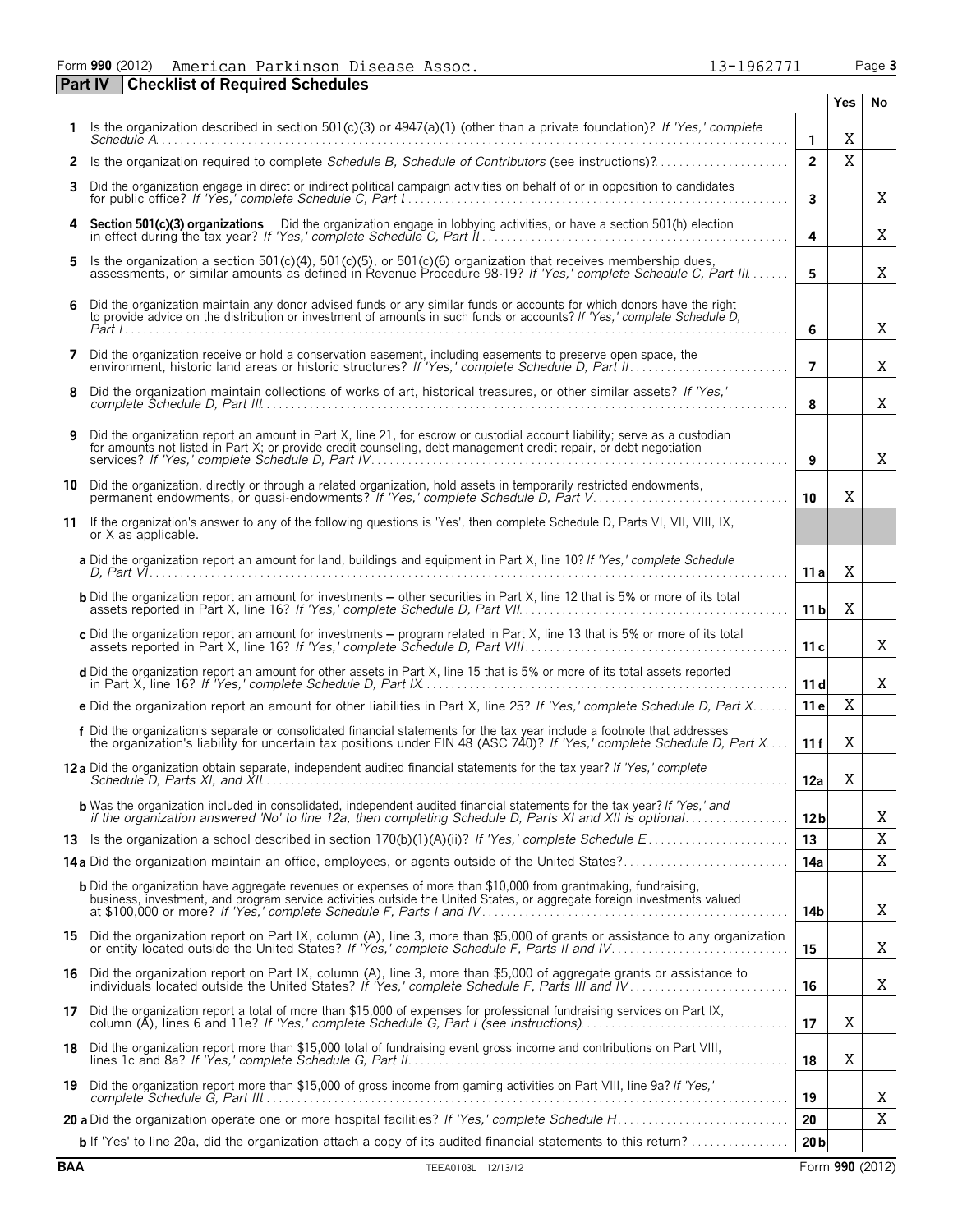Form **990** (2012) American Parkinson Disease Assoc. 13-1962771 Page **4** American Parkinson Disease Assoc. 13-1962771

|            | <b>Checklist of Required Schedules</b> (continued)<br><b>Part IV</b>                                                                                                                                                                                  |                 |     |                         |  |  |
|------------|-------------------------------------------------------------------------------------------------------------------------------------------------------------------------------------------------------------------------------------------------------|-----------------|-----|-------------------------|--|--|
|            |                                                                                                                                                                                                                                                       |                 | Yes | No                      |  |  |
|            | 21 Did the organization report more than \$5,000 of grants and other assistance to governments and organizations in the                                                                                                                               | 21              | X   |                         |  |  |
| 22         | Did the organization report more than \$5,000 of grants and other assistance to individuals in the United States on Part                                                                                                                              | 22              |     | X                       |  |  |
|            | 23 Did the organization answer 'Yes' to Part VII, Section A, line 3, 4, or 5 about compensation of the organization's current<br>and former officers, directors, trustees, key employees, and highest compensated employees? If 'Yes,' complete       | 23              | Χ   |                         |  |  |
|            |                                                                                                                                                                                                                                                       |                 |     |                         |  |  |
|            | 24 a Did the organization have a tax-exempt bond issue with an outstanding principal amount of more than \$100,000 as of<br>the last day of the year, and that was issued after December 31, 2002? If 'Yes,' answer lines 24b through 24d and         | 24a             |     | X                       |  |  |
|            | <b>b</b> Did the organization invest any proceeds of tax-exempt bonds beyond a temporary period exception?                                                                                                                                            | 24 <sub>b</sub> |     |                         |  |  |
|            | c Did the organization maintain an escrow account other than a refunding escrow at any time during the year to defease                                                                                                                                | 24c             |     |                         |  |  |
|            | d Did the organization act as an 'on behalf of' issuer for bonds outstanding at any time during the year?                                                                                                                                             | 24d             |     |                         |  |  |
|            | 25 a Section 501(c)(3) and 501(c)(4) organizations. Did the organization engage in an excess benefit transaction with a                                                                                                                               | 25a             |     | X                       |  |  |
|            | b Is the organization aware that it engaged in an excess benefit transaction with a disqualified person in a prior year, and<br>that the transaction has not been reported on any of the organization's prior Forms 990 or 990-EZ? If 'Yes,' complete | 25 <sub>b</sub> |     | X                       |  |  |
|            | 26 Was a loan to or by a current or former officer, director, trustee, key employee, highest compensated employee, or disqualified person outstanding as of the end of the organization's tax year? If 'Yes,' complete Schedul                        |                 |     |                         |  |  |
| 27         | Did the organization provide a grant or other assistance to an officer, director, trustee, key employee, substantial<br>contributor or employee thereof, a grant selection committee member, or to a 35% controlled entity or family member           | 27              |     | X                       |  |  |
|            | 28 Was the organization a party to a business transaction with one of the following parties (see Schedule L, Part IV<br>instructions for applicable filing thresholds, conditions, and exceptions):                                                   |                 |     |                         |  |  |
|            |                                                                                                                                                                                                                                                       | 28a             |     | Χ                       |  |  |
|            | <b>b</b> A family member of a current or former officer, director, trustee, or key employee? If 'Yes,' complete                                                                                                                                       | 28 <sub>b</sub> |     | X                       |  |  |
|            | c An entity of which a current or former officer, director, trustee, or key employee (or a family member thereof) was an                                                                                                                              | 28c             |     | X                       |  |  |
| 29         | Did the organization receive more than \$25,000 in non-cash contributions? If 'Yes,' complete Schedule M                                                                                                                                              | 29              |     | $\overline{X}$          |  |  |
| 30         | Did the organization receive contributions of art, historical treasures, or other similar assets, or qualified conservation                                                                                                                           | 30              |     | Χ                       |  |  |
| 31         | Did the organization liquidate, terminate, or dissolve and cease operations? If 'Yes,' complete Schedule N, Part I                                                                                                                                    | 31              |     | $\overline{\mathrm{X}}$ |  |  |
| 32         | Did the organization sell, exchange, dispose of, or transfer more than 25% of its net assets? If 'Yes,' complete                                                                                                                                      | 32              |     | X                       |  |  |
|            |                                                                                                                                                                                                                                                       | 33              |     | X                       |  |  |
|            | 34 Was the organization related to any tax-exempt or taxable entity? If 'Yes,' complete Schedule R, Parts II, III, IV,                                                                                                                                | 34              |     | Χ                       |  |  |
|            |                                                                                                                                                                                                                                                       | 35a             |     | $\overline{X}$          |  |  |
|            | <b>b</b> If 'Yes' to line 35a, did the organization receive any payment from or engage in any transaction with a controlled entity within the meaning of section 512(b)(13)? If 'Yes,' complete Schedule R, Part V, line 2                            | 35 <sub>b</sub> |     |                         |  |  |
|            |                                                                                                                                                                                                                                                       | 36              |     | X                       |  |  |
| 37         | Did the organization conduct more than 5% of its activities through an entity that is not a related organization and that is treated as a partnership for federal income tax purposes? If 'Yes,' complete Schedule R, Part VI.                        | 37              |     | X                       |  |  |
| 38         | Did the organization complete Schedule O and provide explanations in Schedule O for Part VI, lines 11b and 19?                                                                                                                                        | 38              | Χ   |                         |  |  |
| <b>BAA</b> |                                                                                                                                                                                                                                                       |                 |     | Form 990 (2012)         |  |  |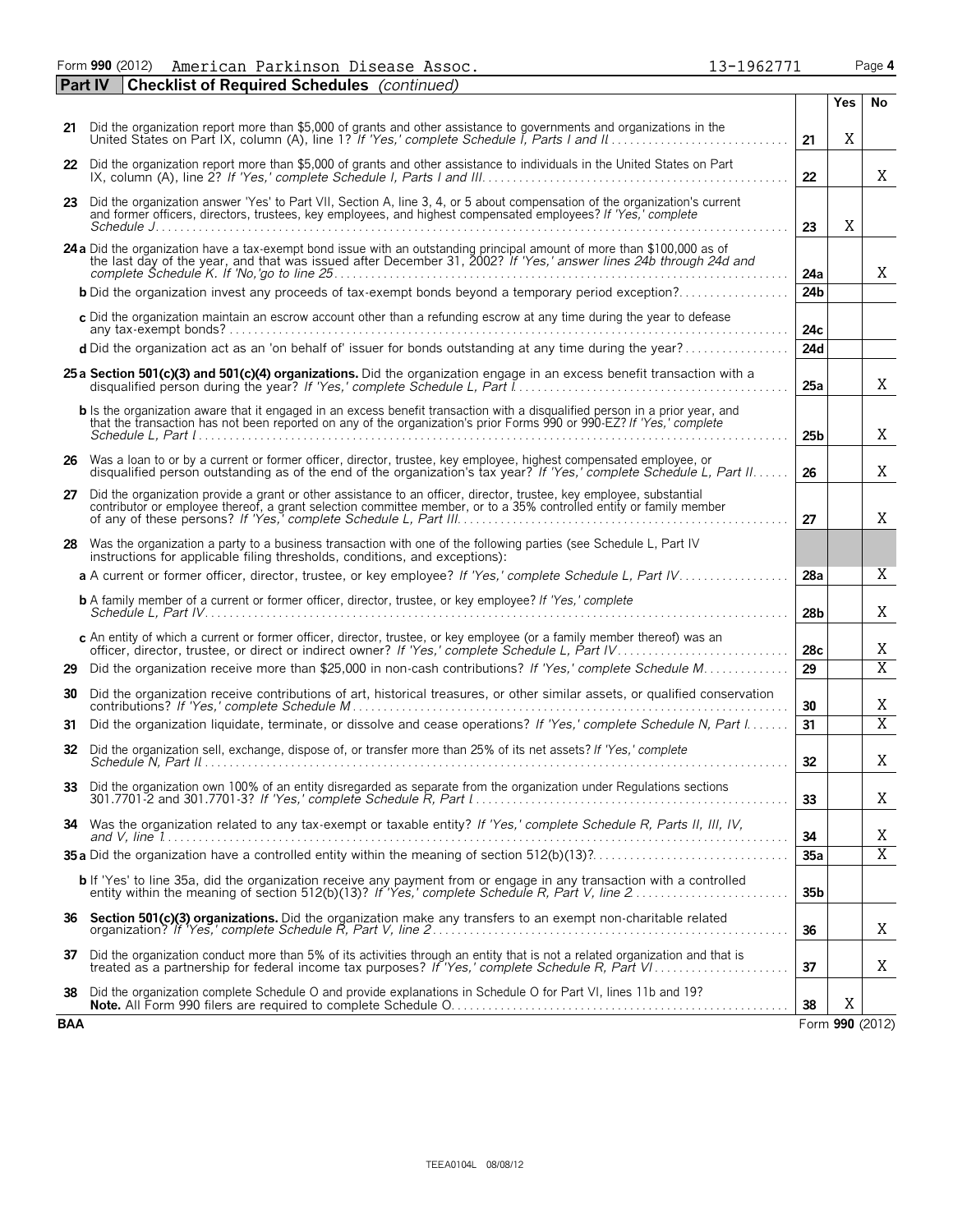|            | Form 990 (2012) American Parkinson Disease Assoc.<br>13-1962771                                                                                                                                                                |                |     | Page 5          |
|------------|--------------------------------------------------------------------------------------------------------------------------------------------------------------------------------------------------------------------------------|----------------|-----|-----------------|
|            | <b>Part V Statements Regarding Other IRS Filings and Tax Compliance</b>                                                                                                                                                        |                |     |                 |
|            |                                                                                                                                                                                                                                |                |     |                 |
|            |                                                                                                                                                                                                                                |                | Yes | No              |
|            | 67                                                                                                                                                                                                                             |                |     |                 |
|            | <b>b</b> Enter the number of Forms W-2G included in line 1a. Enter -0- if not applicable<br>1 <sub>b</sub><br>0                                                                                                                |                |     |                 |
|            | c Did the organization comply with backup withholding rules for reportable payments to vendors and reportable gaming                                                                                                           | 1 с            | Χ   |                 |
|            | 2a Enter the number of employees reported on Form W-3, Transmittal of Wage and Tax Statements, filed for the calendar year ending with or within the year covered by this return<br>16<br>2a                                   |                |     |                 |
|            | <b>b</b> If at least one is reported on line 2a, did the organization file all required federal employment tax returns?                                                                                                        | 2 <sub>b</sub> | Χ   |                 |
|            | Note. If the sum of lines 1a and 2a is greater than 250, you may be required to e-file. (see instructions)                                                                                                                     |                |     |                 |
|            | 3a Did the organization have unrelated business gross income of \$1,000 or more during the year?                                                                                                                               | Зa             |     | X               |
|            |                                                                                                                                                                                                                                | 3 <sub>b</sub> |     |                 |
|            |                                                                                                                                                                                                                                |                |     |                 |
|            | 4 a At any time during the calendar year, did the organization have an interest in, or a signature or other authority over, a financial account in a foreign country (such as a bank account, securities account, or other fin | 4a             |     | X               |
|            | <b>b</b> If 'Yes,' enter the name of the foreign country: ►                                                                                                                                                                    |                |     |                 |
|            | See instructions for filing requirements for Form TD F 90-22.1, Report of Foreign Bank and Financial Accounts.                                                                                                                 |                |     |                 |
|            | <b>5a</b> Was the organization a party to a prohibited tax shelter transaction at any time during the tax year?                                                                                                                | 5 a            |     | Χ               |
|            | <b>b</b> Did any taxable party notify the organization that it was or is a party to a prohibited tax shelter transaction?                                                                                                      | 5 <sub>b</sub> |     | $\overline{X}$  |
|            |                                                                                                                                                                                                                                | 5c             |     |                 |
|            | 6 a Does the organization have annual gross receipts that are normally greater than \$100,000, and did the organization solicit any contributions that were not tax deductible as charitable contributions?                    | 6 a            |     | X               |
|            | b If 'Yes,' did the organization include with every solicitation an express statement that such contributions or gifts were                                                                                                    | 6b             |     |                 |
|            | 7 Organizations that may receive deductible contributions under section 170(c).                                                                                                                                                |                |     |                 |
|            | a Did the organization receive a payment in excess of \$75 made partly as a contribution and partly for goods and                                                                                                              | <b>7a</b>      | Χ   |                 |
|            |                                                                                                                                                                                                                                | 7 <sub>b</sub> | Χ   |                 |
|            | c Did the organization sell, exchange, or otherwise dispose of tangible personal property for which it was required to file<br>Form 8282?                                                                                      | 7 с            |     | X               |
|            |                                                                                                                                                                                                                                |                |     |                 |
|            | e Did the organization receive any funds, directly or indirectly, to pay premiums on a personal benefit contract?                                                                                                              | 7е             |     | Χ               |
|            | f Did the organization, during the year, pay premiums, directly or indirectly, on a personal benefit contract?                                                                                                                 | 7f             |     | $\overline{X}$  |
|            | q If the organization received a contribution of qualified intellectual property, did the organization file Form 8899                                                                                                          | 7 g            |     |                 |
|            | h If the organization received a contribution of cars, boats, airplanes, or other vehicles, did the organization file a<br>Form 1098-C?                                                                                        | 7 h            |     |                 |
|            | Sponsoring organizations maintaining donor advised funds and section 509(a)(3) supporting organizations. Did the supporting organization, or a donor advised fund maintained by a sponsoring organization, have excess busines | 8              |     |                 |
|            | 9 Sponsoring organizations maintaining donor advised funds.                                                                                                                                                                    |                |     |                 |
|            |                                                                                                                                                                                                                                | 9а             |     |                 |
|            |                                                                                                                                                                                                                                | 9 b            |     |                 |
|            | 10 Section 501(c)(7) organizations. Enter:                                                                                                                                                                                     |                |     |                 |
|            | a Initiation fees and capital contributions included on Part VIII, line 12<br>10a                                                                                                                                              |                |     |                 |
|            | <b>b</b> Gross receipts, included on Form 990, Part VIII, line 12, for public use of club facilities<br>10 <sub>b</sub>                                                                                                        |                |     |                 |
|            | 11 Section 501(c)(12) organizations. Enter:                                                                                                                                                                                    |                |     |                 |
|            | 11a                                                                                                                                                                                                                            |                |     |                 |
|            | <b>b</b> Gross income from other sources (Do not net amounts due or paid to other sources<br>11 b                                                                                                                              |                |     |                 |
|            | 12a Section 4947(a)(1) non - exempt charitable trusts. Is the organization filing Form 990 in lieu of Form 1041?                                                                                                               | 12 a           |     |                 |
|            | 12 <sub>b</sub><br><b>b</b> If 'Yes,' enter the amount of tax-exempt interest received or accrued during the year                                                                                                              |                |     |                 |
|            | 13 Section 501(c)(29) qualified nonprofit health insurance issuers.                                                                                                                                                            |                |     |                 |
|            | <b>a</b> Is the organization licensed to issue qualified health plans in more than one state?                                                                                                                                  | 13a            |     |                 |
|            | Note. See the instructions for additional information the organization must report on Schedule O.                                                                                                                              |                |     |                 |
|            | <b>b</b> Enter the amount of reserves the organization is required to maintain by the states in<br>which the organization is licensed to issue qualified health plans<br>13 <sub>b</sub>                                       |                |     |                 |
|            | 13c                                                                                                                                                                                                                            |                |     |                 |
|            | 14a Did the organization receive any payments for indoor tanning services during the tax year?                                                                                                                                 | 14 a           |     | Χ               |
|            | <b>b</b> If 'Yes,' has it filed a Form 720 to report these payments? If 'No,' provide an explanation in Schedule O                                                                                                             | 14 b           |     |                 |
| <b>BAA</b> | TEEA0105L 08/08/12                                                                                                                                                                                                             |                |     | Form 990 (2012) |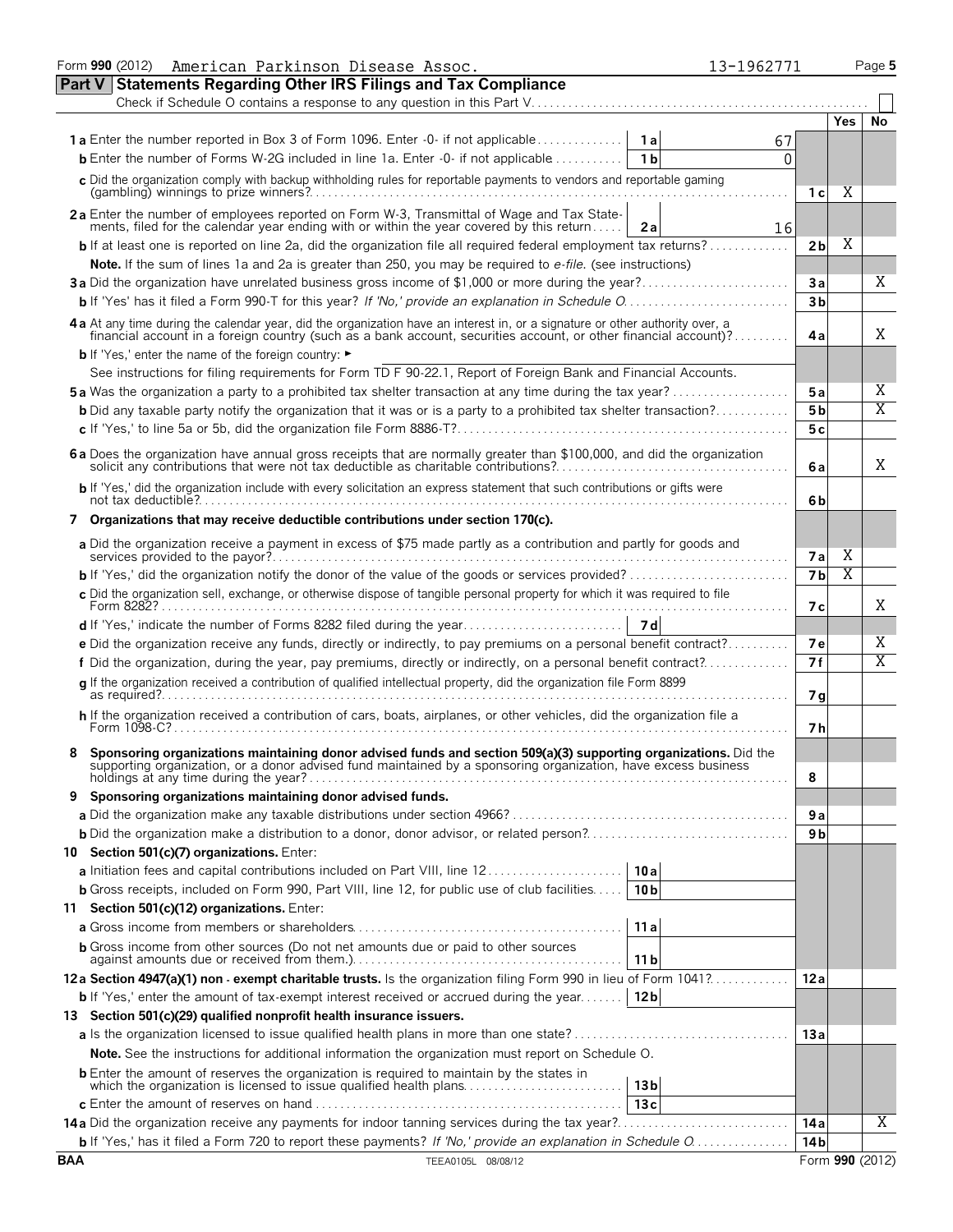**Part VI Governance, Management and Disclosure***For each 'Yes' response to lines 2 through 7b below, and for a 'No' response to line 8a, 8b, or 10b below, describe the circumstances, processes, or changes in Schedule O. See instructions.* Check if Schedule O contains a response to any question in this Part VI. . . . . . . . . . . . . . . . . . . . . . . . . . . . . . . . . . . . . . . . . . . . . . . . . . . . .

|                                                                                                                               | <b>Section A. Governing Body and Management</b>                                                                                                                                                                                           |                 |                         |                |  |  |  |  |  |
|-------------------------------------------------------------------------------------------------------------------------------|-------------------------------------------------------------------------------------------------------------------------------------------------------------------------------------------------------------------------------------------|-----------------|-------------------------|----------------|--|--|--|--|--|
|                                                                                                                               |                                                                                                                                                                                                                                           |                 | <b>Yes</b>              | No             |  |  |  |  |  |
|                                                                                                                               | <b>1a</b> Enter the number of voting members of the governing body at the end of the tax year<br>- 1 a<br>29                                                                                                                              |                 |                         |                |  |  |  |  |  |
|                                                                                                                               | If there are material differences in voting rights among members<br>of the governing body, or if the governing body delegated broad                                                                                                       |                 |                         |                |  |  |  |  |  |
|                                                                                                                               | authority to an executive committee or similar committee, explain in Schedule O.                                                                                                                                                          |                 |                         |                |  |  |  |  |  |
|                                                                                                                               | <b>b</b> Enter the number of voting members included in line 1a, above, who are independent<br>29<br>- 1 b                                                                                                                                |                 |                         |                |  |  |  |  |  |
|                                                                                                                               |                                                                                                                                                                                                                                           | $\overline{2}$  | X                       |                |  |  |  |  |  |
|                                                                                                                               | 3 Did the organization delegate control over management duties customarily performed by or under the direct supervision<br>of officers, directors or trustees, or key employees to a management company or other person?                  | 3               |                         | X.             |  |  |  |  |  |
|                                                                                                                               | 4 Did the organization make any significant changes to its governing documents                                                                                                                                                            |                 |                         |                |  |  |  |  |  |
|                                                                                                                               |                                                                                                                                                                                                                                           | 4               |                         | X              |  |  |  |  |  |
|                                                                                                                               | Did the organization become aware during the year of a significant diversion of the organization's assets?                                                                                                                                | 5               |                         | X              |  |  |  |  |  |
| 6                                                                                                                             |                                                                                                                                                                                                                                           | 6               |                         | $\overline{X}$ |  |  |  |  |  |
|                                                                                                                               |                                                                                                                                                                                                                                           |                 |                         |                |  |  |  |  |  |
|                                                                                                                               |                                                                                                                                                                                                                                           |                 |                         |                |  |  |  |  |  |
|                                                                                                                               |                                                                                                                                                                                                                                           | 7 b             |                         | Χ              |  |  |  |  |  |
|                                                                                                                               | 8 Did the organization contemporaneously document the meetings held or written actions undertaken during the year by<br>the following:                                                                                                    |                 |                         |                |  |  |  |  |  |
|                                                                                                                               |                                                                                                                                                                                                                                           | 8 a             | Χ                       |                |  |  |  |  |  |
|                                                                                                                               |                                                                                                                                                                                                                                           | 8b              | $\overline{X}$          |                |  |  |  |  |  |
| 9 Is there any officer, director or trustee, or key employee listed in Part VII, Section A, who cannot be reached at the<br>9 |                                                                                                                                                                                                                                           |                 |                         |                |  |  |  |  |  |
|                                                                                                                               | Section B. Policies (This Section B requests information about policies not required by the Internal Revenue Code.)                                                                                                                       |                 |                         | X.             |  |  |  |  |  |
|                                                                                                                               |                                                                                                                                                                                                                                           |                 | Yes                     | No.            |  |  |  |  |  |
|                                                                                                                               |                                                                                                                                                                                                                                           | 10a             | Χ                       |                |  |  |  |  |  |
|                                                                                                                               | <b>b</b> If 'Yes,' did the organization have written policies and procedures governing the activities of such chapters, affiliates, and branches to ensure their operations are consistent with the organization's exempt purposes?       | 10 <sub>b</sub> | Χ                       |                |  |  |  |  |  |
|                                                                                                                               |                                                                                                                                                                                                                                           | 11a             | $\overline{X}$          |                |  |  |  |  |  |
|                                                                                                                               | <b>b</b> Describe in Schedule O the process, if any, used by the organization to review this Form 990. See Schedule O                                                                                                                     |                 |                         |                |  |  |  |  |  |
|                                                                                                                               |                                                                                                                                                                                                                                           | 12a             | $\overline{\mathbf{X}}$ |                |  |  |  |  |  |
|                                                                                                                               | <b>b</b> Were officers, directors or trustees, and key employees required to disclose annually interests that could give rise                                                                                                             | 12 <sub>b</sub> | Χ                       |                |  |  |  |  |  |
|                                                                                                                               |                                                                                                                                                                                                                                           | 12c             | Χ                       |                |  |  |  |  |  |
|                                                                                                                               |                                                                                                                                                                                                                                           | 13              | $\overline{\text{X}}$   |                |  |  |  |  |  |
|                                                                                                                               |                                                                                                                                                                                                                                           | 14              | $\overline{X}$          |                |  |  |  |  |  |
|                                                                                                                               | 15 Did the process for determining compensation of the following persons include a review and approval by independent<br>persons, comparability data, and contemporaneous substantiation of the deliberation and decision?                |                 |                         |                |  |  |  |  |  |
|                                                                                                                               |                                                                                                                                                                                                                                           | 15 a            | X                       |                |  |  |  |  |  |
|                                                                                                                               |                                                                                                                                                                                                                                           | 15 <sub>b</sub> | $\overline{\mathbf{X}}$ |                |  |  |  |  |  |
|                                                                                                                               | If 'Yes' to line 15a or 15b, describe the process in Schedule O. (See instructions.)                                                                                                                                                      |                 |                         |                |  |  |  |  |  |
|                                                                                                                               | 16 a Did the organization invest in, contribute assets to, or participate in a joint venture or similar arrangement with a                                                                                                                |                 |                         |                |  |  |  |  |  |
|                                                                                                                               |                                                                                                                                                                                                                                           | 16 a            |                         | X              |  |  |  |  |  |
|                                                                                                                               | <b>b</b> If 'Yes,' did the organization follow a written policy or procedure requiring the organization to evaluate its<br>participation in joint venture arrangements under applicable federal tax law, and taken steps to safeguard the |                 |                         |                |  |  |  |  |  |
|                                                                                                                               |                                                                                                                                                                                                                                           | 16 b            |                         |                |  |  |  |  |  |
|                                                                                                                               | <b>Section C. Disclosure</b>                                                                                                                                                                                                              |                 |                         |                |  |  |  |  |  |
|                                                                                                                               | 17 List the states with which a copy of this Form 990 is required to be filed $\blacktriangleright$<br>$See$ Schedule $0$ __________________                                                                                              |                 |                         |                |  |  |  |  |  |
| 18                                                                                                                            | Section 6104 requires an organization to make its Forms 1023 (or 1024 if applicable), 990, and 990-T (501(c)(3)s only) available for public<br>inspection. Indicate how you make these available. Check all that apply.                   |                 |                         |                |  |  |  |  |  |
|                                                                                                                               | Own website<br>Another's website<br>X Upon request<br>Other (explain in Schedule O)<br>Χ                                                                                                                                                  |                 |                         |                |  |  |  |  |  |

|                                 | 19 Describe in Schedule O whether (and if so, how) the organization makes its governing documents, conflict of interest policy, and financial statements available to |  |  |
|---------------------------------|-----------------------------------------------------------------------------------------------------------------------------------------------------------------------|--|--|
| the public during the tax year. | - See Schedule (J                                                                                                                                                     |  |  |

**20** State the name, physical address, and telephone number of the person who possesses the books and records of the organization:

G **BAA** TEEA0106L 08/08/12 Form **990** (2012) Cheryl Weiner 135 Parkinson Avenue Staten Island NY 10305 718-981-8001

X

|  | 196277 |  |  |
|--|--------|--|--|
|  |        |  |  |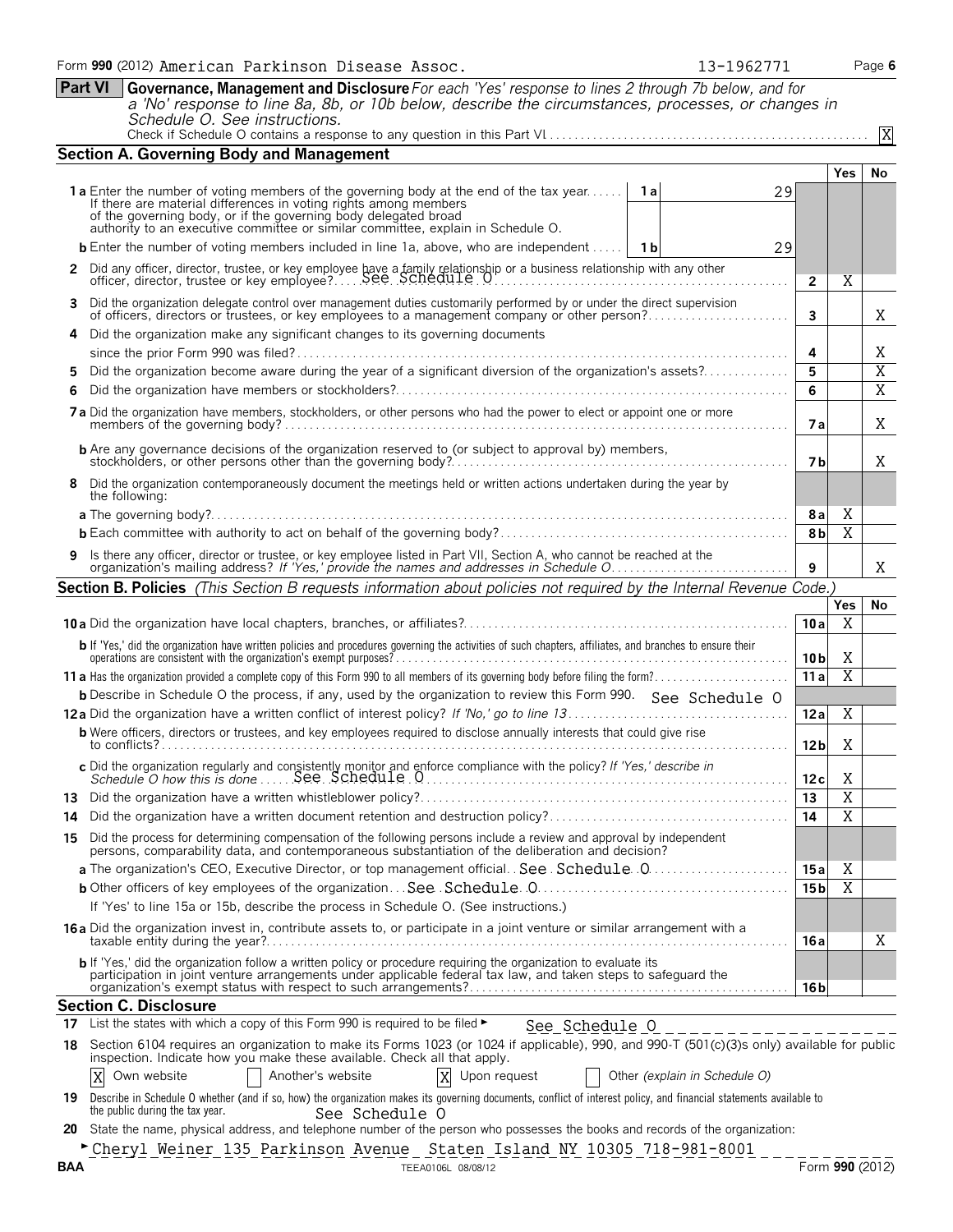| Form 990 (2012) American Parkinson Disease Assoc.                                                                                                                                                                                                              |                                                                                                                                                                                                                                |                                                |                                                                                                                                                    |         |                     |                                 |               |                                     | 13-1962771                               |                                                                          | Page 7 |
|----------------------------------------------------------------------------------------------------------------------------------------------------------------------------------------------------------------------------------------------------------------|--------------------------------------------------------------------------------------------------------------------------------------------------------------------------------------------------------------------------------|------------------------------------------------|----------------------------------------------------------------------------------------------------------------------------------------------------|---------|---------------------|---------------------------------|---------------|-------------------------------------|------------------------------------------|--------------------------------------------------------------------------|--------|
| Compensation of Officers, Directors, Trustees, Key Employees, Highest Compensated Employees, and<br><b>Part VII</b><br><b>Independent Contractors</b>                                                                                                          |                                                                                                                                                                                                                                |                                                |                                                                                                                                                    |         |                     |                                 |               |                                     |                                          |                                                                          |        |
|                                                                                                                                                                                                                                                                |                                                                                                                                                                                                                                |                                                |                                                                                                                                                    |         |                     |                                 |               |                                     |                                          |                                                                          |        |
| Section A. Officers, Directors, Trustees, Key Employees, and Highest Compensated Employees                                                                                                                                                                     |                                                                                                                                                                                                                                |                                                |                                                                                                                                                    |         |                     |                                 |               |                                     |                                          |                                                                          |        |
| 1 a Complete this table for all persons required to be listed. Report compensation for the calendar year ending with or within the<br>organization's tax year.                                                                                                 |                                                                                                                                                                                                                                |                                                |                                                                                                                                                    |         |                     |                                 |               |                                     |                                          |                                                                          |        |
| • List all of the organization's current officers, directors, trustees (whether individuals or organizations), regardless of amount of compensation. Enter -0- in columns (D), (E), and (F) if no compensation was paid.                                       |                                                                                                                                                                                                                                |                                                |                                                                                                                                                    |         |                     |                                 |               |                                     |                                          |                                                                          |        |
| • List all of the organization's current key employees, if any. See instructions for definition of 'key employee.'                                                                                                                                             |                                                                                                                                                                                                                                |                                                |                                                                                                                                                    |         |                     |                                 |               |                                     |                                          |                                                                          |        |
| organization and any related organizations.                                                                                                                                                                                                                    | • List the organization's five current highest compensated employees (other than an officer, director, trustee, or key employee) who received reportable compensation (Box 5 of Form W-2 and/or Box 7 of Form 1099-MISC) of mo |                                                |                                                                                                                                                    |         |                     |                                 |               |                                     |                                          |                                                                          |        |
| • List all of the organization's former officers, key employees, and highest compensated employees who received more than \$100,000<br>of reportable compensation from the organization and any related organizations.                                         |                                                                                                                                                                                                                                |                                                |                                                                                                                                                    |         |                     |                                 |               |                                     |                                          |                                                                          |        |
| • List all of the organization's <b>former directors or trustees</b> that received, in the capacity as a former director or trustee of the<br>organization, more than \$10,000 of reportable compensation from the organization and any related organizations. |                                                                                                                                                                                                                                |                                                |                                                                                                                                                    |         |                     |                                 |               |                                     |                                          |                                                                          |        |
| List persons in the following order: individual trustees or directors; institutional trustees; officers; key employees; highest compensated<br>employees; and former such persons.                                                                             |                                                                                                                                                                                                                                |                                                |                                                                                                                                                    |         |                     |                                 |               |                                     |                                          |                                                                          |        |
| Check this box if neither the organization nor any related organization compensated any current officer, director, or trustee.                                                                                                                                 |                                                                                                                                                                                                                                |                                                |                                                                                                                                                    |         |                     |                                 |               |                                     |                                          |                                                                          |        |
|                                                                                                                                                                                                                                                                |                                                                                                                                                                                                                                |                                                |                                                                                                                                                    | (C)     |                     |                                 |               |                                     |                                          |                                                                          |        |
| (A)<br>(B)<br>Name and Title<br>Average<br>hours per                                                                                                                                                                                                           |                                                                                                                                                                                                                                |                                                | Position (do not check more than<br>(D)<br>one box, unless person is both an<br>officer and a director/trustee)<br>Reportable<br>compensation from |         |                     |                                 |               |                                     | (E)<br>Reportable<br>compensation from   | (F)<br>Estimated<br>amount of other                                      |        |
|                                                                                                                                                                                                                                                                | week (list<br>any hours<br>for related<br>organiza-<br>tions<br>below<br>dotted<br>line)                                                                                                                                       | Individual trustee<br> or director<br>director | Institutional trustee                                                                                                                              | Officer | े<br>शि<br>employee | employee<br>Highest compensated | <b>Former</b> | the organization<br>(W-2/1099-MISC) | related organizations<br>(W-2/1099-MISC) | compensation<br>from the<br>organization<br>and related<br>organizations |        |
| (1) John Marangos                                                                                                                                                                                                                                              | 1.5                                                                                                                                                                                                                            |                                                |                                                                                                                                                    |         |                     |                                 |               |                                     |                                          |                                                                          |        |

2nd V Chair 0 X X 0. 0. 0.

Chairman 0 X X 0. 0. 0.

1st V Chair 0 X X 0. 0. 0.

3rd V Chair 0 X X 0. 0. 0.  $\begin{array}{|c|c|c|c|c|c|}\hline \texttt{Theasure} & & & 0 & \texttt{X} & \texttt{X} & \texttt{X} & \texttt{I} & \texttt{I} & \texttt{I} & \texttt{I} & \texttt{I} & \texttt{I} & \texttt{I} & \texttt{I} & \texttt{I} & \texttt{I} & \texttt{I} & \texttt{I} & \texttt{I} & \texttt{I} & \texttt{I} & \texttt{I} & \texttt{I} & \texttt{I} & \texttt{I} & \texttt{I} & \texttt{I} & \texttt{I} & \texttt{I} & \texttt{$ 

Director 1 0 | X | | | | | | | 0. | 0.| 0.| 0.| 0.

Director 1 0 | X | | | | | | | 0. | 0.| 0.| 0.| 0.

Director 1 0 | X | | | | | | | 0. | 0.| 0.| 0.| 0.

Director 1 0 | X | | | | | | | 0. | 0.| 0.| 0.| 0.

Secretary 0 X X 0. 0. 0.

Director 1 0 | X | | | | | | | 0. | 0.| 0.| 0.| 0.

Director 1 0 | X | | | | | | | 0. | 0.| 0.| 0.| 0.

Director 1 0 | X | | | | | | | 0. | 0.| 0.| 0.| 0.

Director 1 0 | X | | | | | | | 0. | 0.| 0.| 0.| 0.

**(2)** Fred Greene 1.5

<u>(3) Patrick Mcdermott \_\_ \_ \_ \_ 1.5</u>

**(4)** Elliot Shapiro 1.5

<u>(5) Sally Ann Esposito-Brow 1.5</u>

**(6)** Nicholas Corrado 1.5

**(7)** Vincent Gattullo 0.5

<u>(8)Elizabeth Braun \_\_\_\_\_\_\_\_0.5</u>

**(9)** Robert Browne 0.5

**(10)** Jerry Wells 0.5

**(11)** Gary W Chu 0.5

**(12)** Joseph G Conte 0.5

<u>(13) George A Esposito, JR 10.5</u>

<u>(14) Lisa Esposito Pidoriano | 0.5</u>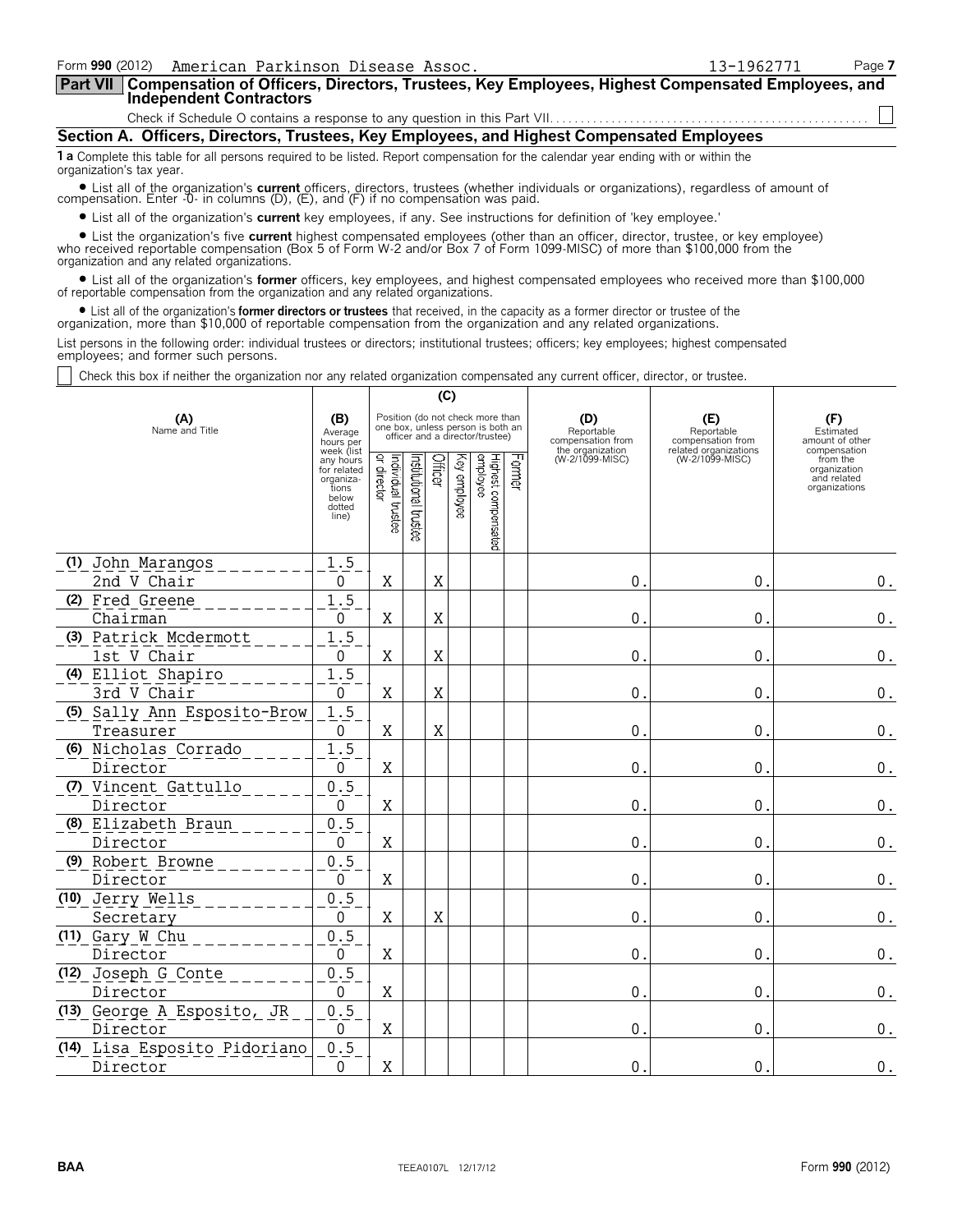| Part VII Section A. Officers, Directors, Trustees, Key Employees, and Highest Compensated Employees (cont)                                                                                                          |                                                                                                                            |   |                                                                                                 |          |  |                                                                               |                                                                                    |   |                                                                                                                 |         |
|---------------------------------------------------------------------------------------------------------------------------------------------------------------------------------------------------------------------|----------------------------------------------------------------------------------------------------------------------------|---|-------------------------------------------------------------------------------------------------|----------|--|-------------------------------------------------------------------------------|------------------------------------------------------------------------------------|---|-----------------------------------------------------------------------------------------------------------------|---------|
| (B)<br>(C)                                                                                                                                                                                                          |                                                                                                                            |   |                                                                                                 |          |  |                                                                               |                                                                                    |   |                                                                                                                 |         |
| (A)<br>Name and title                                                                                                                                                                                               | Average<br>hours<br>per<br>week<br>(list any<br>hours<br>for<br>related<br>organiza<br>- tions<br>below<br>dotted<br>line) |   | (do not check more than one<br>box, unless person is both an<br>officer and a director/trustee) | Position |  | (D)<br>Reportable<br>compensation from<br>the organization<br>(W-2/1099-MISC) | (E)<br>Reportable<br>compensation from<br>related organizations<br>(W-2/1099-MISC) |   | (F)<br>Estimated<br>amount of other<br>compensation<br>from the<br>organization<br>and related<br>organizations |         |
|                                                                                                                                                                                                                     |                                                                                                                            |   |                                                                                                 |          |  |                                                                               |                                                                                    |   |                                                                                                                 |         |
| (15) Mario J Esposito JR                                                                                                                                                                                            | 0.5                                                                                                                        |   |                                                                                                 |          |  |                                                                               |                                                                                    |   |                                                                                                                 |         |
| Director                                                                                                                                                                                                            | 0                                                                                                                          | Χ |                                                                                                 |          |  | 0.                                                                            | 0.                                                                                 |   |                                                                                                                 | $0$ .   |
| (16) Michael Esposito                                                                                                                                                                                               | 0.5                                                                                                                        |   |                                                                                                 |          |  |                                                                               |                                                                                    |   |                                                                                                                 |         |
| Director<br>(17) Donna JC Fanelli                                                                                                                                                                                   | 0<br>0.5                                                                                                                   | Χ |                                                                                                 |          |  | 0.                                                                            | $0$ .                                                                              |   |                                                                                                                 | $0$ .   |
| Director                                                                                                                                                                                                            | 0                                                                                                                          | X |                                                                                                 |          |  | 0.                                                                            | 0.                                                                                 |   |                                                                                                                 | $0$ .   |
| (18) Maxine Dust                                                                                                                                                                                                    | 0.5                                                                                                                        |   |                                                                                                 |          |  |                                                                               |                                                                                    |   |                                                                                                                 |         |
| Director                                                                                                                                                                                                            | 0                                                                                                                          | X |                                                                                                 |          |  | 0.                                                                            | $0$ .                                                                              |   |                                                                                                                 | $0$ .   |
| (19) Marvin Henick                                                                                                                                                                                                  | 0.5                                                                                                                        |   |                                                                                                 |          |  |                                                                               |                                                                                    |   |                                                                                                                 |         |
| Director                                                                                                                                                                                                            | $\mathbf 0$                                                                                                                | X |                                                                                                 |          |  | 0.                                                                            | $0$ .                                                                              |   |                                                                                                                 | 0.      |
| (20) John Lagana JR                                                                                                                                                                                                 | 0.5                                                                                                                        |   |                                                                                                 |          |  |                                                                               |                                                                                    |   |                                                                                                                 |         |
| Director                                                                                                                                                                                                            | $\mathbf 0$                                                                                                                | X |                                                                                                 |          |  | 0.                                                                            | 0.                                                                                 |   |                                                                                                                 | 0.      |
| (21) Thomas K Penett                                                                                                                                                                                                | 0.5                                                                                                                        |   |                                                                                                 |          |  |                                                                               |                                                                                    |   |                                                                                                                 |         |
| Director                                                                                                                                                                                                            | $\mathbf 0$                                                                                                                | X |                                                                                                 |          |  | 0.                                                                            | 0.                                                                                 |   |                                                                                                                 | 0.      |
| (22) Elena Imperato                                                                                                                                                                                                 | 0.5                                                                                                                        |   |                                                                                                 |          |  |                                                                               |                                                                                    |   |                                                                                                                 |         |
| Director                                                                                                                                                                                                            | $\mathbf 0$                                                                                                                | X |                                                                                                 |          |  | 0                                                                             | 0.                                                                                 |   |                                                                                                                 | $0$ .   |
| (23) Michael Pietrangelo                                                                                                                                                                                            | 0.5                                                                                                                        |   |                                                                                                 |          |  |                                                                               |                                                                                    |   |                                                                                                                 |         |
| Director<br>(24) Cynthia A Reimer                                                                                                                                                                                   | 0<br>0.5                                                                                                                   | X |                                                                                                 |          |  | 0.                                                                            | 0.                                                                                 |   |                                                                                                                 | $0$ .   |
| Director                                                                                                                                                                                                            | 0                                                                                                                          | X |                                                                                                 |          |  | 0.                                                                            | 0.                                                                                 |   |                                                                                                                 | 0.      |
| (25) John P Schwinning                                                                                                                                                                                              | 0.5                                                                                                                        |   |                                                                                                 |          |  |                                                                               |                                                                                    |   |                                                                                                                 |         |
| Director                                                                                                                                                                                                            | $\Omega$                                                                                                                   | X |                                                                                                 |          |  | 0.                                                                            | 0.                                                                                 |   |                                                                                                                 | 0.      |
| 1 b Sub-total.                                                                                                                                                                                                      |                                                                                                                            |   |                                                                                                 |          |  | $\Omega$                                                                      | 0.                                                                                 |   |                                                                                                                 | $0$ .   |
|                                                                                                                                                                                                                     |                                                                                                                            |   |                                                                                                 |          |  | 434,693.                                                                      | $0$ .                                                                              |   |                                                                                                                 | 81,051. |
|                                                                                                                                                                                                                     |                                                                                                                            |   |                                                                                                 |          |  | 434,693                                                                       | 0.                                                                                 |   |                                                                                                                 | 81,051. |
| 2 Total number of individuals (including but not limited to those listed above) who received more than \$100,000 of reportable compensation                                                                         |                                                                                                                            |   |                                                                                                 |          |  |                                                                               |                                                                                    |   |                                                                                                                 |         |
| from the organization $\blacktriangleright$<br>2                                                                                                                                                                    |                                                                                                                            |   |                                                                                                 |          |  |                                                                               |                                                                                    |   |                                                                                                                 |         |
|                                                                                                                                                                                                                     |                                                                                                                            |   |                                                                                                 |          |  |                                                                               |                                                                                    |   | Yes                                                                                                             | No      |
| Did the organization list any former officer, director or trustee, key employee, or highest compensated employee<br>3.                                                                                              |                                                                                                                            |   |                                                                                                 |          |  |                                                                               |                                                                                    | 3 | Χ                                                                                                               |         |
|                                                                                                                                                                                                                     |                                                                                                                            |   |                                                                                                 |          |  |                                                                               |                                                                                    |   |                                                                                                                 |         |
| 4<br>For any individual listed on line 1a, is the sum of reportable compensation and other compensation from<br>the organization and related organizations greater than \$150,000? If 'Yes' complete Schedule J for |                                                                                                                            |   |                                                                                                 |          |  |                                                                               |                                                                                    |   |                                                                                                                 |         |
| such individual $\ldots$ $\ldots$ $\ldots$ $\ldots$ $\ldots$ $\ldots$ $\ldots$ $\ldots$ $\ldots$ $\ldots$ $\ldots$ $\ldots$                                                                                         |                                                                                                                            |   |                                                                                                 |          |  |                                                                               |                                                                                    | 4 |                                                                                                                 | X       |
| Did any person listed on line 1a receive or accrue compensation from any unrelated organization or individual<br>5.                                                                                                 |                                                                                                                            |   |                                                                                                 |          |  |                                                                               |                                                                                    |   |                                                                                                                 |         |
| <b>Section B. Independent Contractors</b>                                                                                                                                                                           |                                                                                                                            |   |                                                                                                 |          |  |                                                                               |                                                                                    | 5 |                                                                                                                 | Χ       |
| 1 Complete this table for your five highest compensated independent contractors that received more than \$100,000 of                                                                                                |                                                                                                                            |   |                                                                                                 |          |  |                                                                               |                                                                                    |   |                                                                                                                 |         |
| compensation from the organization. Report compensation for the calendar year ending with or within the organization's tax year.                                                                                    |                                                                                                                            |   |                                                                                                 |          |  |                                                                               |                                                                                    |   |                                                                                                                 |         |
|                                                                                                                                                                                                                     | (C)<br>Compensation<br>(A)<br>Name and business address<br>(B)<br>Description of services                                  |   |                                                                                                 |          |  |                                                                               |                                                                                    |   |                                                                                                                 |         |
|                                                                                                                                                                                                                     | 373,726.<br>Brickmill Marketing 24 Millbrook Road Wilton, NH 03086<br>Fulfillment                                          |   |                                                                                                 |          |  |                                                                               |                                                                                    |   |                                                                                                                 |         |
| 206,564.<br>Creative Direct Response 16900 Science Drive STE 210 Bowie, MD 21715 Fundraising                                                                                                                        |                                                                                                                            |   |                                                                                                 |          |  |                                                                               |                                                                                    |   |                                                                                                                 |         |
| 406,165.<br>Fulfillment<br>Listco Direct Marketing 1276 46th Street Brooklyn, NY 11219                                                                                                                              |                                                                                                                            |   |                                                                                                 |          |  |                                                                               |                                                                                    |   |                                                                                                                 |         |
| Southwest Publishing 2600 NW Topeka Blvd Topeka, KS 66617                                                                                                                                                           |                                                                                                                            |   |                                                                                                 |          |  | Fulfillment                                                                   |                                                                                    |   | 455, 158.                                                                                                       |         |
|                                                                                                                                                                                                                     |                                                                                                                            |   |                                                                                                 |          |  |                                                                               |                                                                                    |   |                                                                                                                 |         |

**2** Total number of independent contractors (including but not limited to those listed above) who received more than \$100,000 in compensation from the organization ► 4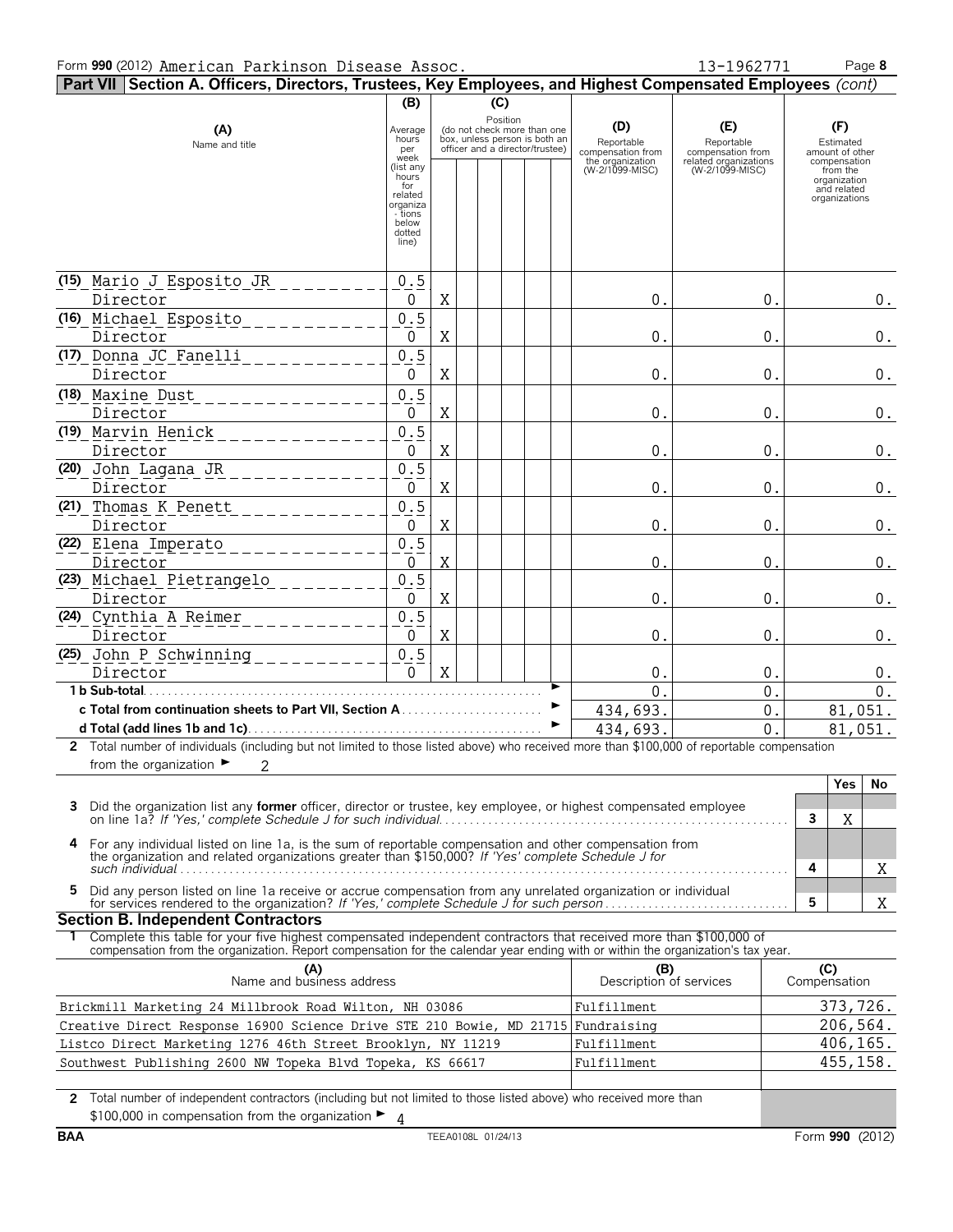Department of the Treasury<br>Internal Revenue Service

Department of the Treasury  $\vert$ 

| Name of the Organization                                                                                         |                                                                                                                  |   |  |   |  |                                 |   |                                                                        | Employler Identification number                                             |                                                                                                          |  |  |
|------------------------------------------------------------------------------------------------------------------|------------------------------------------------------------------------------------------------------------------|---|--|---|--|---------------------------------|---|------------------------------------------------------------------------|-----------------------------------------------------------------------------|----------------------------------------------------------------------------------------------------------|--|--|
| American Parkinson Disease Assoc.                                                                                |                                                                                                                  |   |  |   |  |                                 |   |                                                                        | 13-1962771                                                                  |                                                                                                          |  |  |
| Part VII Continuation: Officers, Directors, Trustees, Key Employees, and Highest Compensated<br><b>Employees</b> |                                                                                                                  |   |  |   |  |                                 |   |                                                                        |                                                                             |                                                                                                          |  |  |
| (A)                                                                                                              | (C)<br>(B)                                                                                                       |   |  |   |  |                                 |   | (D)                                                                    | (E)                                                                         | (F)                                                                                                      |  |  |
| Name and Title                                                                                                   | Average<br>hours per<br>week<br>(list any<br>hours for<br>related<br>organiza-<br>tions<br>below<br>dotted line) |   |  |   |  | Position (check all that apply) |   | Reportable<br>compensation from<br>the organization<br>(W-2/1099-MISC) | Reportable<br>compensation from<br>related organizations<br>(W-2/1099-MISC) | Estimated<br>amount of other<br>compensation<br>from the<br>organization<br>and related<br>organizations |  |  |
| Daniel Wheeler                                                                                                   | 0.5                                                                                                              |   |  |   |  |                                 |   |                                                                        |                                                                             |                                                                                                          |  |  |
| Director                                                                                                         | 0                                                                                                                | Χ |  |   |  |                                 |   | $\boldsymbol{0}$ .                                                     | $0$ .                                                                       | $0$ .                                                                                                    |  |  |
| Michael Melnicke<br>Director                                                                                     | $0.5$<br>0                                                                                                       | Χ |  |   |  |                                 |   | $\boldsymbol{0}$ .                                                     | $0$ .                                                                       | $\boldsymbol{0}$ .                                                                                       |  |  |
| Joel A. Miele, JR                                                                                                | 0.5                                                                                                              |   |  |   |  |                                 |   |                                                                        |                                                                             |                                                                                                          |  |  |
| Director                                                                                                         | 0                                                                                                                | X |  |   |  |                                 |   | $\boldsymbol{0}$ .                                                     | $0$ .                                                                       | 0.                                                                                                       |  |  |
| William Powers                                                                                                   | 0.5                                                                                                              |   |  |   |  |                                 |   |                                                                        |                                                                             |                                                                                                          |  |  |
| Director                                                                                                         | $\mathbf 0$                                                                                                      | X |  |   |  |                                 |   | $\boldsymbol{0}$ .                                                     | $0$ .                                                                       | $0$ .                                                                                                    |  |  |
| Leslie Chambers<br>Pres & CEO                                                                                    | $40\,$<br>$\mathbf 0$                                                                                            |   |  | X |  |                                 |   | 81,039.                                                                | $0$ .                                                                       | 35,048.                                                                                                  |  |  |
| Cheryl Weiner<br>Controller                                                                                      | 40<br>$\mathbf 0$                                                                                                |   |  |   |  | X                               |   | 95,700.                                                                | $0$ .                                                                       | 25, 177.                                                                                                 |  |  |
| Kathryn Whitford<br>VP Communications                                                                            | 40<br>$\mathsf{0}$                                                                                               |   |  |   |  | X                               |   | 108,781.                                                               | $0$ .                                                                       | 9,196.                                                                                                   |  |  |
| Michelle McDonald<br>VP Chapter Relatio                                                                          | $40\,$<br>$\mathbf 0$                                                                                            |   |  |   |  | X                               |   | 2,596.                                                                 | 0.                                                                          | 11,630.                                                                                                  |  |  |
| Joel Gerstel<br>former Pres and ED                                                                               | $\mathsf{O}\xspace$<br>$\mathbf 0$                                                                               |   |  |   |  |                                 | X | 146,577.                                                               | $0$ .                                                                       | $0$ .                                                                                                    |  |  |
|                                                                                                                  |                                                                                                                  |   |  |   |  |                                 |   |                                                                        |                                                                             |                                                                                                          |  |  |
|                                                                                                                  |                                                                                                                  |   |  |   |  |                                 |   |                                                                        |                                                                             |                                                                                                          |  |  |
|                                                                                                                  |                                                                                                                  |   |  |   |  |                                 |   |                                                                        |                                                                             |                                                                                                          |  |  |
|                                                                                                                  |                                                                                                                  |   |  |   |  |                                 |   |                                                                        |                                                                             |                                                                                                          |  |  |
|                                                                                                                  |                                                                                                                  |   |  |   |  |                                 |   |                                                                        |                                                                             |                                                                                                          |  |  |
|                                                                                                                  |                                                                                                                  |   |  |   |  |                                 |   |                                                                        |                                                                             |                                                                                                          |  |  |
|                                                                                                                  |                                                                                                                  |   |  |   |  |                                 |   |                                                                        |                                                                             |                                                                                                          |  |  |
|                                                                                                                  |                                                                                                                  |   |  |   |  |                                 |   |                                                                        |                                                                             |                                                                                                          |  |  |
|                                                                                                                  |                                                                                                                  |   |  |   |  |                                 |   |                                                                        |                                                                             |                                                                                                          |  |  |
|                                                                                                                  |                                                                                                                  |   |  |   |  |                                 |   |                                                                        |                                                                             |                                                                                                          |  |  |
|                                                                                                                  |                                                                                                                  |   |  |   |  |                                 |   |                                                                        |                                                                             |                                                                                                          |  |  |
|                                                                                                                  |                                                                                                                  |   |  |   |  |                                 |   |                                                                        |                                                                             |                                                                                                          |  |  |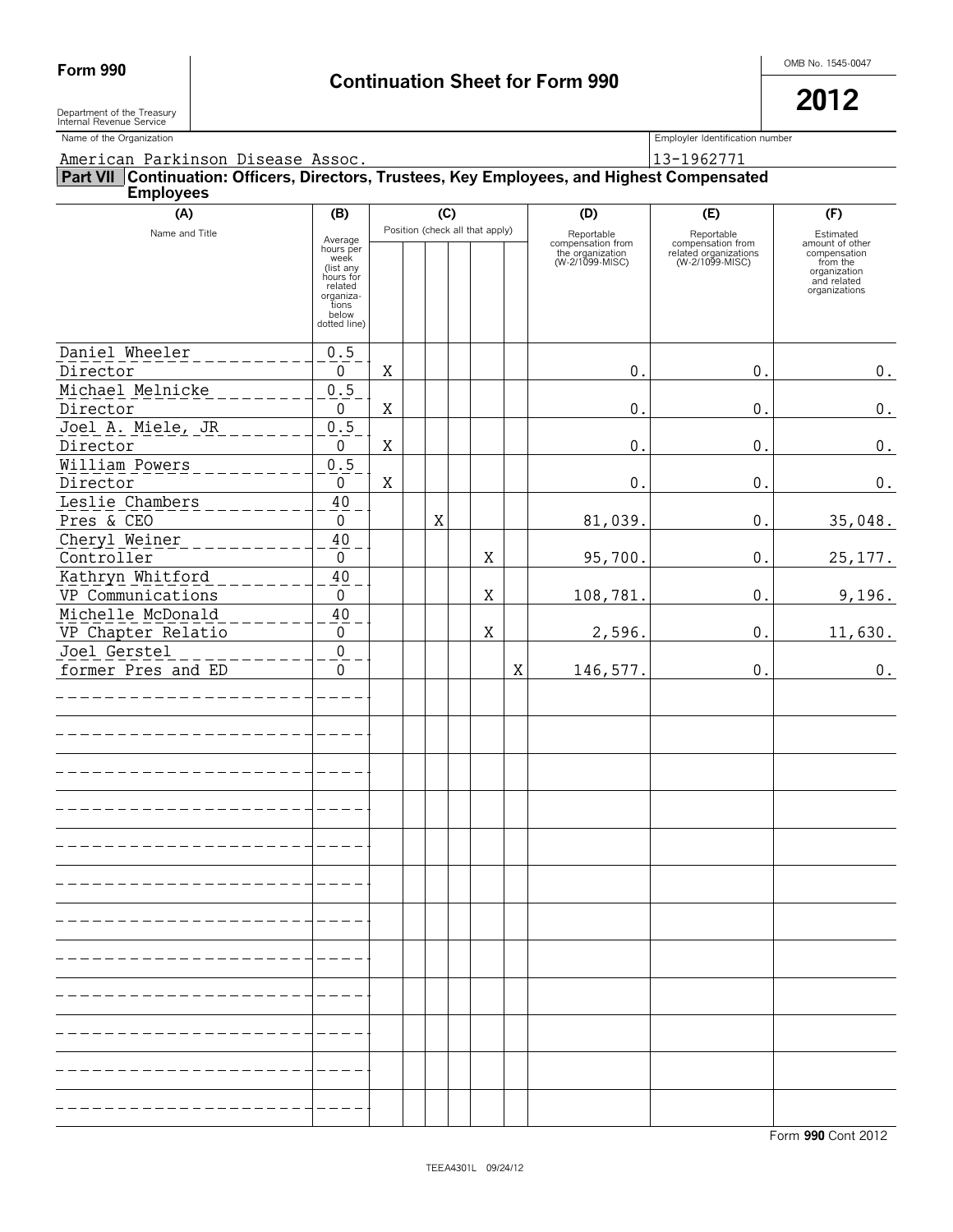### Form **990** (2012) Page **9** American Parkinson Disease Assoc. 13-1962771

### **Part VIII Statement of Revenue**

|                                                                                                           |                                                                                                                                                                                                                                                                                                                                                                                                                                                               | (A)<br>Total revenue             | (B)<br>Related or<br>exempt<br>function<br>revenue | (C)<br>Unrelated<br>business<br>revenue | (D)<br>Revenue<br>excluded from tax<br>under sections<br>512, 513, or 514 |
|-----------------------------------------------------------------------------------------------------------|---------------------------------------------------------------------------------------------------------------------------------------------------------------------------------------------------------------------------------------------------------------------------------------------------------------------------------------------------------------------------------------------------------------------------------------------------------------|----------------------------------|----------------------------------------------------|-----------------------------------------|---------------------------------------------------------------------------|
| PROGRAM SERVICE REVENUE CONTRIBUTIONS, GIFTS, GRANTS<br>PROGRAM SERVICE REVENUE AND OTHER SIMILAR AMOUNTS | 1a Federated campaigns<br>1 a<br>149,645.<br><b>b</b> Membership dues<br>1 <sub>b</sub><br>34,034.<br>c Fundraising events<br>1 <sub>c</sub><br>1,998,666.<br>1 <sub>d</sub><br><b>d</b> Related organizations $\ldots$<br>e Government grants (contributions)<br>1 e<br>f All other contributions, gifts, grants, and<br>similar amounts not included above<br>1f<br>6,471,601.<br><b>g</b> Noncash contributions included in lns 1a-1f: $\ddot{\mathbf{S}}$ |                                  |                                                    |                                         |                                                                           |
|                                                                                                           | $\blacktriangleright$                                                                                                                                                                                                                                                                                                                                                                                                                                         | 8,653,946.                       |                                                    |                                         |                                                                           |
|                                                                                                           | <b>Business Code</b>                                                                                                                                                                                                                                                                                                                                                                                                                                          |                                  |                                                    |                                         |                                                                           |
|                                                                                                           | 2а<br>______________<br>b                                                                                                                                                                                                                                                                                                                                                                                                                                     |                                  |                                                    |                                         |                                                                           |
|                                                                                                           | All other program service revenue                                                                                                                                                                                                                                                                                                                                                                                                                             |                                  |                                                    |                                         |                                                                           |
|                                                                                                           |                                                                                                                                                                                                                                                                                                                                                                                                                                                               |                                  |                                                    |                                         |                                                                           |
|                                                                                                           | Investment income (including dividends, interest and<br>3<br>other similar amounts) $\ldots$ , $\ldots$ , $\ldots$ , $\ldots$ , $\vdots$<br>Income from investment of tax-exempt bond proceeds.<br>4                                                                                                                                                                                                                                                          | 46,503.                          |                                                    |                                         | 46,503.                                                                   |
|                                                                                                           | 5                                                                                                                                                                                                                                                                                                                                                                                                                                                             |                                  |                                                    |                                         |                                                                           |
|                                                                                                           | (i) Real<br>(ii) Personal<br>6a Gross rents<br>29,213.<br><b>b</b> Less: rental expenses<br><b>c</b> Rental income or (loss) $\ldots$<br>29,213.                                                                                                                                                                                                                                                                                                              |                                  |                                                    |                                         |                                                                           |
|                                                                                                           | <b>d</b> Net rental income or (loss)                                                                                                                                                                                                                                                                                                                                                                                                                          | 29,213.                          |                                                    |                                         | 29,213.                                                                   |
|                                                                                                           | (i) Securities<br>(ii) Other<br>7 a Gross amount from sales of<br>assets other than inventory.<br>873, 219.                                                                                                                                                                                                                                                                                                                                                   |                                  |                                                    |                                         |                                                                           |
|                                                                                                           | <b>b</b> Less: cost or other basis<br>and sales expenses<br>781,813.<br>91,406.<br>c Gain or (loss)                                                                                                                                                                                                                                                                                                                                                           |                                  |                                                    |                                         |                                                                           |
|                                                                                                           |                                                                                                                                                                                                                                                                                                                                                                                                                                                               | 91,406.                          |                                                    |                                         | 91,406.                                                                   |
| <b>OTHER REVENUE</b>                                                                                      | 8 a Gross income from fundraising events<br>(not including. $$ 1,998,666.$<br>of contributions reported on line 1c).<br>See Part IV, line 18. a<br>b Less: direct expenses<br>b<br>630,733.                                                                                                                                                                                                                                                                   |                                  |                                                    |                                         |                                                                           |
|                                                                                                           | c Net income or (loss) from fundraising events                                                                                                                                                                                                                                                                                                                                                                                                                | $-630,733.$                      |                                                    |                                         | $-630, 733.$                                                              |
|                                                                                                           | 9 a Gross income from gaming activities.<br>See Part IV, line 19. <b>a</b><br>$b$ Less: direct expenses<br>b                                                                                                                                                                                                                                                                                                                                                  |                                  |                                                    |                                         |                                                                           |
|                                                                                                           | c Net income or (loss) from gaming activities                                                                                                                                                                                                                                                                                                                                                                                                                 |                                  |                                                    |                                         |                                                                           |
|                                                                                                           | 10a Gross sales of inventory, less returns                                                                                                                                                                                                                                                                                                                                                                                                                    |                                  |                                                    |                                         |                                                                           |
|                                                                                                           | <b>b</b> Less: cost of goods sold <b>b</b><br><b>c</b> Net income or (loss) from sales of inventory                                                                                                                                                                                                                                                                                                                                                           |                                  |                                                    |                                         |                                                                           |
|                                                                                                           | Miscellaneous Revenue<br><b>Business Code</b>                                                                                                                                                                                                                                                                                                                                                                                                                 |                                  |                                                    |                                         |                                                                           |
|                                                                                                           | 11a Miscellaneous ________<br>b                                                                                                                                                                                                                                                                                                                                                                                                                               | 20,464.                          |                                                    |                                         | 20,464.                                                                   |
|                                                                                                           |                                                                                                                                                                                                                                                                                                                                                                                                                                                               |                                  |                                                    |                                         |                                                                           |
|                                                                                                           | <b>d</b> All other revenue $\ldots, \ldots, \ldots, \ldots$                                                                                                                                                                                                                                                                                                                                                                                                   |                                  |                                                    |                                         |                                                                           |
|                                                                                                           | e Total. Add lines 11a-11d<br>12 Total revenue. See instructions                                                                                                                                                                                                                                                                                                                                                                                              | 20,464.                          |                                                    |                                         |                                                                           |
| <b>BAA</b>                                                                                                |                                                                                                                                                                                                                                                                                                                                                                                                                                                               | 8,210,799.<br>TEEA0109L 12/17/12 | 0                                                  | $\mathbf 0$ .                           | $-443, 147.$<br>Form 990 (2012)                                           |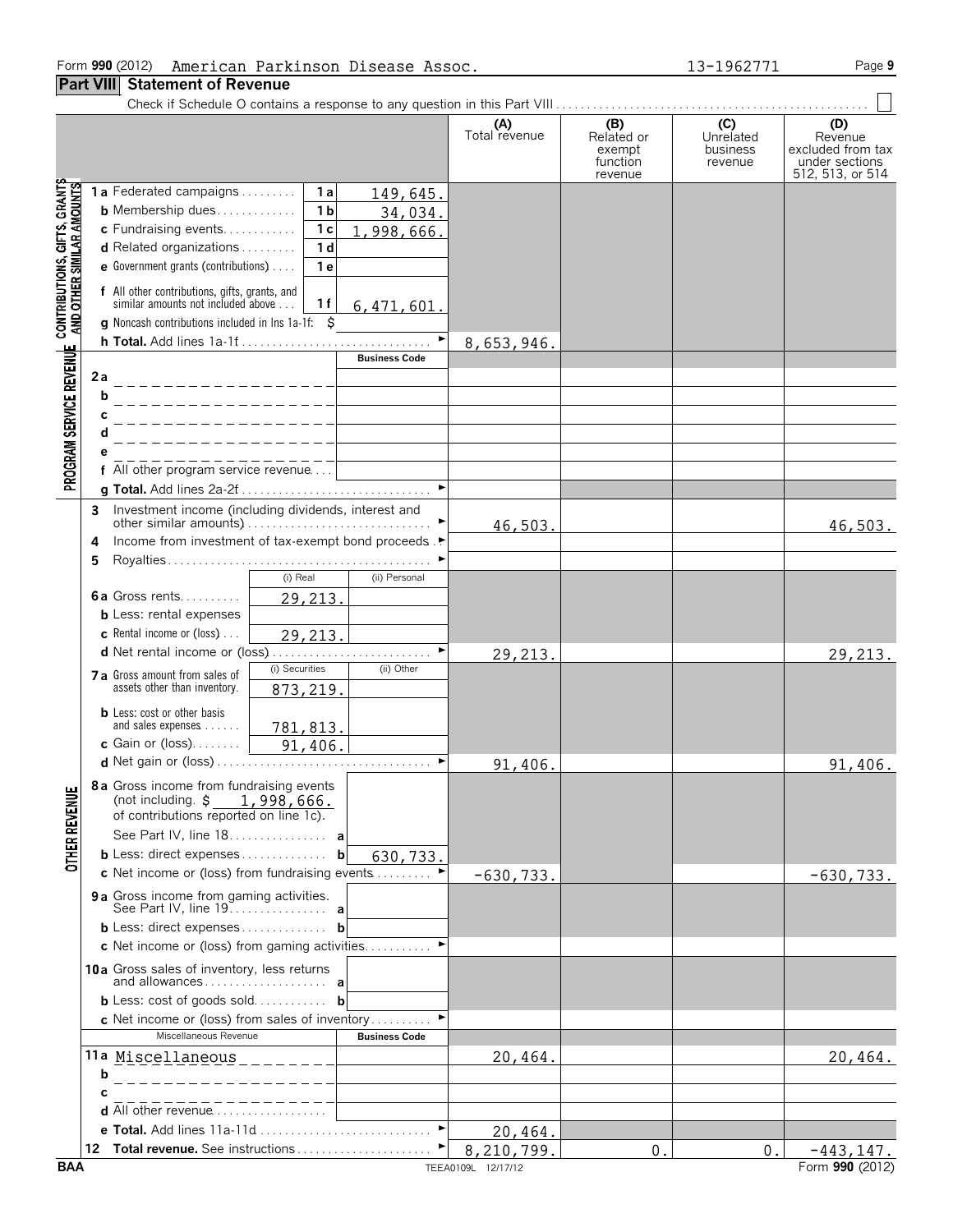### American Parkinson Disease Assoc. 13-1962771

|    | Form 990 (2012)<br>American Parkinson Disease Assoc.                                                                                                                                                             |                       |                                    | 13-1962771                                | Page 10                        |
|----|------------------------------------------------------------------------------------------------------------------------------------------------------------------------------------------------------------------|-----------------------|------------------------------------|-------------------------------------------|--------------------------------|
|    | Part IX<br><b>Statement of Functional Expenses</b>                                                                                                                                                               |                       |                                    |                                           |                                |
|    | Section 501(c)(3) and 501(c)(4) organizations must complete all columns. All other organizations must complete column (A).                                                                                       |                       |                                    |                                           |                                |
|    | Check if Schedule O contains a response to any question in this Part IX.                                                                                                                                         |                       |                                    |                                           |                                |
|    | Do not include amounts reported on lines 6b,<br>7b. 8b. 9b. and 10b of Part VIII.                                                                                                                                | (A)<br>Total expenses | (B)<br>Program service<br>expenses | (C)<br>Management and<br>general expenses | (D)<br>Fundraising<br>expenses |
| 1  | Grants and other assistance to governments<br>and organizations in the United States. See                                                                                                                        | 3, 269, 131.          | 3,269,131.                         |                                           |                                |
|    | Grants and other assistance to individuals in<br>the United States. See Part IV, line 22                                                                                                                         |                       |                                    |                                           |                                |
|    | 3 Grants and other assistance to governments,<br>organizations, and individuals outside the<br>United States. See Part IV, lines 15 and 16.                                                                      |                       |                                    |                                           |                                |
|    | 4 Benefits paid to or for members                                                                                                                                                                                |                       |                                    |                                           |                                |
| 5  | Compensation of current officers, directors,<br>trustees, and key employees                                                                                                                                      | 214, 173.             | 139,213.                           | 53, 543.                                  | 21, 417.                       |
| 6  | Compensation not included above, to<br>disqualified persons (as defined under<br>section $4958(f)(1)$ and persons described<br>in section $4958(c)(3)(B)$                                                        | 0.                    | 0.                                 | 0.                                        | 0.                             |
|    | 7 Other salaries and wages                                                                                                                                                                                       | 1,132,866.            | 648,656.                           | 357,816.                                  | 126,394.                       |
| 8  | Pension plan accruals and contributions<br>(include section 401(k) and section 403(b)                                                                                                                            | 96,399.               | 56,374.                            | 29,450.                                   | 10,575.                        |
| 9  | Other employee benefits                                                                                                                                                                                          | 154,227.              | 90,192.                            | 47,116.                                   | 16,919.                        |
| 10 | Payroll taxes                                                                                                                                                                                                    | 88,109.               | 51,558.                            | 26,877.                                   | 9,674.                         |
|    | 11 Fees for services (non-employees):                                                                                                                                                                            |                       |                                    |                                           |                                |
|    | a Management                                                                                                                                                                                                     |                       |                                    |                                           |                                |
|    |                                                                                                                                                                                                                  | 77,279.               | 45,200.                            | 23,599.                                   | 8,480.                         |
|    |                                                                                                                                                                                                                  | 85,182.               | 49,822.                            | 26,013.                                   | 9,347.                         |
|    |                                                                                                                                                                                                                  |                       |                                    |                                           |                                |
|    | e Professional fundraising services. See Part IV, line 17                                                                                                                                                        | 203,500.              |                                    |                                           | 203,500.                       |
|    | f Investment management fees                                                                                                                                                                                     |                       |                                    |                                           |                                |
|    | g Other. (If line 11q amt exceeds 10% of line 25, col-<br>umn $(A)$ amt, list line 11g expenses on Sch $0$ )                                                                                                     |                       |                                    |                                           |                                |
|    | 12 Advertising and promotion                                                                                                                                                                                     |                       |                                    |                                           |                                |
| 13 |                                                                                                                                                                                                                  |                       |                                    |                                           |                                |
| 14 | Information technology                                                                                                                                                                                           |                       |                                    |                                           |                                |
| 15 |                                                                                                                                                                                                                  |                       |                                    |                                           |                                |
| 16 | Occupancy                                                                                                                                                                                                        | 61, 118.              | 35,748.                            | 18,664.                                   | 6,706.                         |
|    | 18 Payments of travel or entertainment                                                                                                                                                                           | 81, 133.              | 47, 454.                           | 24,776.                                   | 8,903.                         |
|    | expenses for any federal, state, or local<br>public officials                                                                                                                                                    |                       |                                    |                                           |                                |
| 19 | Conferences, conventions, and meetings                                                                                                                                                                           | 604,747.              | 604,747.                           |                                           |                                |
| 20 |                                                                                                                                                                                                                  |                       |                                    |                                           |                                |
| 21 | Payments to affiliates                                                                                                                                                                                           |                       |                                    |                                           |                                |
| 22 | Depreciation, depletion, and amortization                                                                                                                                                                        | 110,096.              | 61,720.                            | 38,853.                                   | 9,523.                         |
| 23 | $Insurance \ldots \ldots \ldots \ldots \ldots \ldots \ldots \ldots \ldots$                                                                                                                                       | 35, 354.              | 20,679.                            | 10,796.                                   | 3,879.                         |
|    | 24 Other expenses. Itemize expenses not<br>covered above (List miscellaneous expenses<br>in line 24e. If line 24e amount exceeds 10%<br>of line 25, column (A) amount, list line 24e<br>expenses on Schedule O.) |                       |                                    |                                           |                                |
|    | a Mailings<br>--------                                                                                                                                                                                           | 1,423,645.            | 657,264.                           | 49,779.                                   | 716,602.                       |
|    | <b>b</b> Patient Services                                                                                                                                                                                        | 286,588.              | 286,588.                           |                                           |                                |
|    | c Office Expense<br>_________                                                                                                                                                                                    | 201,559.              | 117,890.                           | 61,552                                    | 22, 117.                       |
|    | d Supplies<br>-------                                                                                                                                                                                            | 121,712.              | 71,189.                            | 37,168.                                   | 13, 355.                       |
|    | e All other expenses                                                                                                                                                                                             | 191,709.              | 112,129.                           | 58,544.                                   | 21,036.                        |
|    | 25 Total functional expenses. Add lines 1 through 24e                                                                                                                                                            | 8,438,527.            | 6,365,554.                         | 864,546.                                  | 1,208,427.                     |
|    | 26 Joint costs. Complete this line only if<br>the organization reported in column (B)                                                                                                                            |                       |                                    |                                           |                                |

joint costs from a combined educational campaign and fundraising solicitation.

SOP 98-2 (ASC 958-720). . . . . . . . . . . . . . . . .

Check here  $\blacktriangleright$   $\mid$  X if following

X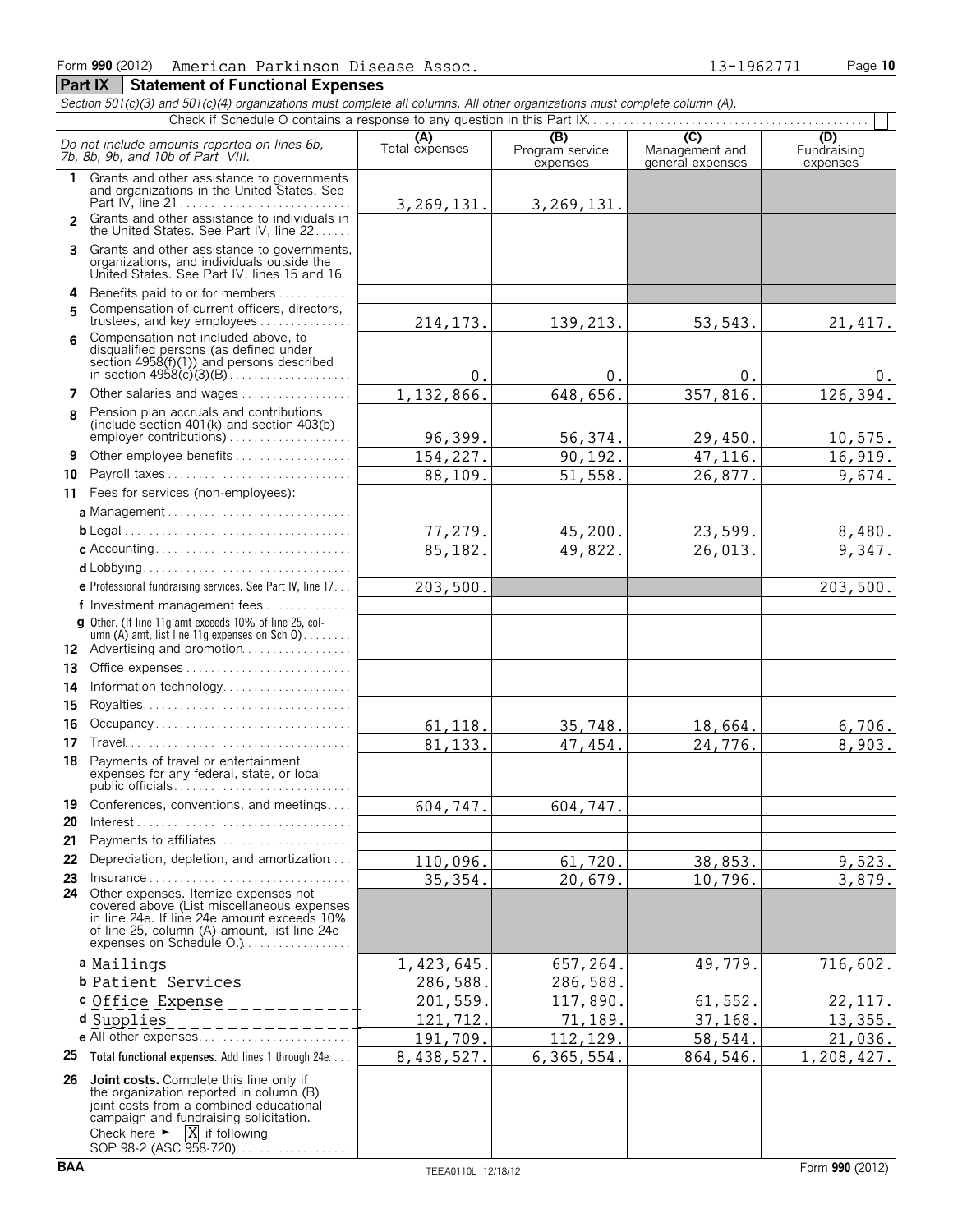### Form **990** (2012) American Parkinson Disease Assoc. 13-1962771 Page 11 **Part X Balance Sheet**

|                    |    |                                                                                                                                                                                                                                                                                                                       | (A)<br>Beginning of year |                | (B)<br>End of year |
|--------------------|----|-----------------------------------------------------------------------------------------------------------------------------------------------------------------------------------------------------------------------------------------------------------------------------------------------------------------------|--------------------------|----------------|--------------------|
|                    | 1  |                                                                                                                                                                                                                                                                                                                       | 105,400                  | 1              | 130,538.           |
|                    | 2  |                                                                                                                                                                                                                                                                                                                       | 4,916,436.               | 2              | 4,666,494.         |
|                    | 3  |                                                                                                                                                                                                                                                                                                                       |                          | 3              |                    |
|                    | 4  |                                                                                                                                                                                                                                                                                                                       | 203, 517.                | 4              | 815,795.           |
|                    | 5  | Loans and other receivables from current and former officers, directors,                                                                                                                                                                                                                                              |                          | 5              |                    |
|                    | 6  | Loans and other receivables from other disqualified persons (as defined under<br>section 4958(f)(1)), persons described in section 4958(c)(3)(B), and contributing<br>employers and sponsoring organizations of section 501(c)(9) voluntary employees'<br>beneficiary organizations (see instructions). Complete Part |                          | 6              |                    |
|                    | 7  |                                                                                                                                                                                                                                                                                                                       |                          | $\overline{7}$ |                    |
| <b>ASSETS</b>      | 8  |                                                                                                                                                                                                                                                                                                                       |                          | 8              |                    |
|                    | 9  |                                                                                                                                                                                                                                                                                                                       | 15,935.                  | 9              | 114,934.           |
|                    |    | <b>10a</b> Land, buildings, and equipment: cost or other basis.<br>Complete Part VI of Schedule D<br>10a<br>3,832,787.                                                                                                                                                                                                |                          |                |                    |
|                    |    | 10 <sub>b</sub><br>981,801.<br>b Less: accumulated depreciation                                                                                                                                                                                                                                                       | 2,959,789.               | 10c            | 2,850,986.         |
|                    | 11 |                                                                                                                                                                                                                                                                                                                       |                          | 11             |                    |
|                    | 12 |                                                                                                                                                                                                                                                                                                                       | 1,078,944.               | 12             | 1,170,774.         |
|                    | 13 | Investments – program-related. See Part IV, line 11                                                                                                                                                                                                                                                                   |                          | 13             |                    |
|                    | 14 |                                                                                                                                                                                                                                                                                                                       |                          | 14             |                    |
|                    | 15 |                                                                                                                                                                                                                                                                                                                       |                          | 15             |                    |
|                    | 16 | Total assets. Add lines 1 through 15 (must equal line 34)                                                                                                                                                                                                                                                             | 9,280,021                | 16             | 9,749,521.         |
|                    | 17 |                                                                                                                                                                                                                                                                                                                       | 352,741                  | 17             | 558,253.           |
|                    | 18 |                                                                                                                                                                                                                                                                                                                       | 1,893,082                | 18             | 2,354,810.         |
|                    | 19 |                                                                                                                                                                                                                                                                                                                       |                          | 19             |                    |
|                    | 20 |                                                                                                                                                                                                                                                                                                                       |                          | 20             |                    |
| A<br>B<br>I        | 21 | Escrow or custodial account liability. Complete Part IV of Schedule D.                                                                                                                                                                                                                                                |                          | 21             |                    |
| $\frac{1}{1}$<br>т | 22 | Loans and other payables to current and former officers, directors, trustees,<br>key employees, highest compensated employees, and disqualified persons.                                                                                                                                                              |                          | 22             |                    |
|                    | 23 | Secured mortgages and notes payable to unrelated third parties                                                                                                                                                                                                                                                        |                          | 23             |                    |
| E<br>S             | 24 | Unsecured notes and loans payable to unrelated third parties                                                                                                                                                                                                                                                          |                          | 24             |                    |
|                    | 25 | Other liabilities (including federal income tax, payables to related third parties, and other liabilities not included on lines 17-24). Complete Part X of Schedule D.                                                                                                                                                | 84,068.                  | 25             | 84,249.            |
|                    | 26 |                                                                                                                                                                                                                                                                                                                       | 2,329,891                | 26             | 2,997,312.         |
| N<br>튐             |    | Organizations that follow SFAS 117 (ASC 958), check here ► X and complete<br>lines 27 through 29, and lines 33 and 34.                                                                                                                                                                                                |                          |                |                    |
|                    | 27 |                                                                                                                                                                                                                                                                                                                       | 2,723,339.               | 27             | 2, 183, 537.       |
| ASS<br>CHECK       | 28 |                                                                                                                                                                                                                                                                                                                       | 4,063,381                | 28             | 4,395,742.         |
|                    | 29 |                                                                                                                                                                                                                                                                                                                       | 163, 410.                | 29             | 172,930.           |
| Q                  |    | Organizations that do not follow SFAS 117 (ASC 958), check here ►<br>and complete lines 30 through 34.                                                                                                                                                                                                                |                          |                |                    |
| 다<br>이             | 30 | Capital stock or trust principal, or current funds                                                                                                                                                                                                                                                                    |                          | 30             |                    |
|                    | 31 | Paid-in or capital surplus, or land, building, or equipment fund                                                                                                                                                                                                                                                      |                          | 31             |                    |
|                    | 32 | Retained earnings, endowment, accumulated income, or other funds                                                                                                                                                                                                                                                      |                          | 32             |                    |
| <b>BALANCES</b>    | 33 |                                                                                                                                                                                                                                                                                                                       | 6,950,130.               | 33             | 6, 752, 209.       |
|                    | 34 |                                                                                                                                                                                                                                                                                                                       | 9,280,021                | 34             | 9,749,521.         |
| <b>BAA</b>         |    |                                                                                                                                                                                                                                                                                                                       |                          |                | Form 990 (2012)    |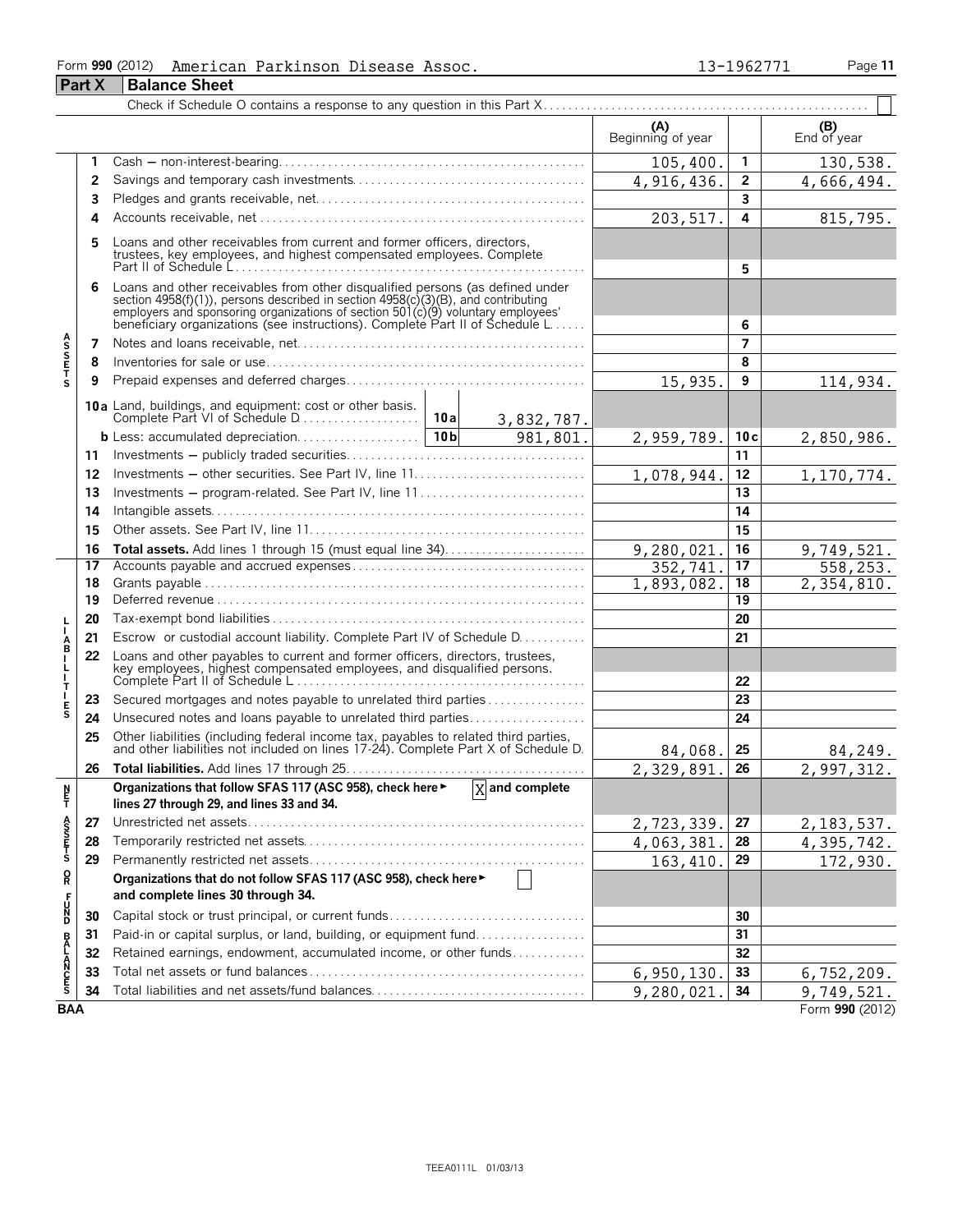|            | Form 990 (2012) American Parkinson Disease Assoc.                                                                                                                                                                                | 13-1962771     |                |            | Page 12         |
|------------|----------------------------------------------------------------------------------------------------------------------------------------------------------------------------------------------------------------------------------|----------------|----------------|------------|-----------------|
|            | <b>Part XI</b><br><b>Reconciliation of Net Assets</b>                                                                                                                                                                            |                |                |            |                 |
|            |                                                                                                                                                                                                                                  |                |                |            |                 |
| 1          |                                                                                                                                                                                                                                  |                | 8,210,799.     |            |                 |
| 2          |                                                                                                                                                                                                                                  | $\overline{2}$ | 8,438,527.     |            |                 |
| 3          |                                                                                                                                                                                                                                  | 3              |                |            | $-227,728.$     |
| 4          | Net assets or fund balances at beginning of year (must equal Part X, line 33, column (A)).                                                                                                                                       | 4              |                |            | 6,950,130.      |
| 5          |                                                                                                                                                                                                                                  | 5              |                |            | 29,807.         |
| 6          |                                                                                                                                                                                                                                  | 6              |                |            |                 |
| 7          |                                                                                                                                                                                                                                  | $\overline{7}$ |                |            |                 |
| 8          |                                                                                                                                                                                                                                  | 8              |                |            |                 |
| 9          |                                                                                                                                                                                                                                  | 9              |                |            | 0.              |
| 10         | Net assets or fund balances at end of year. Combine lines 3 through 9 (must equal Part X, line 33,                                                                                                                               |                |                |            |                 |
|            |                                                                                                                                                                                                                                  | 10             |                |            | 6,752,209.      |
|            | <b>Part XII   Financial Statements and Reporting</b>                                                                                                                                                                             |                |                |            |                 |
|            |                                                                                                                                                                                                                                  |                |                |            |                 |
|            |                                                                                                                                                                                                                                  |                |                | <b>Yes</b> | No              |
| 1.         | Accounting method used to prepare the Form 990:<br>Cash<br>X Accrual<br>Other                                                                                                                                                    |                |                |            |                 |
|            | If the organization changed its method of accounting from a prior year or checked 'Other,' explain<br>in Schedule O.                                                                                                             |                |                |            |                 |
|            | 2a Were the organization's financial statements compiled or reviewed by an independent accountant?                                                                                                                               |                | 2a             |            | X               |
|            | If 'Yes,' check a box below to indicate whether the financial statements for the year were compiled or reviewed on a<br>separate basis, consolidated basis, or both:                                                             |                |                |            |                 |
|            | Consolidated basis<br>Separate basis<br>Both consolidated and separate basis                                                                                                                                                     |                |                |            |                 |
|            | <b>b</b> Were the organization's financial statements audited by an independent accountant?                                                                                                                                      |                | 2 <sub>b</sub> | X          |                 |
|            | If 'Yes,' check a box below to indicate whether the financial statements for the year were audited on a separate<br>basis, consolidated basis, or both:                                                                          |                |                |            |                 |
|            | X<br>Consolidated basis<br>Both consolidated and separate basis<br>Separate basis                                                                                                                                                |                |                |            |                 |
|            | c If 'Yes' to line 2a or 2b, does the organization have a committee that assumes responsibility for oversight of the audit,<br>review, or compilation of its financial statements and selection of an independent accountant?    |                | 2c             | Χ          |                 |
|            | If the organization changed either its oversight process or selection process during the tax year, explain<br>in Schedule O.                                                                                                     |                |                |            |                 |
|            | 3a As a result of a federal award, was the organization required to undergo an audit or audits as set forth in the Single                                                                                                        |                | 3a             |            | Χ               |
|            | <b>b</b> If 'Yes,' did the organization undergo the required audit or audits? If the organization did not undergo the required audit<br>or audits, explain why in Schedule O and describe any steps taken to undergo such audits |                | 3 <sub>b</sub> |            |                 |
| <b>BAA</b> |                                                                                                                                                                                                                                  |                |                |            | Form 990 (2012) |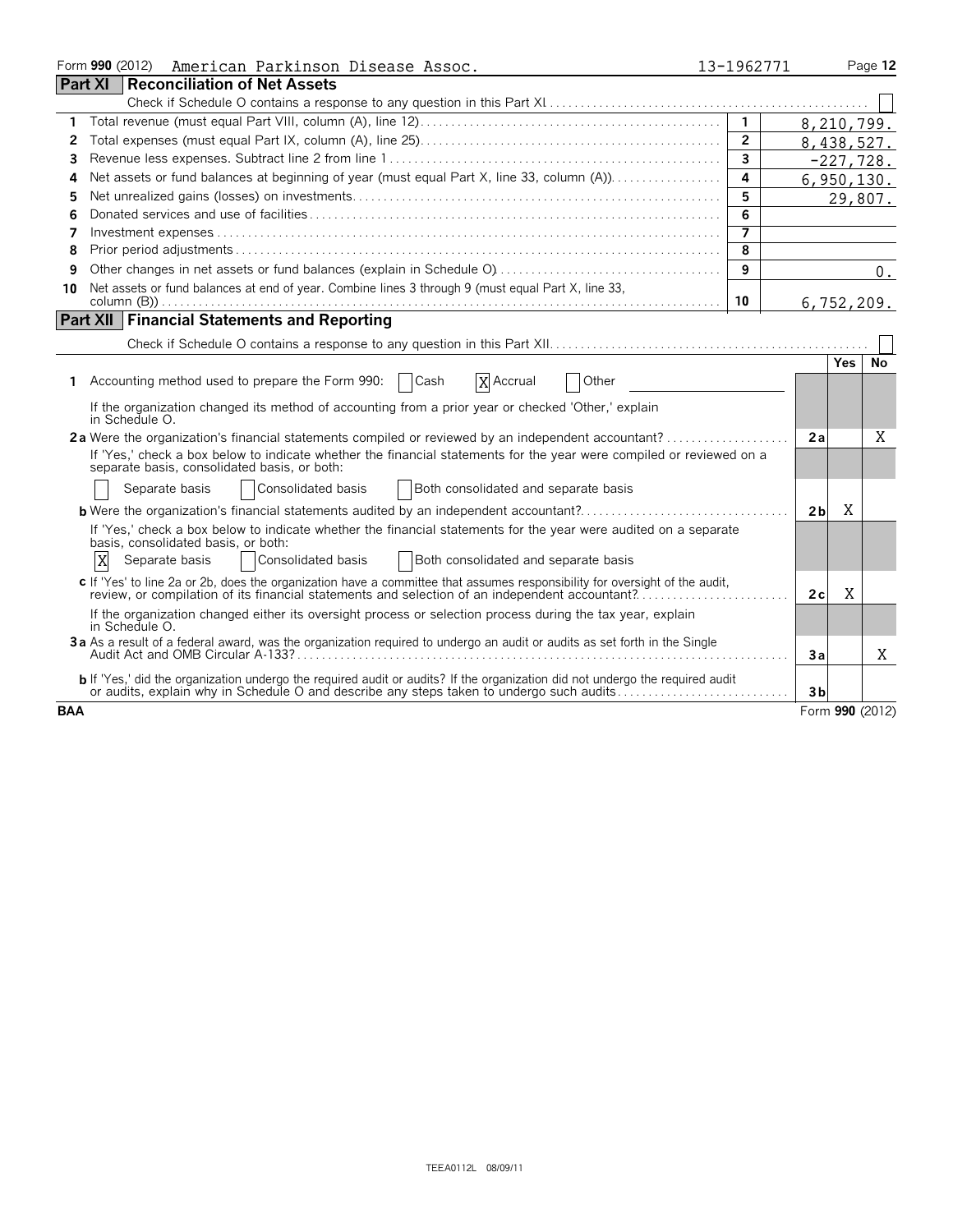| <b>SCHEDULE A</b>                                |  |  |
|--------------------------------------------------|--|--|
| $(F_{\rm O} \rm{cm} 990 \rm{~or} 990 \rm{~F} 7)$ |  |  |

**Total**

## **(Form 990 or 990-EZ) Public Charity Status and Public Support 2012**

**Complete if the organization is a section 501(c)(3) organization or a section 4947(a)(1) nonexempt charitable trust. Open to Public**

OMB No. 1545-0047

**Department of the Treasury inc.**<br>Internal Revenue Service **Internal Revenue Service Computer of the Consumption → Attach to Form 990 or Form 990-EZ. ► See separate instructions. Name of the organization Employer identification number Employer identification number Part I Reason for Public Charity Status** (All organizations must complete this part.) See instructions. The organization is not a private foundation because it is: (For lines 1 through 11, check only one box.) **1** A church, convention of churches or association of churches described in **section 170(b)(1)(A)(i). 2 □** A school described in **section 170(b)(1)(A)(ii).** (Attach Schedule E.) **3** A hospital or a cooperative hospital service organization described in **section 170(b)(1)(A)(iii). 4** A medical research organization operated in conjunction with a hospital described in **section 170(b)(1)(A)(iii)**. Enter the hospital's name, city, and state: **5** An organization operated for the benefit of a college or university owned or operated by a governmental unit described in **section 170(b)(1)(A)(iv).** (Complete Part II.) **6** A federal, state, or local government or governmental unit described in **section 170(b)(1)(A)(v). 7 X** An organization that normally receives a substantial part of its support from a governmental unit or from the general public described in **section 170(b)(1)(A)(vi).** (Complete Part II.) **8** A community trust described in **section 170(b)(1)(A)(vi).** (Complete Part II.) **9** An organization that normally receives: (1) more than 33-1/3% of its support from contributions, membership fees, and gross receipts from activities related to its exempt functions — subject to certain exceptions, and (2) no more than 33-1/3% of its support from gross investment income and<br>unrelated business taxable income (less section 511 tax) from businesses acquire (Complete Part III.) **10** An organization organized and operated exclusively to test for public safety. See **section 509(a)(4).** 11 An organization organized and operated exclusively for the benefit of, to perform the functions of, or carry out the purposes of one or more publicly supported organizations described in section 509(a)(1) or section 509(a)(2). See **section 509(a)(3).** Check the box that describes the type of supporting organization and complete lines 11e through 11h. **a** | Type I **b** | Type II **c** | Type III - Functionally integrated **d** | Type III - Non-functionally integrated  $\epsilon$   $\Box$  By checking this box, I certify that the organization is not controlled directly or indirectly by one or more disqualified persons other than foundation managers and other than one or more publicly supported org section 509(a)(2). **f** If the organization received a written determination from the IRS that is a Type I, Type II or Type III supporting organization, check this box . . . . . . . . . . . . . . . . . . . . . . . . . . . . . . . . . . . . . . . . . . . . . . . . . . . . . . . . . . . . . . . . . . . . . . . . . . . . . . . . . . . . . . . . . . . . . . . . . . . . . . . . . . . . . **g** Since August 17, 2006, has the organization accepted any gift or contribution from any of the following persons? **Yes No (i)** A person who directly or indirectly controls, either alone or together with persons described in (ii) and (iii) below, the governing body of the supported organization? **11g** (i)  $11$ g (i) **(ii)** A family member of a person described in (i) above?. . . . . . . . . . . . . . . . . . . . . . . . . . . . . . . . . . . . . . . . . . . . . . . . . . . **11g (ii) (iii)** A 35% controlled entity of a person described in (i) or (ii) above?. . . . . . . . . . . . . . . . . . . . . . . . . . . . . . . . . . . . . . . **11g (iii) h** Provide the following information about the supported organization(s). **(i)** Name of supported **(ii)** EIN **(iii)** Type of organization **(iv)** Is the **(v)** Did you notify **(vi)** Is the **(viii)** Amount of monetary organization in (described on lines 1-9 column **(iii)**  $\frac{1}{2}$  organization in organization (described on lines 1-9 organization in the organization in organization in support above or IRC section column **(i)** listed in column **(i)** of your column **(i) (see instructions)**) your governing support? organized in the your governing support? support? organized in the document? U.S.? **Yes No Yes No Yes No (A) (B) (C) (D) (E)** American Parkinson Disease Assoc. 13-1962771 X

**BAA For Paperwork Reduction Act Notice, see the Instructions for Form 990 or 990-EZ.** Schedule **A** (Form 990 or 990-EZ) 2012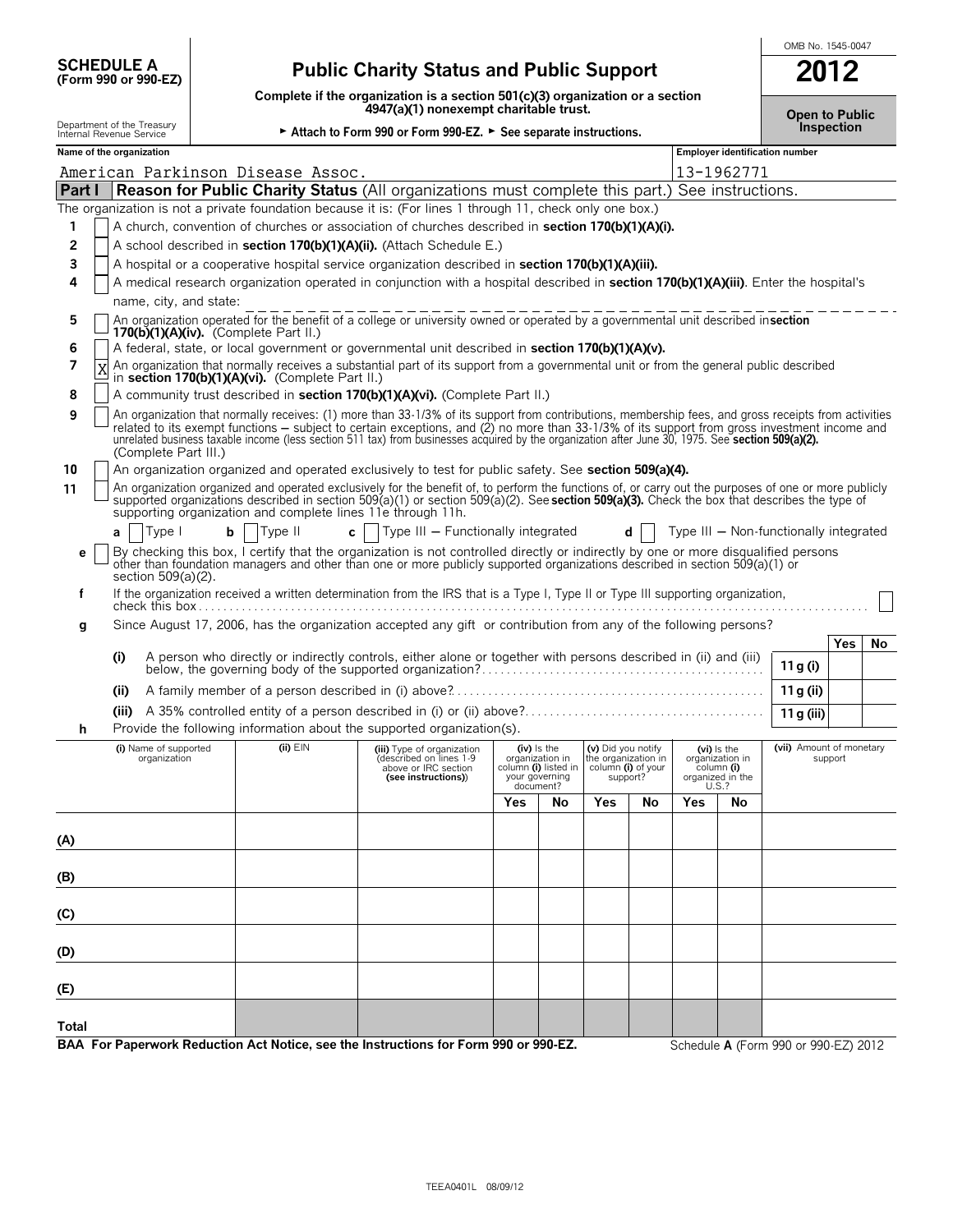#### Schedule **A** (Form 990 or 990-EZ) 2012 American Parkinson Disease Assoc. 13-1962771 Page 2

**Part II Support Schedule for Organizations Described in Sections 170(b)(1)(A)(iv) and 170(b)(1)(A)(vi)**

(Complete only if you checked the box on line 5, 7, or 8 of Part I or if the organization failed to qualify under Part III. If the organization fails to qualify under the tests listed below, please complete Part III.)

| <b>Section A. Public Support</b> |                                                                                                                                                                                                                                                                                                                                                                              |                               |              |              |                                       |                 |               |  |  |
|----------------------------------|------------------------------------------------------------------------------------------------------------------------------------------------------------------------------------------------------------------------------------------------------------------------------------------------------------------------------------------------------------------------------|-------------------------------|--------------|--------------|---------------------------------------|-----------------|---------------|--|--|
|                                  | Calendar year (or fiscal year<br>beginning in) $\rightarrow$                                                                                                                                                                                                                                                                                                                 | (a) 2008                      | (b) 2009     | $(c)$ 2010   | $(d)$ 2011                            | (e) 2012        | (f) Total     |  |  |
| 1.                               | Gifts, grants, contributions, and<br>membership fees received. (Do not<br>include any 'unusual grants.').                                                                                                                                                                                                                                                                    | $9, 149, 259.$   9, 792, 022. |              |              | $11186671.$ 8, 378, 136. 8, 653, 946. |                 | 47,160,034.   |  |  |
|                                  | 2 Tax revenues levied for the<br>organization's benefit and<br>either paid to or expended                                                                                                                                                                                                                                                                                    |                               |              |              |                                       |                 | $0$ .         |  |  |
| 3.                               | The value of services or<br>facilities furnished by a<br>governmental unit to the<br>organization without charge                                                                                                                                                                                                                                                             |                               |              |              |                                       |                 | 0.            |  |  |
|                                  | 4 Total. Add lines 1 through 3                                                                                                                                                                                                                                                                                                                                               | $9, 149, 259.$ 9, 792, 022.   |              | 11186671.    | 8,378,136.                            | 8,653,946.      | 47,160,034.   |  |  |
| 5                                | The portion of total<br>contributions by each person<br>(other than a governmental<br>unit or publicly supported<br>organization) included on line 1<br>that exceeds 2% of the amount<br>shown on line 11, column (f)                                                                                                                                                        |                               |              |              |                                       |                 | $0$ .         |  |  |
| 6                                | Public support. Subtract line 5<br>from line $4$                                                                                                                                                                                                                                                                                                                             |                               |              |              |                                       |                 | 47,160,034.   |  |  |
|                                  | <b>Section B. Total Support</b>                                                                                                                                                                                                                                                                                                                                              |                               |              |              |                                       |                 |               |  |  |
|                                  | Calendar year (or fiscal year<br>beginning in) $\rightarrow$                                                                                                                                                                                                                                                                                                                 | (a) 2008                      | $(b)$ 2009   | (c) 2010     | $(d)$ 2011                            | (e) 2012        | (f) Total     |  |  |
| 7                                | Amounts from line 4                                                                                                                                                                                                                                                                                                                                                          | $9, 149, 259.$ 9, 792, 022.   |              | 11186671.    | 8,378,136.                            | 8,653,946.      | 47,160,034.   |  |  |
| 8                                | Gross income from interest,<br>dividends, payments received<br>on securities loans, rents,<br>royalties and income from<br>similar sources                                                                                                                                                                                                                                   | 103,045.                      | 68,585.      | 60,392.      | 63,856.                               | 167, 122.       | 463,000.      |  |  |
| 9                                | Net income from unrelated<br>business activities, whether or<br>not the business is regularly<br>carried on                                                                                                                                                                                                                                                                  |                               |              |              |                                       |                 | $0$ .         |  |  |
|                                  | <b>10</b> Other income. Do not include<br>gain or loss from the sale of<br>capital assets (Explain in V.)<br>Part IV.) See Part IV.                                                                                                                                                                                                                                          | $-650, 279.$                  | $-565, 921.$ | $-538, 277.$ | $-618, 118.$                          | $-630, 733.$    | $-3,003,328.$ |  |  |
|                                  | 11 Total support. Add lines 7<br>through $10$                                                                                                                                                                                                                                                                                                                                |                               |              |              |                                       |                 | 44,619,706.   |  |  |
|                                  |                                                                                                                                                                                                                                                                                                                                                                              |                               |              |              |                                       | 12 <sup>2</sup> | 130,552.      |  |  |
| 13                               | First five years. If the Form 990 is for the organization's first, second, third, fourth, or fifth tax year as a section $501(c)(3)$<br>organization, check this box and stop here.                                                                                                                                                                                          |                               |              |              |                                       |                 | ► ∣ ∣         |  |  |
|                                  | Section C. Computation of Public Support Percentage                                                                                                                                                                                                                                                                                                                          |                               |              |              |                                       |                 |               |  |  |
|                                  | 14 Public support percentage for 2012 (line 6, column (f) divided by line 11, column (f).                                                                                                                                                                                                                                                                                    |                               |              |              |                                       |                 | 100.00%       |  |  |
|                                  |                                                                                                                                                                                                                                                                                                                                                                              |                               |              |              |                                       | 15              | 100.00%       |  |  |
|                                  | <b>16 a 33-1/3% support test - 2012.</b> If the organization did not check the box on line 13, and the line 14 is 33-1/3% or more, check this box and <b>stop here.</b> The organization qualifies as a publicly supported organization                                                                                                                                      |                               |              |              |                                       |                 |               |  |  |
|                                  | <b>b 33-1/3% support test - 2011.</b> If the organization did not check a box on line 13 or 16a, and line 15 is 33-1/3% or more, check this box                                                                                                                                                                                                                              |                               |              |              |                                       |                 |               |  |  |
|                                  | 17a 10%-facts-and-circumstances test - 2012. If the organization did not check a box on line 13, 16a, or 16b, and line 14 is 10%<br>or more, and if the organization meets the 'facts-and-circumstances' test, check this box and <b>stop here.</b> Explain in Part IV how the organization meets the 'facts-and-circumstances' test. The organization qualifies as a p      |                               |              |              |                                       |                 |               |  |  |
|                                  | <b>b 10%-facts-and-circumstances test - 2011.</b> If the organization did not check a box on line 13, 16a, 16b, or 17a, and line 15 is 10%<br>or more, and if the organization meets the 'facts-and-circumstances' test, check this box and stop here. Explain in Part IV how the organization meets the 'facts-and-circumstances' test. The organization qualifies as a pub |                               |              |              |                                       |                 |               |  |  |
|                                  | 18 Private foundation. If the organization did not check a box on line 13, 16a, 16b, 17a, or 17b, check this box and see instructions ►                                                                                                                                                                                                                                      |                               |              |              |                                       |                 |               |  |  |

**BAA** Schedule **A** (Form 990 or 990-EZ) 2012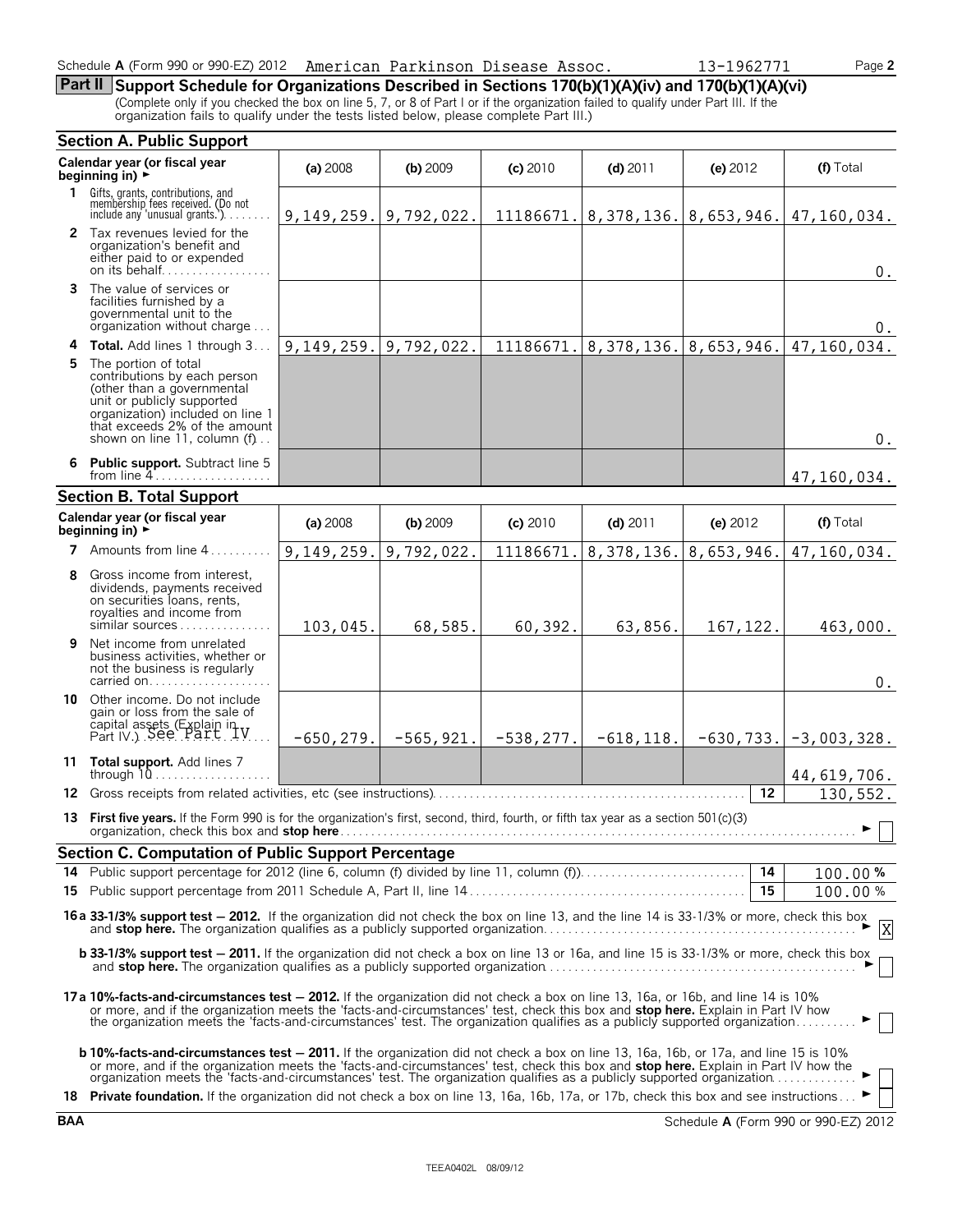### **Part III Support Schedule for Organizations Described in Section 509(a)(2)**

(Complete only if you checked the box on line 9 of Part I or if the organization failed to qualify under Part II. If the organization fails to qualify under the tests listed below, please complete Part II.)

|     | <b>Section A. Public Support</b>                                                                                                                                                                                                                                                    |          |            |            |            |            |    |                    |
|-----|-------------------------------------------------------------------------------------------------------------------------------------------------------------------------------------------------------------------------------------------------------------------------------------|----------|------------|------------|------------|------------|----|--------------------|
|     | Calendar year (or fiscal yr beginning in) ►                                                                                                                                                                                                                                         | (a) 2008 | $(b)$ 2009 | $(c)$ 2010 | $(d)$ 2011 | $(e)$ 2012 |    | (f) Total          |
|     | 1 Gifts, grants, contributions<br>and membership fees<br>received. (Do not include<br>any 'unusual grants.')                                                                                                                                                                        |          |            |            |            |            |    |                    |
|     | 2 Gross receipts from admis-<br>sions, merchandise sold or<br>services performed, or facilities<br>furnished in any activity that is<br>related to the organization's<br>tax-exempt purpose                                                                                         |          |            |            |            |            |    |                    |
| 3.  | Gross receipts from activities<br>that are not an unrelated trade<br>or business under section 513.                                                                                                                                                                                 |          |            |            |            |            |    |                    |
| 4   | Tax revenues levied for the<br>organization's benefit and<br>either paid to or expended on<br>its behalf                                                                                                                                                                            |          |            |            |            |            |    |                    |
| 5.  | The value of services or<br>facilities furnished by a<br>governmental unit to the<br>organization without charge                                                                                                                                                                    |          |            |            |            |            |    |                    |
|     | <b>6 Total.</b> Add lines 1 through $5$<br><b>7 a</b> Amounts included on lines 1.<br>2, and 3 received from<br>disqualified persons                                                                                                                                                |          |            |            |            |            |    |                    |
|     | <b>b</b> Amounts included on lines 2<br>and 3 received from other than<br>disqualified persons that<br>exceed the greater of \$5,000 or<br>1% of the amount on line 13                                                                                                              |          |            |            |            |            |    |                    |
|     | c Add lines 7a and 7b                                                                                                                                                                                                                                                               |          |            |            |            |            |    |                    |
| 8   | <b>Public support</b> (Subtract line<br>7c from line 6.)                                                                                                                                                                                                                            |          |            |            |            |            |    |                    |
|     | <b>Section B. Total Support</b>                                                                                                                                                                                                                                                     |          |            |            |            |            |    |                    |
|     | Calendar year (or fiscal yr beginning in) ►                                                                                                                                                                                                                                         | (a) 2008 | $(b)$ 2009 | $(c)$ 2010 | $(d)$ 2011 | (e) 2012   |    | (f) Total          |
|     | <b>9</b> Amounts from line $6 \ldots \ldots$                                                                                                                                                                                                                                        |          |            |            |            |            |    |                    |
|     | <b>10 a</b> Gross income from interest,<br>dividends, payments received<br>on securities loans, rents,<br>royalties and income from<br>similar sources<br><b>b</b> Unrelated business taxable<br>income (less section 511<br>taxes) from businesses<br>acquired after June 30, 1975 |          |            |            |            |            |    |                    |
|     | c Add lines 10a and $10b$                                                                                                                                                                                                                                                           |          |            |            |            |            |    |                    |
|     | 11 Net income from unrelated business<br>activities not included in line 10b,<br>whether or not the business is<br>regularly carried on $\dots\dots$                                                                                                                                |          |            |            |            |            |    |                    |
|     | 12 Other income. Do not include<br>gain or loss from the sale of<br><u>c</u> apital assets (Explain in<br>Part IV.)                                                                                                                                                                 |          |            |            |            |            |    |                    |
|     | <b>13 Total support.</b> (Add Ins 9, 10c, 11, and 12.)                                                                                                                                                                                                                              |          |            |            |            |            |    |                    |
|     |                                                                                                                                                                                                                                                                                     |          |            |            |            |            |    |                    |
|     | <b>Section C. Computation of Public Support Percentage</b>                                                                                                                                                                                                                          |          |            |            |            |            |    |                    |
| 15. | Public support percentage for 2012 (line 8, column (f) divided by line 13, column (f)                                                                                                                                                                                               |          |            |            |            |            | 15 | g                  |
| 16  |                                                                                                                                                                                                                                                                                     |          |            |            |            |            | 16 | ०७                 |
|     |                                                                                                                                                                                                                                                                                     |          |            |            |            |            |    |                    |
|     | Section D. Computation of Investment Income Percentage                                                                                                                                                                                                                              |          |            |            |            |            |    |                    |
| 17  | Investment income percentage for 2012 (line 10c, column (f) divided by line 13, column (f)                                                                                                                                                                                          |          |            |            |            |            | 17 | g,                 |
| 18  |                                                                                                                                                                                                                                                                                     |          |            |            |            |            | 18 | $\frac{1}{\delta}$ |
|     | 19 a 33-1/3% support tests - 2012. If the organization did not check the box on line 14, and line 15 is more than 33-1/3%, and line 17<br>is not more than 33-1/3%, check this box and stop here. The organization qualifies as a publicly supported organization                   |          |            |            |            |            |    |                    |
|     | b 33-1/3% support tests - 2011. If the organization did not check a box on line 14 or line 19a, and line 16 is more than 33-1/3%, and<br>line 18 is not more than 33-1/3%, check this box and stop here. The organization qualifies as a publicly supported organization            |          |            |            |            |            |    |                    |
|     | 20 Private foundation. If the organization did not check a box on line 14, 19a, or 19b, check this box and see instructions                                                                                                                                                         |          |            |            |            |            |    |                    |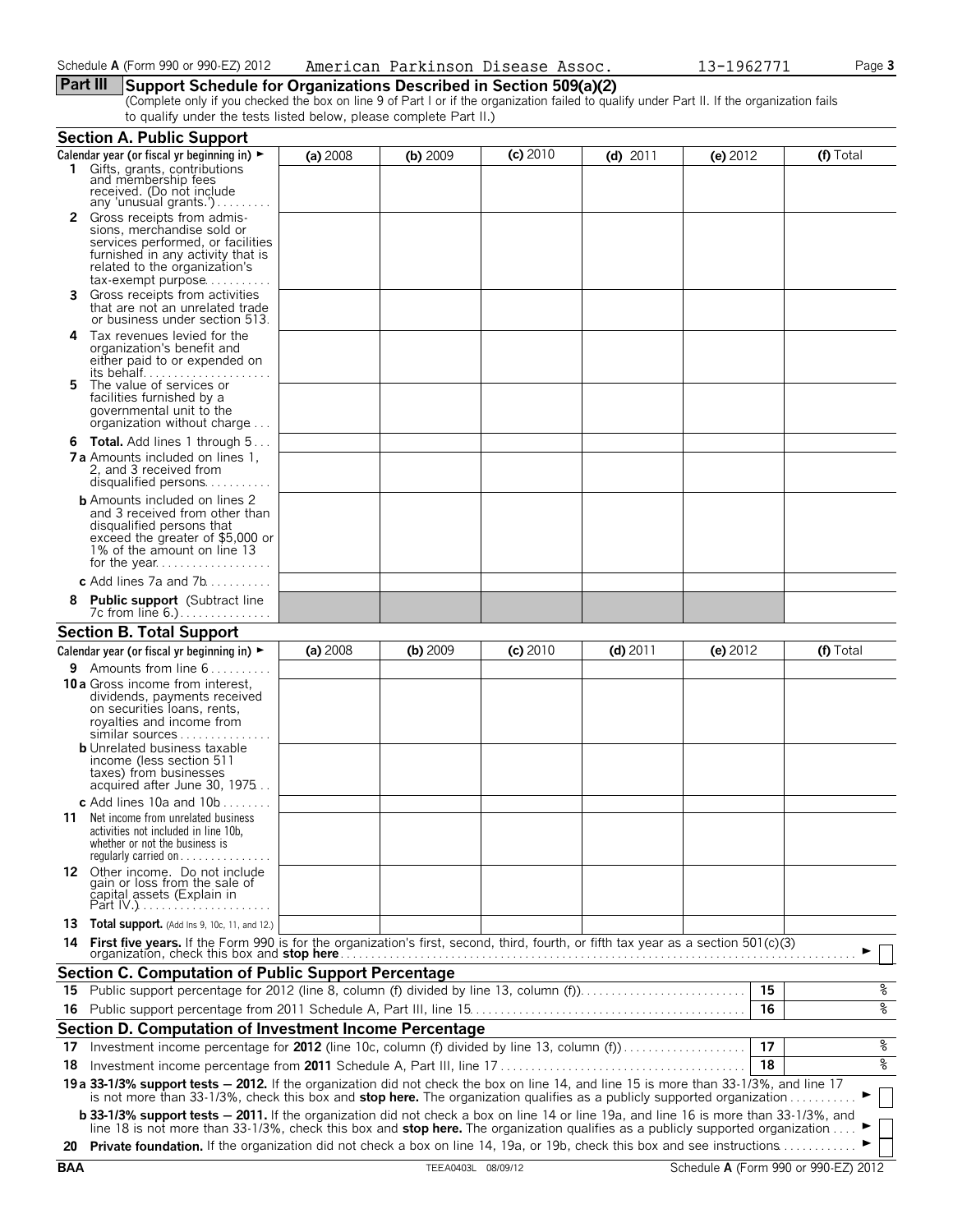|         | Schedule A (Form 990 or 990-EZ) 2012                                                                                                                                                                                                                       | American Parkinson Disease Assoc. |  | 13-1962771 | Page $4$ |
|---------|------------------------------------------------------------------------------------------------------------------------------------------------------------------------------------------------------------------------------------------------------------|-----------------------------------|--|------------|----------|
| Part IV | <b>Supplemental Information.</b> Complete this part to provide the explanations required by Part II, line 10; Part II, line 10; Part II, line 17a or 17b; and Part III, line 12. Also complete this part for any additional informa<br>(See instructions). |                                   |  |            |          |
|         |                                                                                                                                                                                                                                                            |                                   |  |            |          |
|         |                                                                                                                                                                                                                                                            |                                   |  |            |          |
|         |                                                                                                                                                                                                                                                            |                                   |  |            |          |
|         |                                                                                                                                                                                                                                                            |                                   |  |            |          |
|         |                                                                                                                                                                                                                                                            |                                   |  |            |          |
|         |                                                                                                                                                                                                                                                            |                                   |  |            |          |
|         |                                                                                                                                                                                                                                                            |                                   |  |            |          |
|         |                                                                                                                                                                                                                                                            |                                   |  |            |          |
|         |                                                                                                                                                                                                                                                            |                                   |  |            |          |
|         |                                                                                                                                                                                                                                                            |                                   |  |            |          |
|         |                                                                                                                                                                                                                                                            |                                   |  |            |          |
|         |                                                                                                                                                                                                                                                            |                                   |  |            |          |
|         |                                                                                                                                                                                                                                                            |                                   |  |            |          |
|         |                                                                                                                                                                                                                                                            |                                   |  |            |          |
|         |                                                                                                                                                                                                                                                            |                                   |  |            |          |
|         |                                                                                                                                                                                                                                                            |                                   |  |            |          |
|         |                                                                                                                                                                                                                                                            |                                   |  |            |          |
|         |                                                                                                                                                                                                                                                            |                                   |  |            |          |
|         |                                                                                                                                                                                                                                                            |                                   |  |            |          |
|         |                                                                                                                                                                                                                                                            |                                   |  |            |          |
|         |                                                                                                                                                                                                                                                            |                                   |  |            |          |
|         |                                                                                                                                                                                                                                                            |                                   |  |            |          |
|         |                                                                                                                                                                                                                                                            |                                   |  |            |          |

**BAA** Schedule **A** (Form 990 or 990-EZ) 2012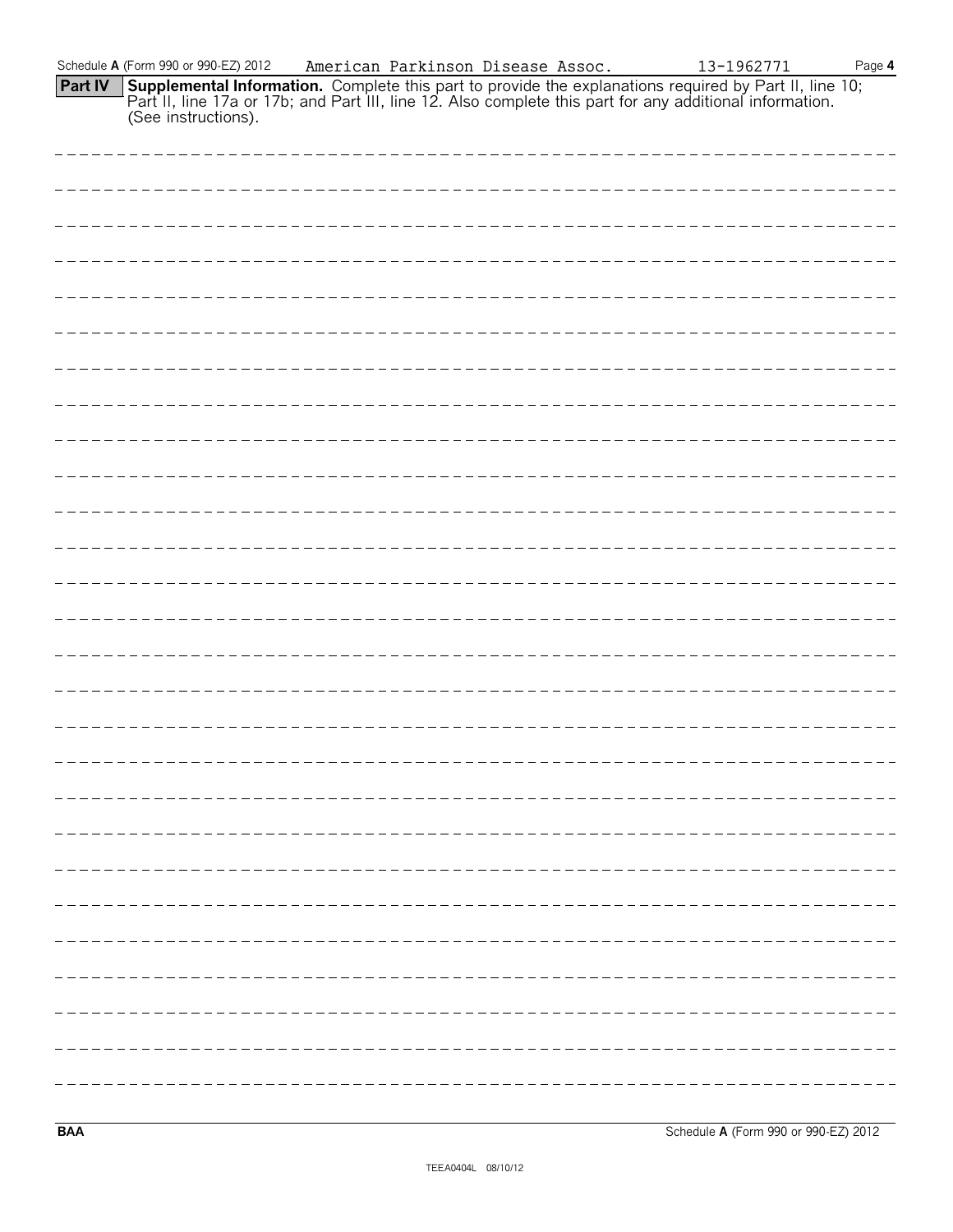| 2012              | <b>Schedule A, Part IV - Supplemental Information</b> | Page 5       |              |                                                        |                              |                              |  |
|-------------------|-------------------------------------------------------|--------------|--------------|--------------------------------------------------------|------------------------------|------------------------------|--|
|                   | American Parkinson Disease Assoc.                     |              |              |                                                        |                              |                              |  |
|                   | Part II, Line 10 - Other Income                       |              |              |                                                        |                              |                              |  |
| Nature and Source |                                                       | 2012         | 2011         | 2010                                                   | 2009                         | 2008                         |  |
|                   | Miscellaneous total<br>Total                          | $$-630,733.$ | $$-618,118.$ | $$-538,277.$<br>\$ -630,733. \$ -618,118. \$ -538,277. | $$-565,921.$<br>$-565, 921.$ | $-650, 279.$<br>$-650, 279.$ |  |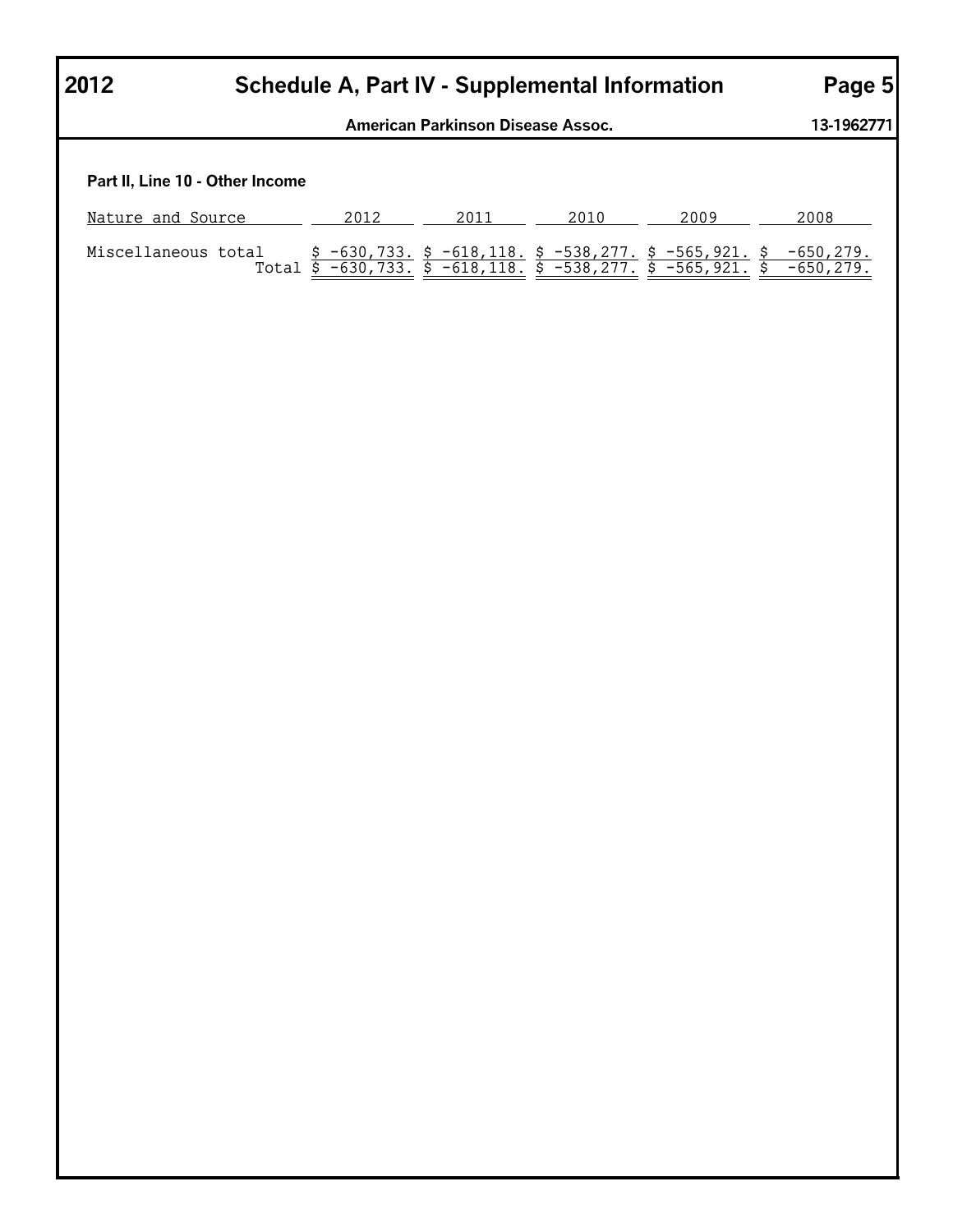# **(Form 990, 990-EZ, Schedule of Contributors or 990-PF) <sup>2012</sup>** Department of the Treasury G **Attach to Form 990, Form 990-EZ, or Form 990-PF**

| the Treasury      |  |
|-------------------|--|
| $\sim$<br>Service |  |

| Internal Revenue Service              |                                                                               |                                                                                         |  |  |  |  |  |  |
|---------------------------------------|-------------------------------------------------------------------------------|-----------------------------------------------------------------------------------------|--|--|--|--|--|--|
| Name of the organization              |                                                                               | <b>Employer identification number</b>                                                   |  |  |  |  |  |  |
| American Parkinson Disease Assoc.     |                                                                               | 13-1962771                                                                              |  |  |  |  |  |  |
| <b>Organization type</b> (check one): |                                                                               |                                                                                         |  |  |  |  |  |  |
| Filers of:                            | Section:                                                                      |                                                                                         |  |  |  |  |  |  |
| Form 990 or 990-EZ                    |                                                                               | $ X $ 501(c)( 3) (enter number) organization                                            |  |  |  |  |  |  |
|                                       |                                                                               | $\Box$ 4947(a)(1) nonexempt charitable trust <b>not</b> treated as a private foundation |  |  |  |  |  |  |
|                                       | 527 political organization                                                    |                                                                                         |  |  |  |  |  |  |
| Form 990-PF                           | $\Box$ 501(c)(3) exempt private foundation                                    |                                                                                         |  |  |  |  |  |  |
|                                       | $\vert$ 4947(a)(1) nonexempt charitable trust treated as a private foundation |                                                                                         |  |  |  |  |  |  |
|                                       | $\vert$ 501 $(c)(3)$ taxable private foundation                               |                                                                                         |  |  |  |  |  |  |

Check if your organization is covered by the **General Rule** or a **Special Rule**

**Note.** Only a section 501(c)(7), (8), or (10) organization can check boxes for both the General Rule and a Special Rule. See instructions.

#### **General Rule**

For an organization filing Form 990, 990-EZ, or 990-PF that received, during the year, \$5,000 or more (in money or property) from any one contributor. (Complete Parts I and II.)

#### **Special Rules**

For a section 501(c)(3) organization filing Form 990 or 990-EZ that met the 33-1/3% support test of the regulations under sections<br>509(a)(1) and 170(b)(1)(A)(vi) and received from any one contributor, during the year, a co (**2**) 2% of the amount on (i) Form 990, Part VIII, line 1h or (ii) Form 990-EZ, line 1. Complete Parts I and II. X

For a section 501(c)(7), (8), or (10) organization filing Form 990 or 990-EZ that received from any one contributor, during the year,<br>total contributions of more than \$1,000 for use *exclusively* for religious, charitable, the prevention of cruelty to children or animals. Complete Parts I, II, and III.

For a section 501(c)(7), (8), or (10) organization filing Form 990 or 990-EZ that received from any one contributor, during the year,<br>contributions for use *exclusively* for religious, charitable, etc, purposes, but these If this box is checked, enter here the total contributions that were received during the year for an *exclusively* religious, charitable, etc, purpose. Do not complete any of the parts unless the **General Rule** applies to this organization because it received nonexclusively religious, charitable, etc, contributions of \$5,000 or more during the year. . . . . . . . . . . . . . . . . . . . . . . . . . . . . . . . . . . . . . G\$

Caution: An organization that is not covered by the General Rule and/or the Special Rules does not file Schedule B (Form 990, 990-EZ, or990-PF) but it must<br>answer 'No' on Part IV, line 2, of its Form 990; or check the box

**BAA For Paperwork Reduction Act Notice, see the Instructions for Form 990, 990EZ,** Schedule **B** (Form 990, 990-EZ, or 990-PF) (2012) **or 990-PF.**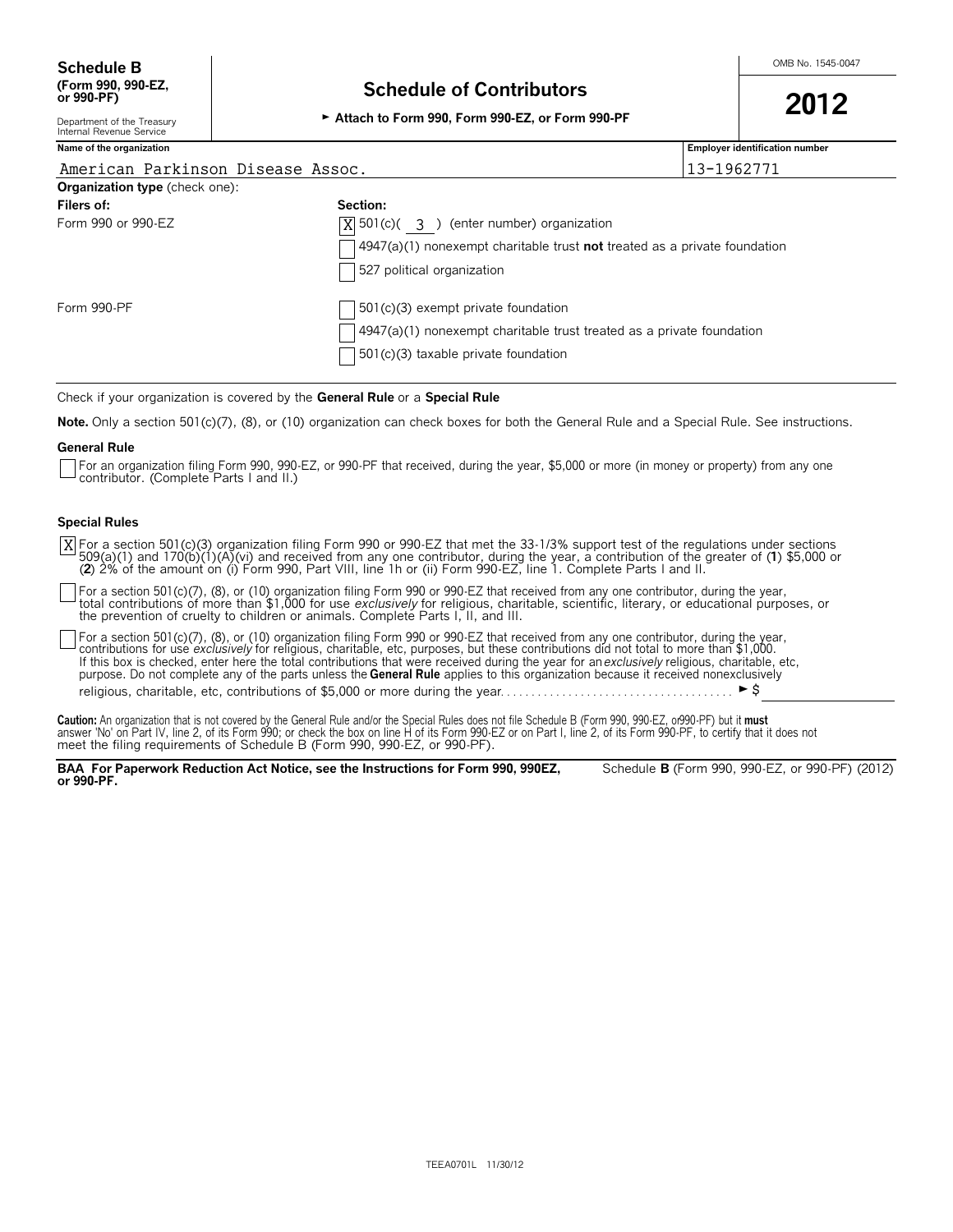| Schedule <b>B</b> (Form 990, 990-EZ, or 990-PF) (2012) | Page           | 1 of |                                | 1 of <b>Part 1</b> |
|--------------------------------------------------------|----------------|------|--------------------------------|--------------------|
| Name of organization                                   |                |      | Employer identification number |                    |
| American Parkinson Disease Assoc.                      | $13 - 1962771$ |      |                                |                    |

| <b>Part I</b>        | Contributors (see instructions). Use duplicate copies of Part I if additional space is needed. |                               |                                                                                                |
|----------------------|------------------------------------------------------------------------------------------------|-------------------------------|------------------------------------------------------------------------------------------------|
| (a)<br>Number        | (b)<br>Name, address, and $ZIP + 4$                                                            | (c)<br>Total<br>contributions | (d)<br>Type of contribution                                                                    |
| 1                    | Yokel, Robert<br>525 E 72nd St<br>New York, NY 10021                                           | S.<br>201,962.                | Person<br>X<br>Payroll<br>Noncash<br>(Complete Part II if there is<br>a noncash contribution.) |
| (a)<br>Number        | (b)<br>Name, address, and ZIP + 4                                                              | (c)<br>Total<br>contributions | (d)<br>Type of contribution                                                                    |
|                      |                                                                                                |                               | Person<br>Payroll<br>Noncash<br>(Complete Part II if there is<br>a noncash contribution.)      |
| (a)<br>Number        | (b)<br>Name, address, and ZIP + 4                                                              | (c)<br>Total<br>contributions | (d)<br>Type of contribution                                                                    |
|                      |                                                                                                |                               | Person<br>Payroll<br>Noncash<br>(Complete Part II if there is<br>à noncash contribution.)      |
| (a)<br>Number        | (b)<br>Name, address, and ZIP + 4                                                              | (c)<br>Total<br>contributions | (d)<br>Type of contribution                                                                    |
|                      |                                                                                                |                               | Person<br>Payroll<br>Noncash<br>(Complete Part II if there is<br>a noncash contribution.)      |
| (a)<br>Number        | (b)<br>Name, address, and ZIP + 4                                                              | (c)<br>Total<br>contributions | (d)<br>Type of contribution                                                                    |
|                      |                                                                                                |                               | Person<br>Payroll<br>Noncash<br>(Complete Part II if there is<br>a noncash contribution.)      |
| (a)<br><b>Number</b> | (b)<br>Name, address, and ZIP + 4                                                              | (c)<br>Total<br>contributions | (d)<br>Type of contribution                                                                    |
|                      |                                                                                                |                               | Person<br>Payroll<br>Noncash<br>(Complete Part II if there is                                  |

a noncash contribution.)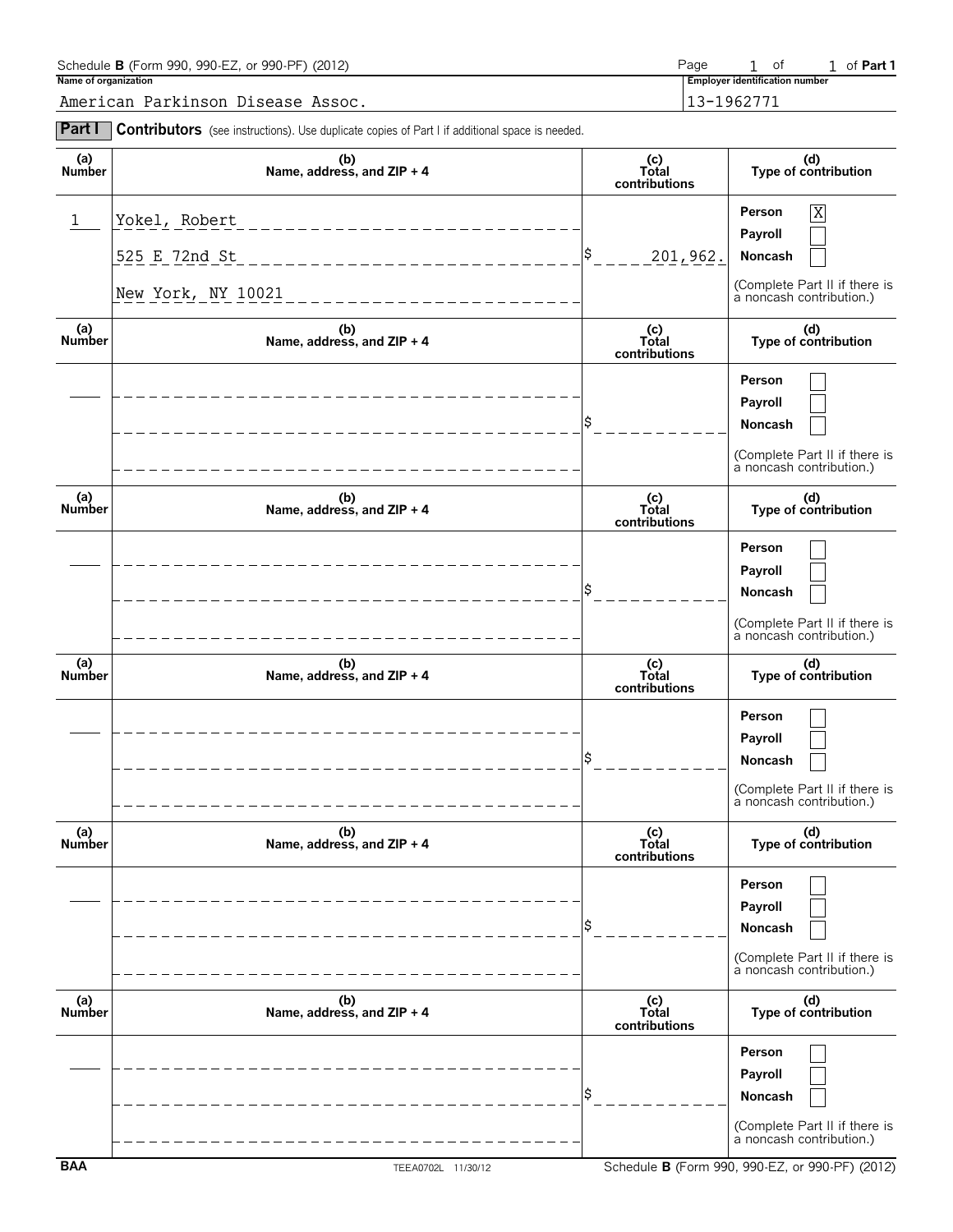| Schedule <b>B</b> (Form 990, 990-EZ, or 990-PF) (2012) | Page | to                                    | of <b>Part II</b> |
|--------------------------------------------------------|------|---------------------------------------|-------------------|
| Name of organization                                   |      | <b>Employer identification number</b> |                   |
| American Parkinson Disease Assoc.                      |      | 13-1962771                            |                   |

**Part II** Noncash Property (see instructions). Use duplicate copies of Part II if additional space is needed.

| (a) $No.$ from<br>Part I  | (b)<br>Description of noncash property given | (c)<br>FMV (or estimate)<br>(see instructions)  | (d)<br>Date received |
|---------------------------|----------------------------------------------|-------------------------------------------------|----------------------|
|                           | N/A                                          |                                                 |                      |
|                           |                                              |                                                 |                      |
|                           |                                              |                                                 |                      |
|                           |                                              | \$                                              |                      |
|                           |                                              |                                                 |                      |
| (a) No.<br>from<br>Part I | (b)<br>Description of noncash property given | (c)<br>FMV (or estimate)<br>(see instructions)  | (d)<br>Date received |
|                           |                                              |                                                 |                      |
|                           |                                              |                                                 |                      |
|                           |                                              | \$                                              |                      |
|                           |                                              |                                                 |                      |
| (a) No.<br>from<br>Part I | (b)<br>Description of noncash property given | (c)<br>FMV (or estimate)<br>(see instructions)  | (d)<br>Date received |
|                           |                                              |                                                 |                      |
|                           |                                              |                                                 |                      |
|                           |                                              |                                                 |                      |
|                           |                                              | \$                                              |                      |
|                           |                                              |                                                 |                      |
| (a) No.<br>from<br>Part I | (b)<br>Description of noncash property given | (c)<br>FMV (or estimate)<br>(see instructions)  | (d)<br>Date received |
|                           |                                              |                                                 |                      |
|                           |                                              |                                                 |                      |
|                           |                                              |                                                 |                      |
|                           |                                              | \$                                              |                      |
|                           |                                              |                                                 |                      |
| (a) No.<br>from<br>Part I | (b)<br>Description of noncash property given | (c)<br>FMV (or estimate)<br>(see instructions)  | (d)<br>Date received |
|                           |                                              |                                                 |                      |
|                           |                                              |                                                 |                      |
|                           |                                              | \$                                              |                      |
|                           |                                              |                                                 |                      |
|                           |                                              |                                                 |                      |
| (a) $No.$ from<br>Part I  | (b)<br>Description of noncash property given | (c)<br>FMV (or estimate)<br>(see instructions)  | (d)<br>Date received |
|                           |                                              |                                                 |                      |
|                           |                                              |                                                 |                      |
|                           |                                              | \$                                              |                      |
|                           |                                              |                                                 |                      |
| <b>BAA</b>                |                                              | Schedule B (Form 990, 990-EZ, or 990-PF) (2012) |                      |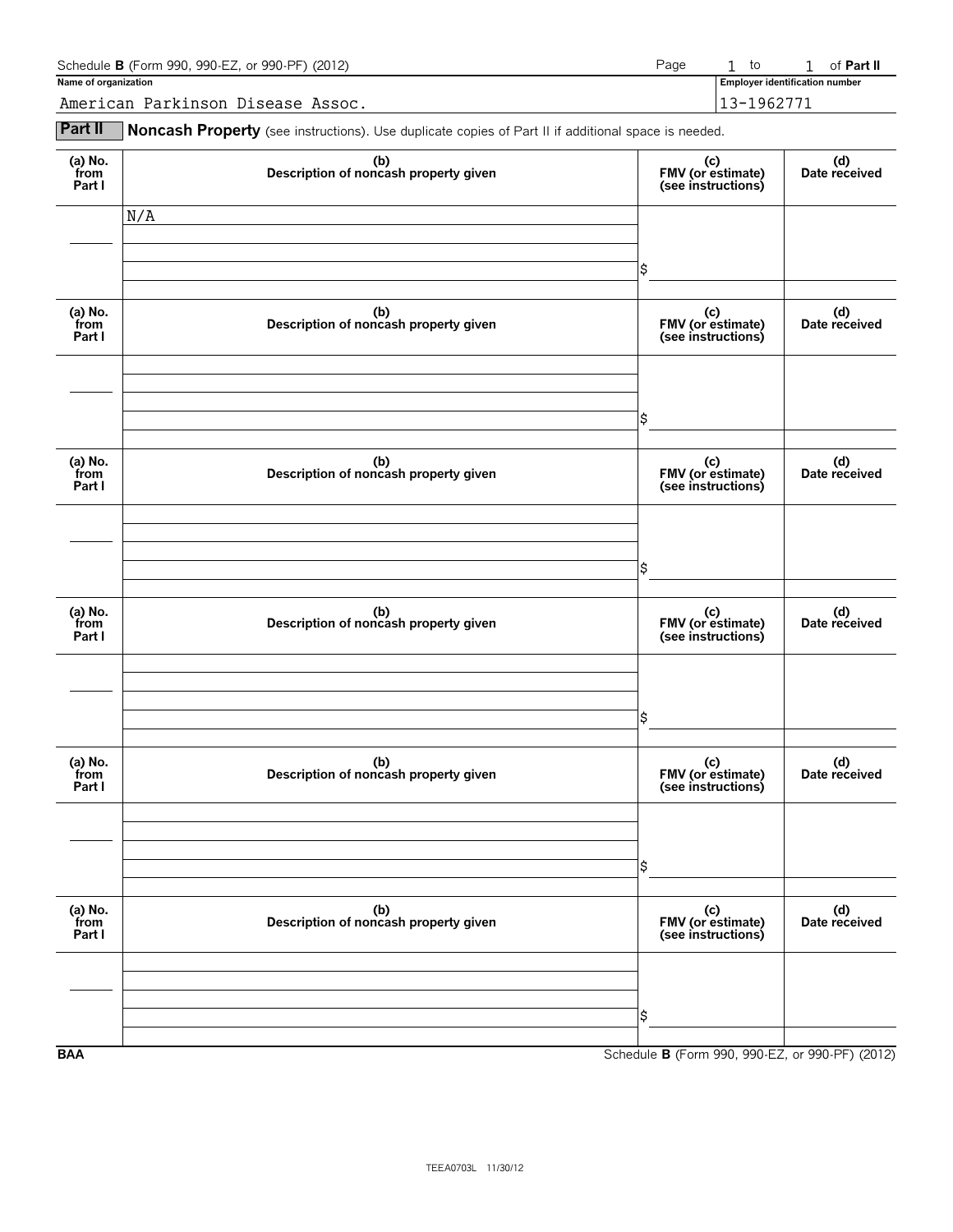|                      | Schedule B (Form 990, 990-EZ, or 990-PF) (2012)                                                                                                                                             |                         |  | Page | $\mathbf{1}$<br>to                       | of Part III<br>1                      |
|----------------------|---------------------------------------------------------------------------------------------------------------------------------------------------------------------------------------------|-------------------------|--|------|------------------------------------------|---------------------------------------|
| Name of organization |                                                                                                                                                                                             |                         |  |      |                                          | <b>Employer identification number</b> |
|                      | American Parkinson Disease Assoc.                                                                                                                                                           |                         |  |      | 13-1962771                               |                                       |
| <b>Part III</b>      | Exclusively religious, charitable, etc, individual contributions to section 501(c)(7), (8) or (10)                                                                                          |                         |  |      |                                          |                                       |
|                      | organizations that total more than \$1,000 for the year. Complete columns (a) through (e) and the following line entry.                                                                     |                         |  |      |                                          |                                       |
|                      | For organizations completing Part III, enter total of exclusively religious, charitable, etc,                                                                                               |                         |  |      |                                          |                                       |
|                      | contributions of \$1,000 or less for the year. (Enter this information once. See instructions.) $\blacktriangleright$ \$<br>Use duplicate copies of Part III if additional space is needed. |                         |  |      |                                          | N/A                                   |
|                      |                                                                                                                                                                                             |                         |  |      |                                          |                                       |
| (a)<br>No. from      | (b)                                                                                                                                                                                         | (c)<br>Use of gift      |  |      | (d)                                      |                                       |
| Part I               | Purpose of gift                                                                                                                                                                             |                         |  |      | Description of how gift is held          |                                       |
|                      | N/A                                                                                                                                                                                         |                         |  |      |                                          |                                       |
|                      |                                                                                                                                                                                             |                         |  |      |                                          |                                       |
|                      |                                                                                                                                                                                             |                         |  |      |                                          |                                       |
|                      |                                                                                                                                                                                             |                         |  |      |                                          |                                       |
|                      |                                                                                                                                                                                             |                         |  |      |                                          |                                       |
|                      |                                                                                                                                                                                             | (e)<br>Transfer of gift |  |      |                                          |                                       |
|                      | Transferee's name, address, and ZIP + 4                                                                                                                                                     |                         |  |      | Relationship of transferor to transferee |                                       |
|                      |                                                                                                                                                                                             |                         |  |      |                                          |                                       |
|                      |                                                                                                                                                                                             |                         |  |      |                                          |                                       |
|                      |                                                                                                                                                                                             |                         |  |      |                                          |                                       |
|                      |                                                                                                                                                                                             |                         |  |      |                                          |                                       |
|                      |                                                                                                                                                                                             |                         |  |      |                                          |                                       |
| (a)<br>No. from      | (b)<br>Purpose of gift                                                                                                                                                                      | (c)<br>Use of gift      |  |      | (d)<br>Description of how gift is held   |                                       |
| Part I               |                                                                                                                                                                                             |                         |  |      |                                          |                                       |
|                      |                                                                                                                                                                                             |                         |  |      |                                          |                                       |
|                      |                                                                                                                                                                                             |                         |  |      |                                          |                                       |
|                      |                                                                                                                                                                                             |                         |  |      |                                          |                                       |
|                      |                                                                                                                                                                                             |                         |  |      |                                          |                                       |
|                      | (e)                                                                                                                                                                                         |                         |  |      |                                          |                                       |
|                      | Transfer of gift                                                                                                                                                                            |                         |  |      |                                          |                                       |
|                      | Transferee's name, address, and ZIP + 4                                                                                                                                                     |                         |  |      | Relationship of transferor to transferee |                                       |
|                      |                                                                                                                                                                                             |                         |  |      |                                          |                                       |
|                      |                                                                                                                                                                                             |                         |  |      |                                          |                                       |
|                      |                                                                                                                                                                                             |                         |  |      |                                          |                                       |
|                      |                                                                                                                                                                                             |                         |  |      |                                          |                                       |
|                      | (b)                                                                                                                                                                                         |                         |  |      |                                          |                                       |
| (a)<br>No. from      | Purpose of gift                                                                                                                                                                             | (c)<br>Use of gift      |  |      | (d)<br>Description of how gift is held   |                                       |
| Part I               |                                                                                                                                                                                             |                         |  |      |                                          |                                       |
|                      |                                                                                                                                                                                             |                         |  |      |                                          |                                       |
|                      |                                                                                                                                                                                             |                         |  |      |                                          |                                       |
|                      |                                                                                                                                                                                             |                         |  |      |                                          |                                       |
|                      |                                                                                                                                                                                             |                         |  |      |                                          |                                       |
|                      |                                                                                                                                                                                             | (e)<br>Transfer of gift |  |      |                                          |                                       |
|                      | Transferee's name, address, and ZIP + 4                                                                                                                                                     |                         |  |      | Relationship of transferor to transferee |                                       |
|                      |                                                                                                                                                                                             |                         |  |      |                                          |                                       |
|                      |                                                                                                                                                                                             |                         |  |      |                                          |                                       |
|                      |                                                                                                                                                                                             |                         |  |      |                                          |                                       |
|                      |                                                                                                                                                                                             |                         |  |      |                                          |                                       |
|                      |                                                                                                                                                                                             |                         |  |      |                                          |                                       |
| (a)<br>No. from      | (b)<br>Purpose of gift                                                                                                                                                                      | (c)<br>Use of gift      |  |      | (d)<br>Description of how gift is held   |                                       |
| Part I               |                                                                                                                                                                                             |                         |  |      |                                          |                                       |
|                      |                                                                                                                                                                                             |                         |  |      |                                          |                                       |
|                      |                                                                                                                                                                                             |                         |  |      |                                          |                                       |
|                      |                                                                                                                                                                                             |                         |  |      |                                          |                                       |
|                      |                                                                                                                                                                                             |                         |  |      |                                          |                                       |
|                      |                                                                                                                                                                                             |                         |  |      |                                          |                                       |
|                      |                                                                                                                                                                                             | (e)<br>Transfer of gift |  |      |                                          |                                       |
|                      | Transferee's name, address, and ZIP + 4                                                                                                                                                     |                         |  |      | Relationship of transferor to transferee |                                       |
|                      |                                                                                                                                                                                             |                         |  |      |                                          |                                       |
|                      |                                                                                                                                                                                             |                         |  |      |                                          |                                       |
|                      |                                                                                                                                                                                             |                         |  |      |                                          |                                       |
|                      |                                                                                                                                                                                             |                         |  |      |                                          |                                       |
|                      |                                                                                                                                                                                             |                         |  |      |                                          |                                       |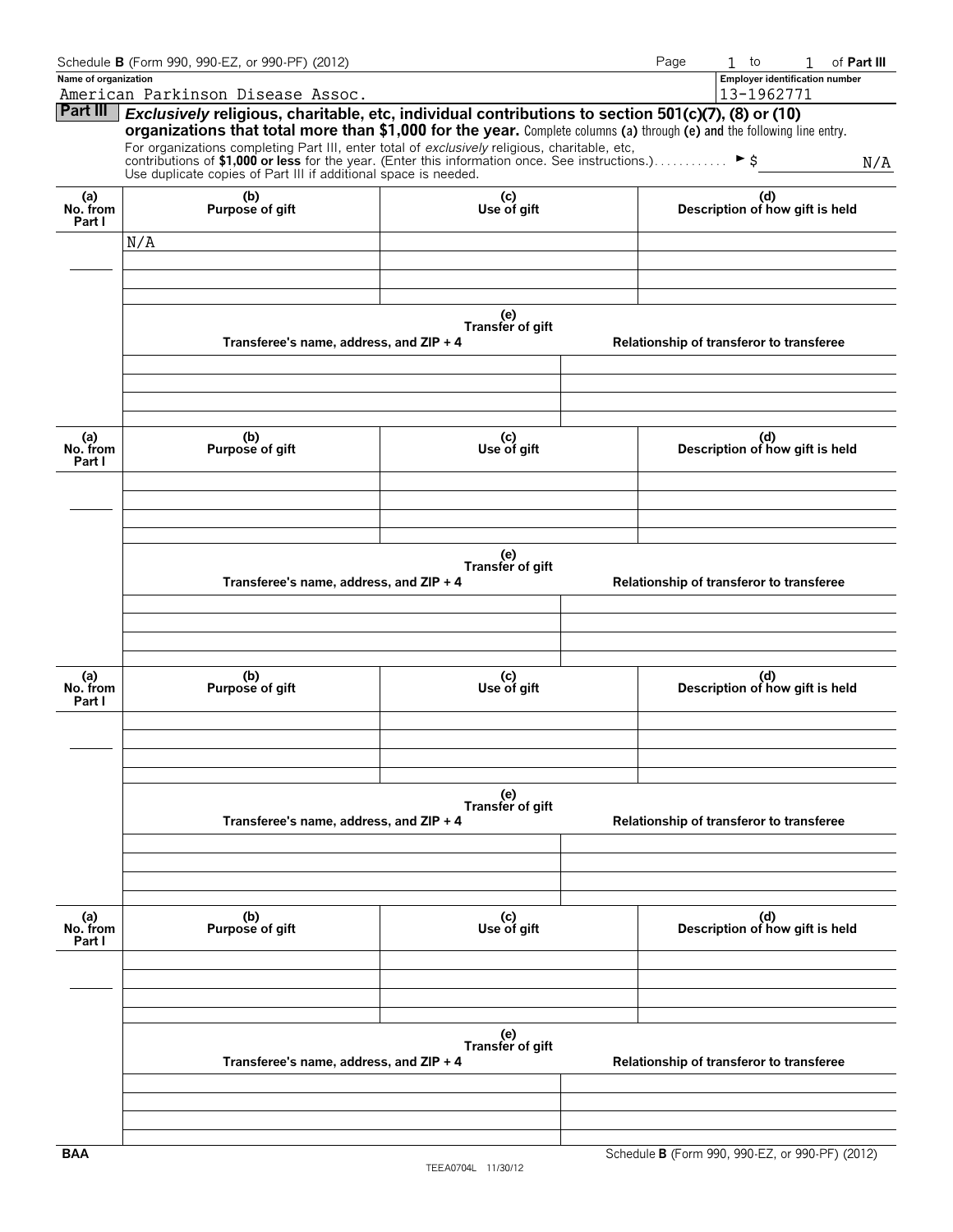| <b>SCHEDULE D</b> |  |
|-------------------|--|
| (Form 990)        |  |

## **SCHEDULE D**  $\begin{array}{|c|c|c|c|c|c|}\n\hline\n\text{SCHEDULE D} & \text{SCHEDULE D} & \text{SCHEDULE D} & \text{SCHEDULE D} & \text{SCHEDULE D} & \text{SCHEDULE D} & \text{SCHEDULE D} & \text{SCHEDULE D} & \text{SCHEDULE D} & \text{SCHEDULE D} & \text{SCHEDULE D} & \text{SCHEDULE D} & \text{SCHEDULE D} & \text{SCHEDULE D} & \text{SCHEDULE D} & \text{SCHEDULE D} & \text{SCHEDULE D} & \text{SCHEDILE D} & \text{$ **(Form 990) Supplemental Financial Statements 2012**

► Complete if the organization answered 'Yes,' to Form 990, Depart of the Treasury **art IV, lines 6, 7, 8, 9, 10, 11a, 11b, 11c, 11d, 11e, 11f, 12a, or 12b.** Open to Public<br>Internal Revenue Service **Proper to Public Lettach to Form 990. Developed to See separate instructions.** The Department of the Treasury<br> **Name of the organization**<br> **Name of the organization**<br> **Employer identification number**<br> **Employer identification number**<br>
Name of the organization<br> **Employer identification number**<br> **Employer** 

| npioyer identification num |  |
|----------------------------|--|
|                            |  |

|          | American Parkinson Disease Assoc.                                                                                                                                                                                                                                                                                                                                                              | 13-1962771                                          |
|----------|------------------------------------------------------------------------------------------------------------------------------------------------------------------------------------------------------------------------------------------------------------------------------------------------------------------------------------------------------------------------------------------------|-----------------------------------------------------|
| Part I   | Organizations Maintaining Donor Advised Funds or Other Similar Funds or Accounts. Complete if<br>the organization answered 'Yes' to Form 990, Part IV, line 6.                                                                                                                                                                                                                                 |                                                     |
|          |                                                                                                                                                                                                                                                                                                                                                                                                |                                                     |
|          | (a) Donor advised funds                                                                                                                                                                                                                                                                                                                                                                        | (b) Funds and other accounts                        |
|          | Total number at end of year                                                                                                                                                                                                                                                                                                                                                                    |                                                     |
| 2        | Aggregate contributions to (during year)                                                                                                                                                                                                                                                                                                                                                       |                                                     |
| 3        | Aggregate grants from (during year)                                                                                                                                                                                                                                                                                                                                                            |                                                     |
| 4        | Aggregate value at end of year                                                                                                                                                                                                                                                                                                                                                                 |                                                     |
| 5        | Did the organization inform all donors and donor advisors in writing that the assets held in donor advised funds<br>are the organization's property, subject to the organization's exclusive legal control?                                                                                                                                                                                    | No<br>Yes                                           |
| 6        | Did the organization inform all grantees, donors, and donor advisors in writing that grant funds can be used only for charitable purposes and not for the benefit of the donor or donor advisor, or for any other purpose conf                                                                                                                                                                 | No<br>Yes                                           |
| Part II  | Conservation Easements. Complete if the organization answered 'Yes' to Form 990, Part IV, line 7.                                                                                                                                                                                                                                                                                              |                                                     |
| 1.       | Purpose(s) of conservation easements held by the organization (check all that apply).                                                                                                                                                                                                                                                                                                          |                                                     |
|          | Preservation of land for public use (e.g., recreation or education)                                                                                                                                                                                                                                                                                                                            | Preservation of an historically important land area |
|          | Protection of natural habitat                                                                                                                                                                                                                                                                                                                                                                  | Preservation of a certified historic structure      |
|          | Preservation of open space                                                                                                                                                                                                                                                                                                                                                                     |                                                     |
|          | 2 Complete lines 2a through 2d if the organization held a qualified conservation contribution in the form of a conservation easement on the<br>last day of the tax year.                                                                                                                                                                                                                       |                                                     |
|          |                                                                                                                                                                                                                                                                                                                                                                                                | Held at the End of the Tax Year                     |
|          |                                                                                                                                                                                                                                                                                                                                                                                                | 2a                                                  |
|          |                                                                                                                                                                                                                                                                                                                                                                                                | 2 <sub>b</sub>                                      |
|          | <b>c</b> Number of conservation easements on a certified historic structure included in (a) $\dots$                                                                                                                                                                                                                                                                                            | 2c                                                  |
|          | <b>d</b> Number of conservation easements included in (c) acquired after 8/17/06, and not on a historic                                                                                                                                                                                                                                                                                        | 2d                                                  |
|          | 3 Number of conservation easements modified, transferred, released, extinguished, or terminated by the organization during the<br>tax year $\blacktriangleright$                                                                                                                                                                                                                               |                                                     |
|          | Number of states where property subject to conservation easement is located ►                                                                                                                                                                                                                                                                                                                  |                                                     |
| 5        |                                                                                                                                                                                                                                                                                                                                                                                                | Yes<br>No                                           |
| 6        | Staff and volunteer hours devoted to monitoring, inspecting, and enforcing conservation easements during the year                                                                                                                                                                                                                                                                              |                                                     |
| 7        | Amount of expenses incurred in monitoring, inspecting, and enforcing conservation easements during the year<br>►S                                                                                                                                                                                                                                                                              |                                                     |
|          | Does each conservation easement reported on line 2(d) above satisfy the requirements of section 170(h)(4)(B)(i)<br>and section $170(h)(4)(B)(ii)$ ?                                                                                                                                                                                                                                            | Yes<br>No                                           |
| 9        | In Part XIII, describe how the organization reports conservation easements in its revenue and expense statement, and balance sheet, and<br>include, if applicable, the text of the footnote to the organization's financial statements that describes the organization's accounting for<br>conservation easements.                                                                             |                                                     |
| Part III | Organizations Maintaining Collections of Art, Historical Treasures, or Other Similar Assets.<br>Complete if the organization answered 'Yes' to Form 990, Part IV, line 8.                                                                                                                                                                                                                      |                                                     |
|          | 1a If the organization elected, as permitted under SFAS 116 (ASC 958), not to report in its revenue statement and balance sheet works of<br>art, historical treasures, or other similar assets held for public exhibition, education, or research in furtherance of public service, provide,<br>in Part XIII, the text of the footnote to its financial statements that describes these items. |                                                     |
|          | b If the organization elected, as permitted under SFAS 116 (ASC 958), to report in its revenue statement and balance sheet works of art,<br>historical treasures, or other similar assets held for public exhibition, education, or research in furtherance of public service, provide the<br>following amounts relating to these items:                                                       |                                                     |
|          |                                                                                                                                                                                                                                                                                                                                                                                                |                                                     |
|          |                                                                                                                                                                                                                                                                                                                                                                                                | $\triangleright$ \$                                 |
|          | 2 If the organization received or held works of art, historical treasures, or other similar assets for financial gain, provide the following<br>amounts required to be reported under SFAS 116 (ASC 958) relating to these items:                                                                                                                                                              |                                                     |
|          |                                                                                                                                                                                                                                                                                                                                                                                                |                                                     |
|          |                                                                                                                                                                                                                                                                                                                                                                                                |                                                     |

**BAA For Paperwork Reduction Act Notice, see the Instructions for Form 990.** TEEA3301L 09/18/12 Schedule **D** (Form 990) 2012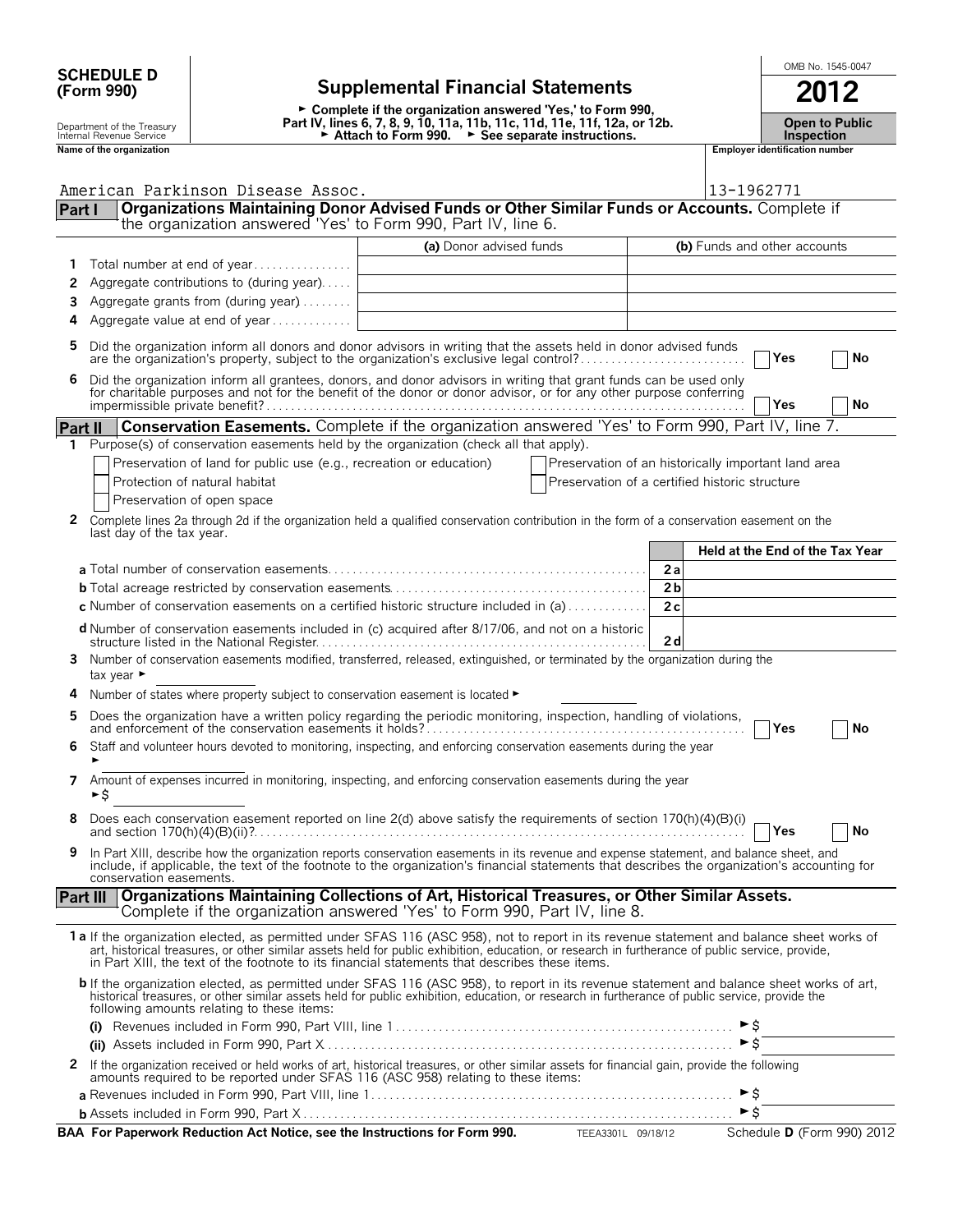| Schedule D (Form 990) 2012 American Parkinson Disease Assoc.                                                                                                                                                                    |              |                                         |                                    | 13-1962771                      |                            |                | Page 2                 |
|---------------------------------------------------------------------------------------------------------------------------------------------------------------------------------------------------------------------------------|--------------|-----------------------------------------|------------------------------------|---------------------------------|----------------------------|----------------|------------------------|
| Organizations Maintaining Collections of Art, Historical Treasures, or Other Similar Assets (continued)<br>Part III                                                                                                             |              |                                         |                                    |                                 |                            |                |                        |
| Using the organization's acquisition, accession, and other records, check any of the following that are a significant use of its collection<br>3<br>items (check all that apply):                                               |              |                                         |                                    |                                 |                            |                |                        |
| Public exhibition<br>a                                                                                                                                                                                                          |              | d                                       | Loan or exchange programs          |                                 |                            |                |                        |
| Scholarly research<br>b                                                                                                                                                                                                         |              | Other<br>е                              |                                    |                                 |                            |                |                        |
| Preservation for future generations<br>с                                                                                                                                                                                        |              |                                         |                                    |                                 |                            |                |                        |
| Provide a description of the organization's collections and explain how they further the organization's exempt purpose in<br>4<br>Part XIII.                                                                                    |              |                                         |                                    |                                 |                            |                |                        |
| During the year, did the organization solicit or receive donations of art, historical treasures, or other similar assets to be sold to raise funds rather than to be maintained as part of the organization's collection?<br>5. |              |                                         |                                    |                                 | Yes                        |                | <b>No</b>              |
| <b>Escrow and Custodial Arrangements.</b> Complete if the organization answered 'Yes' to Form 990, Part IV, line 9, or<br><b>Part IV</b><br>reported an amount on Form 990, Part X, line 21.                                    |              |                                         |                                    |                                 |                            |                |                        |
| 1a Is the organization an agent, trustee, custodian, or other intermediary for contributions or other assets not included                                                                                                       |              |                                         |                                    |                                 |                            |                |                        |
|                                                                                                                                                                                                                                 |              |                                         |                                    |                                 | Yes                        |                | <b>No</b>              |
| <b>b</b> If 'Yes,' explain the arrangement in Part XIII and complete the following table:                                                                                                                                       |              |                                         |                                    |                                 |                            |                |                        |
|                                                                                                                                                                                                                                 |              |                                         |                                    | 1 <sub>c</sub>                  | Amount                     |                |                        |
|                                                                                                                                                                                                                                 |              |                                         |                                    | 1 <sub>d</sub>                  |                            |                |                        |
|                                                                                                                                                                                                                                 |              |                                         |                                    | 1 e                             |                            |                |                        |
|                                                                                                                                                                                                                                 |              |                                         |                                    | 1f                              |                            |                |                        |
|                                                                                                                                                                                                                                 |              |                                         |                                    |                                 | Yes                        |                | <b>No</b>              |
|                                                                                                                                                                                                                                 |              |                                         |                                    |                                 |                            |                |                        |
|                                                                                                                                                                                                                                 |              |                                         |                                    |                                 |                            |                |                        |
| Part V<br><b>Endowment Funds.</b> Complete if the organization answered 'Yes' to Form 990, Part IV, line 10.                                                                                                                    |              |                                         |                                    |                                 |                            |                |                        |
|                                                                                                                                                                                                                                 | (a) Current  | (b) Prior year                          | (c) Two years                      | (d) Three years                 |                            | (e) Four years |                        |
| <b>1 a</b> Beginning of year balance                                                                                                                                                                                            | 4,226,791.   | 4, 410, 922.                            | 2,742,714.                         | 2,963,301.                      |                            |                | 1,946,269.             |
| <b>b</b> Contributions                                                                                                                                                                                                          | 3, 101, 119. | 2,028,273.                              | 4,044,584.                         | 2,795,460.                      |                            |                |                        |
| c Net investment earnings, gains,                                                                                                                                                                                               |              |                                         |                                    |                                 |                            |                |                        |
| d Grants or scholarships                                                                                                                                                                                                        | 575,944.     | 799,808.                                | 876,679.                           |                                 |                            |                | 558,637.<br>1,016,073. |
| <b>e</b> Other expenditures for facilities                                                                                                                                                                                      |              |                                         |                                    | 1,043,224.                      |                            |                |                        |
| and programs $\ldots \ldots \ldots \ldots \ldots$                                                                                                                                                                               | 2,183,294.   | 1,412,596.                              | 1,499,697.                         | 1,972,823.                      |                            |                |                        |
| f Administrative expenses                                                                                                                                                                                                       |              |                                         |                                    |                                 |                            |                | 2,963,301.             |
| <b>g</b> End of year balance $\ldots$ ,                                                                                                                                                                                         | 4,568,672.   | 4,226,791.                              | 4, 410, 922.                       | 2,742,714.                      |                            |                | 2,963,301.             |
| 2 Provide the estimated percentage of the current year end balance (line 1g, column (a)) held as:                                                                                                                               |              |                                         |                                    |                                 |                            |                |                        |
| a Board designated or quasi-endowment $\blacktriangleright$                                                                                                                                                                     |              |                                         |                                    |                                 |                            |                |                        |
| <b>b</b> Permanent endowment ►                                                                                                                                                                                                  | 3.79%        |                                         |                                    |                                 |                            |                |                        |
| c Temporarily restricted endowment > 96.21 %                                                                                                                                                                                    |              |                                         |                                    |                                 |                            |                |                        |
| The percentages in lines 2a, 2b, and 2c should equal 100%.                                                                                                                                                                      |              |                                         |                                    |                                 |                            |                |                        |
| 3a Are there endowment funds not in the possession of the organization that are held and administered for the                                                                                                                   |              |                                         |                                    |                                 |                            | Yes            | No                     |
| organization by:                                                                                                                                                                                                                |              |                                         |                                    |                                 | 3a(i)                      |                | Χ                      |
|                                                                                                                                                                                                                                 |              |                                         |                                    |                                 | 3a(ii)                     |                | X                      |
|                                                                                                                                                                                                                                 |              |                                         |                                    |                                 | 3 <sub>b</sub>             |                |                        |
| 4 Describe in Part XIII the intended uses of the organization's endowment funds. See Part XIII                                                                                                                                  |              |                                         |                                    |                                 |                            |                |                        |
| Land, Buildings, and Equipment. See Form 990, Part X, line 10.<br><b>Part VI</b>                                                                                                                                                |              |                                         |                                    |                                 |                            |                |                        |
| Description of property                                                                                                                                                                                                         |              | (a) Cost or other basis<br>(investment) | (b) Cost or other<br>basis (other) | (c) Accumulated<br>depreciation |                            | (d) Book value |                        |
|                                                                                                                                                                                                                                 |              |                                         | 696,071.                           |                                 |                            |                | 696,071.               |
|                                                                                                                                                                                                                                 |              |                                         | 2,820,627.                         | 744,017.                        |                            |                | 2,076,610.             |
| c Leasehold improvements                                                                                                                                                                                                        |              |                                         | 79,454.                            | 25,953.                         |                            |                | 53,501.                |
|                                                                                                                                                                                                                                 |              |                                         | 96,245.                            | 73,564.                         |                            |                | 22,681.                |
|                                                                                                                                                                                                                                 |              |                                         | 140,390.                           | 138,267.                        |                            |                | 2,123.                 |
| Total. Add lines 1a through 1e. (Column (d) must equal Form 990, Part X, column (B), line 10(c).)                                                                                                                               |              |                                         |                                    |                                 |                            |                | 2,850,986.             |
| <b>BAA</b>                                                                                                                                                                                                                      |              |                                         |                                    |                                 | Schedule D (Form 990) 2012 |                |                        |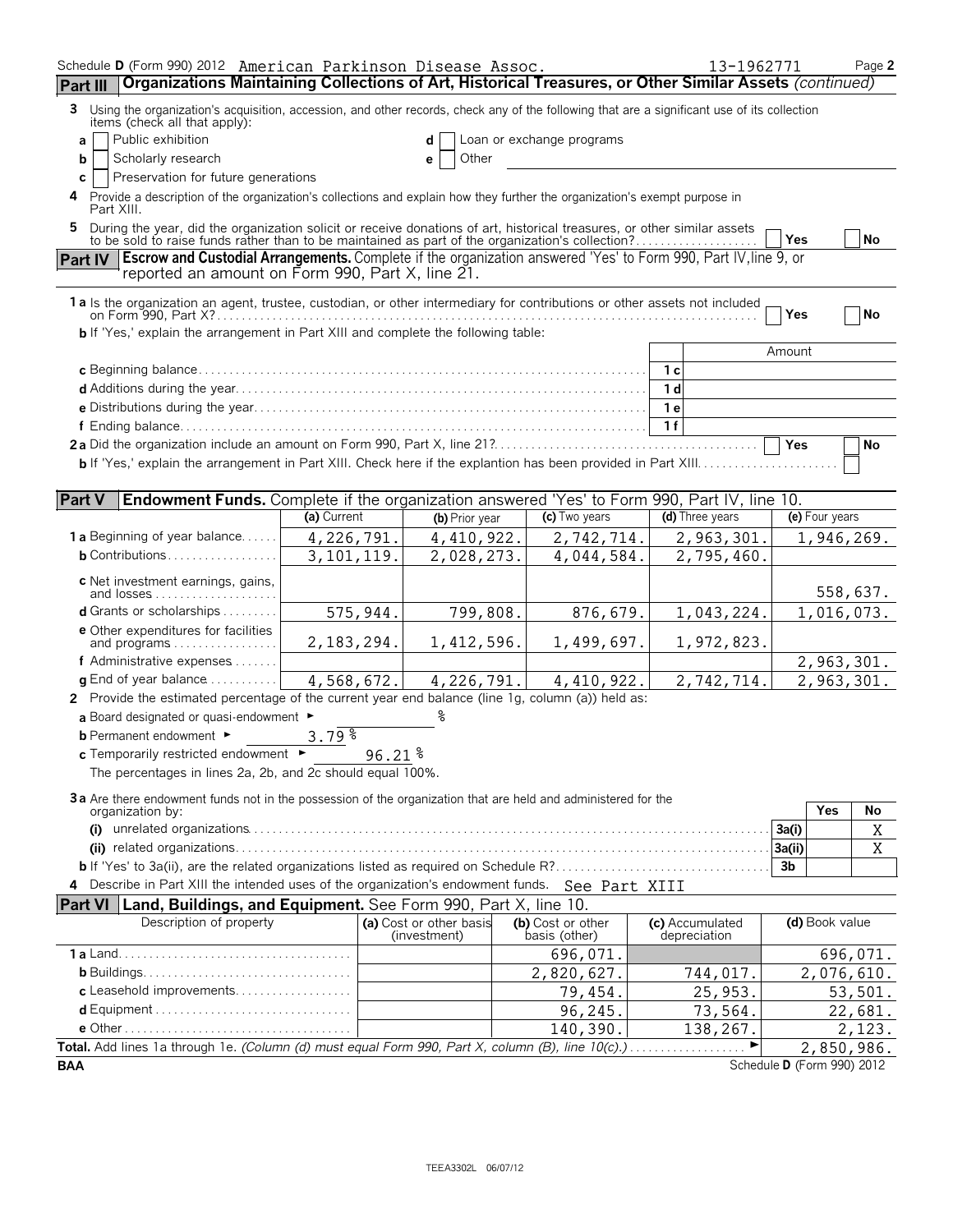| Schedule D (Form 990) 2012 American Parkinson Disease Assoc. | 13-1962771 | Page 3 |
|--------------------------------------------------------------|------------|--------|
|--------------------------------------------------------------|------------|--------|

|  | 3-1962771 |  |  |
|--|-----------|--|--|
|  |           |  |  |
|  |           |  |  |

|                              | Part VII   Investments - Other Securities. See Form 990, Part X, line 12.                                                                                                                     |                 |                                                              |                |
|------------------------------|-----------------------------------------------------------------------------------------------------------------------------------------------------------------------------------------------|-----------------|--------------------------------------------------------------|----------------|
|                              | (a) Description of security or category<br>(including name of security)                                                                                                                       | (b) Book value  | (c) Method of valuation: Cost or<br>end-of-year market value |                |
|                              |                                                                                                                                                                                               |                 |                                                              |                |
|                              |                                                                                                                                                                                               |                 |                                                              |                |
|                              | (3) Other Marketable securities                                                                                                                                                               |                 | 1,170,774. End of Year Market Value                          |                |
| $\underline{\overline{(A)}}$ |                                                                                                                                                                                               |                 |                                                              |                |
| (B)                          |                                                                                                                                                                                               |                 |                                                              |                |
| $\overline{(\text{C})}$      |                                                                                                                                                                                               |                 |                                                              |                |
| (D)                          |                                                                                                                                                                                               |                 |                                                              |                |
| (E)                          |                                                                                                                                                                                               |                 |                                                              |                |
| (F)<br>(G)                   |                                                                                                                                                                                               |                 |                                                              |                |
| (H)                          |                                                                                                                                                                                               |                 |                                                              |                |
| (1)                          |                                                                                                                                                                                               |                 |                                                              |                |
|                              | Total. (Column (b) must equal Form 990, Part X, column (B) line $12.$ )                                                                                                                       | 1,170,774.      |                                                              |                |
|                              | Part VIII   Investments - Program Related. See Form 990, Part X, line 13.                                                                                                                     |                 | N/A                                                          |                |
|                              | (a) Description of investment type                                                                                                                                                            | (b) Book value  | (c) Method of valuation: Cost or                             |                |
|                              |                                                                                                                                                                                               |                 | end-of-year market value                                     |                |
| (1)                          |                                                                                                                                                                                               |                 |                                                              |                |
| (2)                          |                                                                                                                                                                                               |                 |                                                              |                |
| (3)                          |                                                                                                                                                                                               |                 |                                                              |                |
| (4)                          |                                                                                                                                                                                               |                 |                                                              |                |
| (5)                          |                                                                                                                                                                                               |                 |                                                              |                |
| (6)                          |                                                                                                                                                                                               |                 |                                                              |                |
| (7)                          |                                                                                                                                                                                               |                 |                                                              |                |
| (8)                          |                                                                                                                                                                                               |                 |                                                              |                |
| (9)<br>(10)                  |                                                                                                                                                                                               |                 |                                                              |                |
|                              | Total. (Column (b) must equal Form 990, Part X, column (B) line 13.).<br>▶                                                                                                                    |                 |                                                              |                |
| Part IX                      | Other Assets. See Form 990, Part X, line 15.                                                                                                                                                  | N/A             |                                                              |                |
|                              |                                                                                                                                                                                               | (a) Description |                                                              | (b) Book value |
| (1)                          |                                                                                                                                                                                               |                 |                                                              |                |
| (2)                          |                                                                                                                                                                                               |                 |                                                              |                |
| (3)                          |                                                                                                                                                                                               |                 |                                                              |                |
| (4)                          |                                                                                                                                                                                               |                 |                                                              |                |
| $\overline{(5)}$             |                                                                                                                                                                                               |                 |                                                              |                |
| $\overline{(6)}$             |                                                                                                                                                                                               |                 |                                                              |                |
| (7)                          |                                                                                                                                                                                               |                 |                                                              |                |
| (8)                          |                                                                                                                                                                                               |                 |                                                              |                |
| (9)                          |                                                                                                                                                                                               |                 |                                                              |                |
| (10)                         |                                                                                                                                                                                               |                 | ▶                                                            |                |
|                              | Total. (Column (b) must equal Form 990, Part X, column (B), line 15.).                                                                                                                        |                 |                                                              |                |
| <b>Part X</b>                | Other Liabilities. See Form 990, Part X, line 25<br>(a) Description of liability                                                                                                              | (b) Book value  |                                                              |                |
|                              | (1) Federal income taxes                                                                                                                                                                      |                 |                                                              |                |
|                              | (2) Annuities Payable                                                                                                                                                                         | 84,249.         |                                                              |                |
| (3)                          |                                                                                                                                                                                               |                 |                                                              |                |
| (4)                          |                                                                                                                                                                                               |                 |                                                              |                |
| (5)                          |                                                                                                                                                                                               |                 |                                                              |                |
| (6)                          |                                                                                                                                                                                               |                 |                                                              |                |
| (7)                          |                                                                                                                                                                                               |                 |                                                              |                |
| (8)                          |                                                                                                                                                                                               |                 |                                                              |                |
| (9)                          |                                                                                                                                                                                               |                 |                                                              |                |
| (10)                         |                                                                                                                                                                                               |                 |                                                              |                |
| (11)                         |                                                                                                                                                                                               |                 |                                                              |                |
|                              | Total. (Column (b) must equal Form 990, Part X, column (B) line 25.).                                                                                                                         | 84,249.<br>►    |                                                              |                |
|                              | 2. FIN 48 (ASC 740) Footnote. In Part XIII, provide the text of the footnote to the organization's financial statements that reports the organization's liability for uncertain tax positions |                 |                                                              | ΙX             |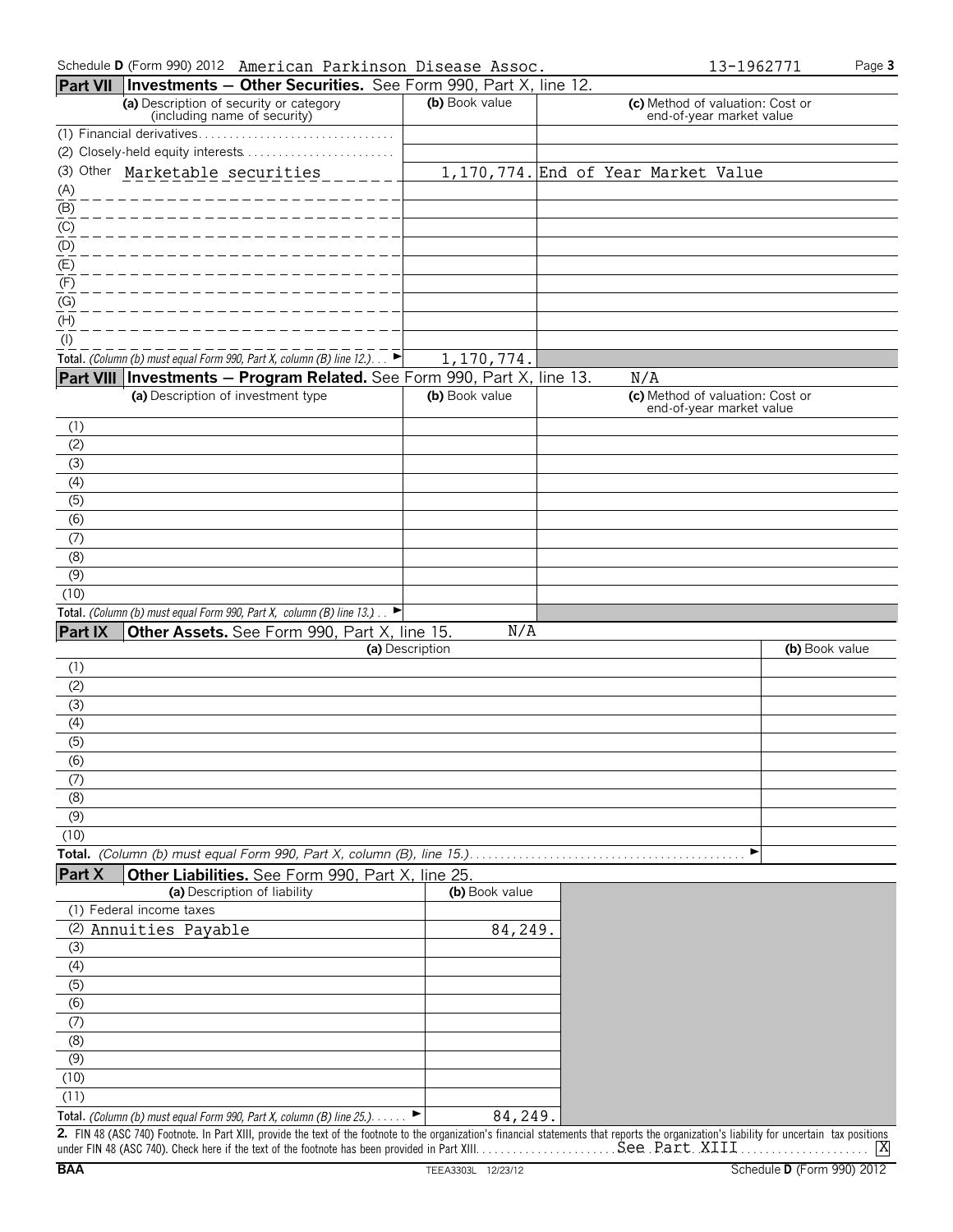| Schedule D (Form 990) 2012 American Parkinson Disease Assoc.                                         |          | 13-1962771     | Page 4     |
|------------------------------------------------------------------------------------------------------|----------|----------------|------------|
| <b>Part XI</b><br>Reconciliation of Revenue per Audited Financial Statements With Revenue per Return |          |                |            |
| 1.                                                                                                   |          | $\mathbf{1}$   | 8,871,339. |
| 2 Amounts included on line 1 but not on Form 990, Part VIII, line 12:                                |          |                |            |
| 2a                                                                                                   | 29,807.  |                |            |
| 2 <sub>b</sub>                                                                                       |          |                |            |
|                                                                                                      |          |                |            |
|                                                                                                      | 630,733. |                |            |
|                                                                                                      |          | 2e             | 660,540.   |
|                                                                                                      |          | $\mathbf{3}$   | 8,210,799. |
| Amounts included on Form 990, Part VIII, line 12, but not on line 1:<br>4                            |          |                |            |
|                                                                                                      |          |                |            |
|                                                                                                      |          |                |            |
|                                                                                                      |          | 4 c            |            |
| 5 Total revenue. Add lines 3 and 4c. (This must equal Form 990, Part I, line 12.)                    |          | 5              | 8,210,799. |
| Part XII   Reconciliation of Expenses per Audited Financial Statements With Expenses per Return      |          |                |            |
|                                                                                                      |          | $\mathbf{1}$   | 9,069,260. |
| 2 Amounts included on line 1 but not on Form 990, Part IX, line 25:                                  |          |                |            |
| 2a                                                                                                   |          |                |            |
| 2 <sub>b</sub>                                                                                       |          |                |            |
|                                                                                                      |          |                |            |
|                                                                                                      | 630,733. |                |            |
|                                                                                                      |          | 2e             | 630,733.   |
|                                                                                                      |          | $\mathbf{3}$   | 8,438,527. |
| Amounts included on Form 990, Part IX, line 25, but not on line 1:<br>4                              |          |                |            |
| a Investment expenses not included on Form 990, Part VIII, line 7b. 4a                               |          |                |            |
|                                                                                                      |          |                |            |
|                                                                                                      |          | 4 c            |            |
| 5 Total expenses. Add lines 3 and 4c. (This must equal Form 990, Part I, line 18.)                   |          | $\overline{5}$ | 8,438,527. |
| <b>Part XIII Supplemental Information</b>                                                            |          |                |            |
|                                                                                                      |          |                |            |

Complete this part to provide the descriptions required for Part II, lines 3, 5, and 9; Part III, lines 1a and 4; Part IV, lines 1b and 2b; Part V,<br>line 4; Part X, line 2; Part XI, lines 2d and 4b; and Part XII, lines 2d a

**Part V, Line 4 - Intended Uses Of Endowment Fund** Endowment funds are restricted for research, for the information and referal centers, and program expenses at specific chapters. **Part X - FIN 48 Footnote** \_\_\_\_\_\_\_ APDA is incorporated as a not-for profit organization and is exempt from Federal income taxes under Section 501(c) (3) of the Internal Revenue Code. In addition, APDA has been determined not to be a private foundation under Section 509(A) of said

Code.

**BAA** Schedule **D** (Form 990) 2012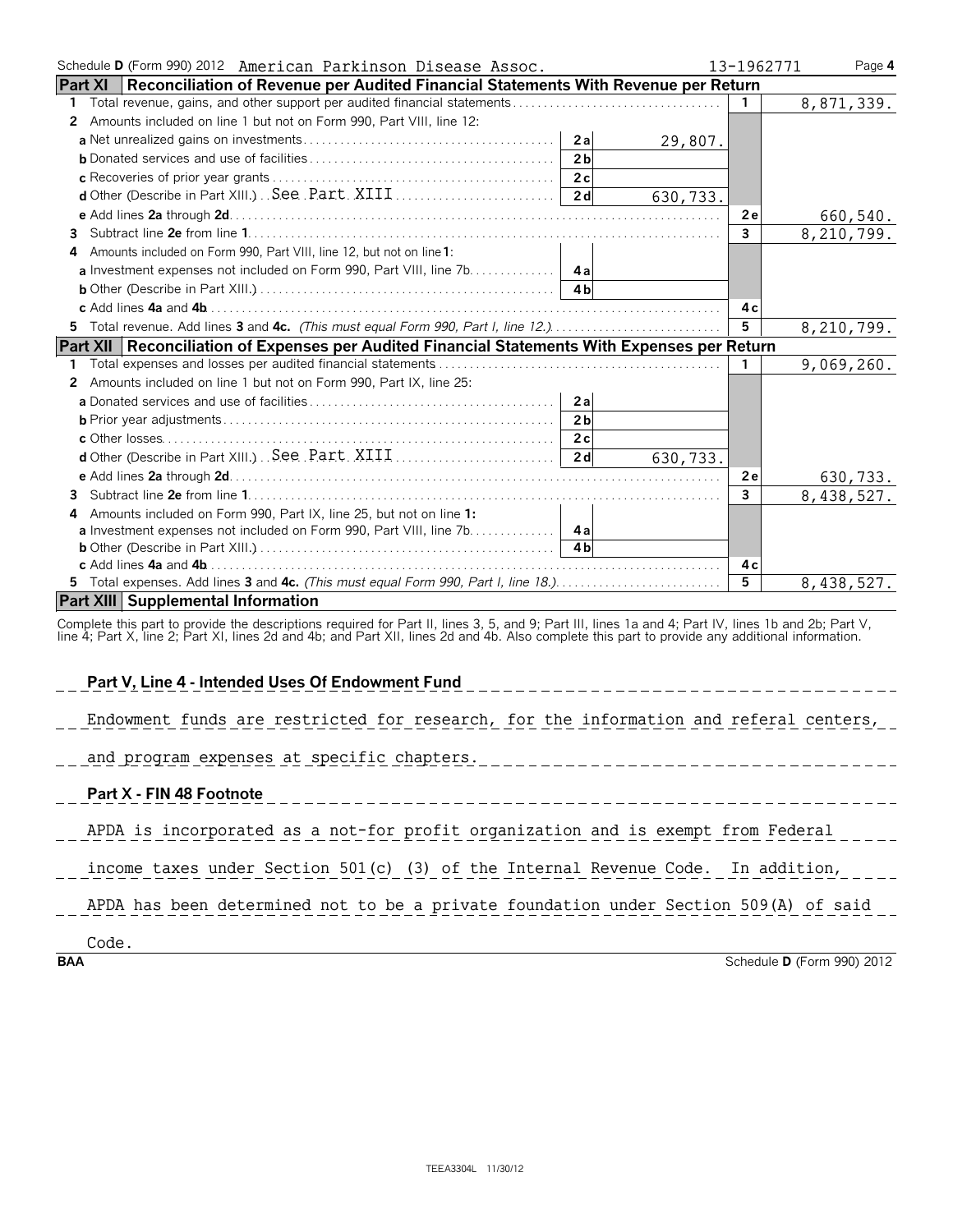| TEEA3305L 06/08/12 | Schedule D (Form 990) 2012 |
|--------------------|----------------------------|

| <b>BAA</b>                                                                            | TEEA3305L 06/08/12                 | Schedule D (Form 990) 2012 |
|---------------------------------------------------------------------------------------|------------------------------------|----------------------------|
|                                                                                       |                                    |                            |
|                                                                                       |                                    |                            |
|                                                                                       |                                    |                            |
|                                                                                       |                                    |                            |
|                                                                                       |                                    |                            |
|                                                                                       |                                    |                            |
|                                                                                       |                                    |                            |
|                                                                                       |                                    |                            |
|                                                                                       |                                    |                            |
|                                                                                       |                                    |                            |
|                                                                                       |                                    |                            |
|                                                                                       |                                    |                            |
|                                                                                       |                                    |                            |
|                                                                                       |                                    |                            |
|                                                                                       |                                    |                            |
|                                                                                       |                                    |                            |
|                                                                                       |                                    |                            |
| Service for three years including August 31, 2012, 2011 and 2010                      |                                    |                            |
| APDA's tax returns are generally subject to examination by the Internal Revenue       |                                    |                            |
| technical merits.                                                                     | __________________________________ |                            |
| event of an examination by taxing authorities, APDA's position would prevail based on |                                    |                            |
| regard to issues affecting its not for profit status. APDA believes that in the       |                                    |                            |
|                                                                                       |                                    |                            |
| previously filed tax returns and as reflected in its financial statements, with       |                                    |                            |

**Part X - FIN 48 Footnote (continued)**

APDA regularly reviews and evaluates its tax positions taken on current and \_\_\_\_\_\_\_\_\_\_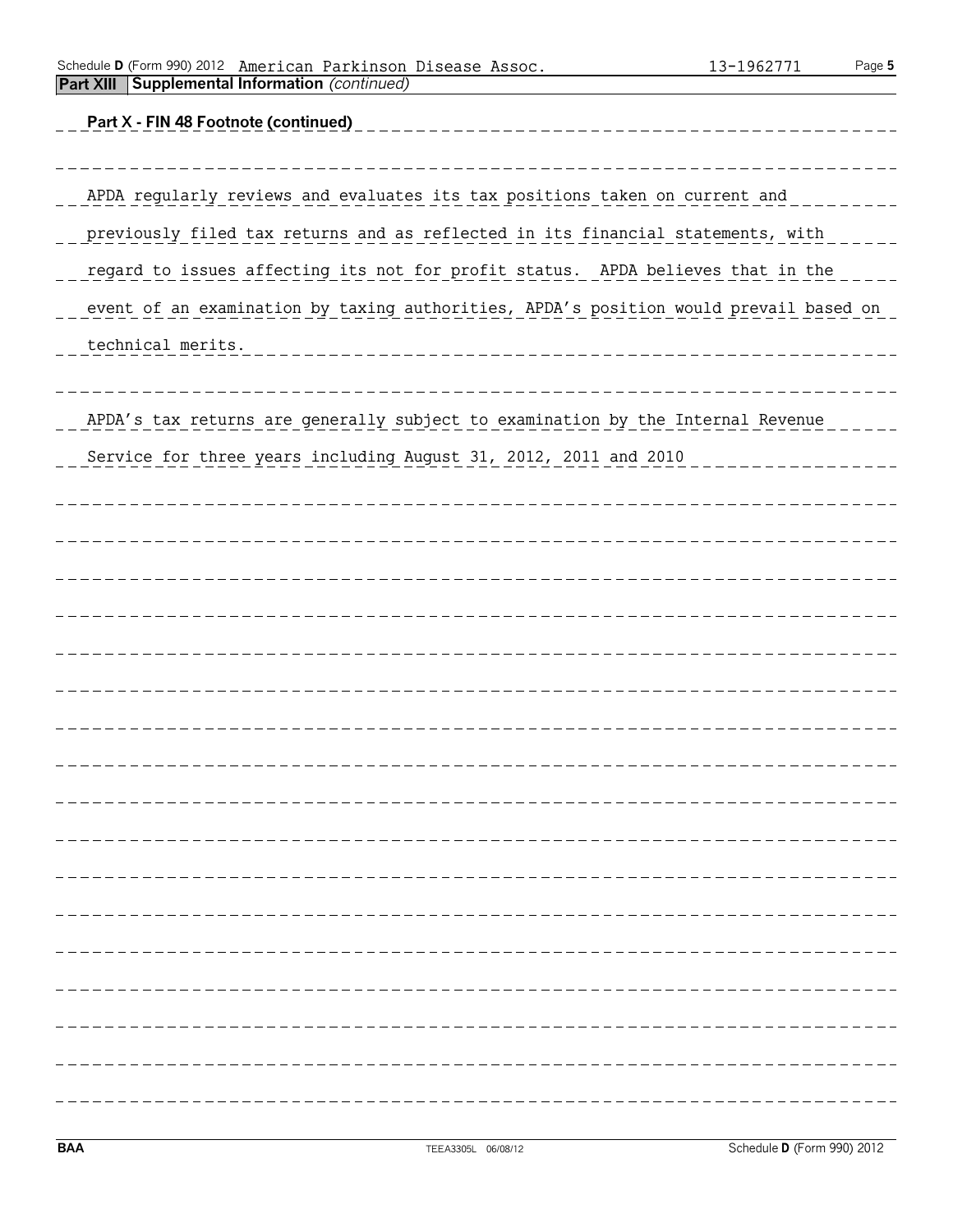| 2012 | Schedule D, Part XIII - Supplemental Information                                           | Page 4                    |
|------|--------------------------------------------------------------------------------------------|---------------------------|
|      | American Parkinson Disease Assoc.                                                          | 13-1962771                |
|      |                                                                                            |                           |
|      | Schedule D, Part XI, Line 2d<br>Other Revenue Included In F/S But Not Included On Form 990 |                           |
|      | Total $\overline{s}$                                                                       | $\frac{630,733}{630,733}$ |
|      | Schedule D, Part XII, Line 2d<br>Other Expenses And Losses Per Audited F/S                 |                           |
|      | Total $\overline{s}$                                                                       | 630,733.<br>630, 733      |
|      |                                                                                            |                           |
|      |                                                                                            |                           |
|      |                                                                                            |                           |
|      |                                                                                            |                           |
|      |                                                                                            |                           |
|      |                                                                                            |                           |
|      |                                                                                            |                           |
|      |                                                                                            |                           |
|      |                                                                                            |                           |
|      |                                                                                            |                           |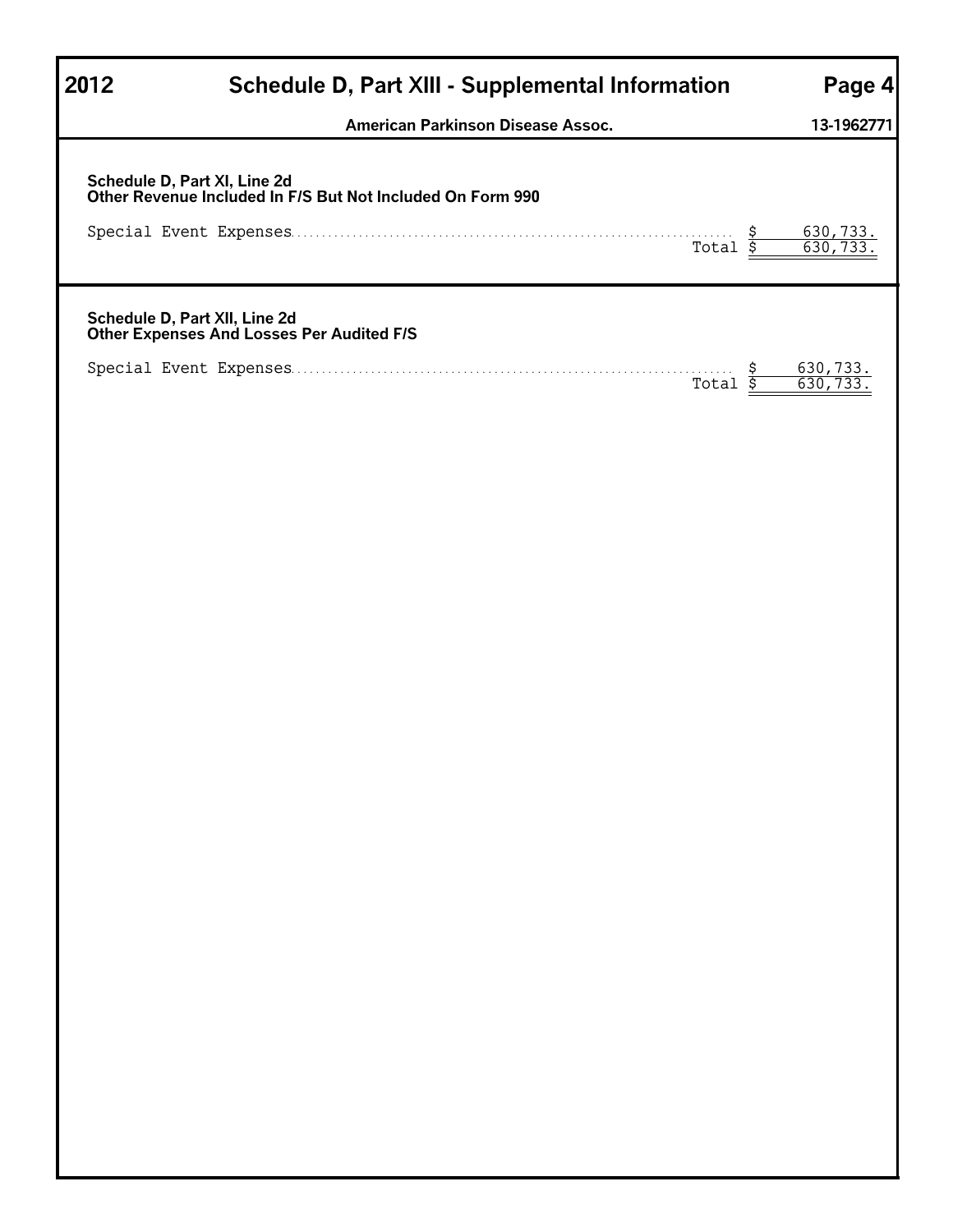# **SCHEDULE G Supplemental Information Regarding (Form 990 or 990-EZ) Fundraising or Gaming Activities 2012**

Complete if the organization answered 'Yes' to Form 990, Part IV, lines 17, 18,<br>Or 19, or if the organization entered more than \$15,000 on Form 990-EZ, line 6a. Open to Public<br>Inspection and the Treasury and the Treasury

OMB No. 1545-0047

|                | Internal Revenue Service                                                                                                                                                                                                                                        |                                                            | Attach to Form 990 or Form 990-EZ. |     |                                              | See separate instructions.                                                                                                                       |  |                                                        | pcc                              |  |  |  |  |
|----------------|-----------------------------------------------------------------------------------------------------------------------------------------------------------------------------------------------------------------------------------------------------------------|------------------------------------------------------------|------------------------------------|-----|----------------------------------------------|--------------------------------------------------------------------------------------------------------------------------------------------------|--|--------------------------------------------------------|----------------------------------|--|--|--|--|
|                | Name of the organization                                                                                                                                                                                                                                        |                                                            |                                    |     |                                              |                                                                                                                                                  |  | <b>Employer identification number</b>                  |                                  |  |  |  |  |
|                |                                                                                                                                                                                                                                                                 | American Parkinson Disease Assoc.                          |                                    |     |                                              |                                                                                                                                                  |  | 13-1962771                                             |                                  |  |  |  |  |
| Part I         |                                                                                                                                                                                                                                                                 | Form 990-EZ filers are not required to complete this part. |                                    |     |                                              | Fundraising Activities. Complete if the organization answered 'Yes' to Form 990, Part IV, line 17.                                               |  |                                                        |                                  |  |  |  |  |
|                |                                                                                                                                                                                                                                                                 |                                                            |                                    |     |                                              | 1 Indicate whether the organization raised funds through any of the following activities. Check all that apply.                                  |  |                                                        |                                  |  |  |  |  |
| а              | Mail solicitations<br>ΙXΙ                                                                                                                                                                                                                                       |                                                            |                                    |     |                                              | <b>e</b> $\overline{X}$ Solicitation of non-government grants                                                                                    |  |                                                        |                                  |  |  |  |  |
| b              | ΙX                                                                                                                                                                                                                                                              | Internet and email solicitations                           |                                    |     | f                                            | Solicitation of government grants                                                                                                                |  |                                                        |                                  |  |  |  |  |
| c              | Phone solicitations<br>ΙX                                                                                                                                                                                                                                       |                                                            |                                    |     | q                                            | Special fundraising events<br>ΙX                                                                                                                 |  |                                                        |                                  |  |  |  |  |
|                | d<br>ΙX<br>In-person solicitations                                                                                                                                                                                                                              |                                                            |                                    |     |                                              |                                                                                                                                                  |  |                                                        |                                  |  |  |  |  |
|                | 2a Did the organization have a written or oral agreement with any individual (including officers, directors, trustees or key<br>$X$ Yes<br><b>No</b><br>employees listed in Form 990, Part VII) or entity in connection with professional fundraising services? |                                                            |                                    |     |                                              |                                                                                                                                                  |  |                                                        |                                  |  |  |  |  |
|                |                                                                                                                                                                                                                                                                 | compensated at least \$5,000 by the organization.          |                                    |     |                                              | b If 'Yes,' list the ten highest paid individuals or entities (fundraisers) pursuant to agreements under which the fundraiser is to be           |  |                                                        |                                  |  |  |  |  |
|                | (i) Name and address of individual                                                                                                                                                                                                                              |                                                            | (ii) Activity                      |     | (iii) Did fundraiser                         | (iv) Gross receipts                                                                                                                              |  | (v) Amount paid to                                     | (vi) Amount paid to              |  |  |  |  |
|                | or entity (fundraiser)                                                                                                                                                                                                                                          |                                                            |                                    |     | have custody or control<br>of contributions? | from activity                                                                                                                                    |  | (or retained by)<br>fundraiser listed in<br>column (i) | (or retained by)<br>organization |  |  |  |  |
|                |                                                                                                                                                                                                                                                                 |                                                            |                                    | Yes | No                                           |                                                                                                                                                  |  |                                                        |                                  |  |  |  |  |
|                | CDR 16900 Science Bowie                                                                                                                                                                                                                                         |                                                            | Fundraisin                         |     |                                              |                                                                                                                                                  |  |                                                        |                                  |  |  |  |  |
| 1              | MD 21715                                                                                                                                                                                                                                                        |                                                            | g                                  |     | Χ                                            | 756,270.                                                                                                                                         |  | 206,564.                                               | 549,706.                         |  |  |  |  |
| $\overline{2}$ |                                                                                                                                                                                                                                                                 |                                                            |                                    |     |                                              |                                                                                                                                                  |  |                                                        |                                  |  |  |  |  |
| 3              |                                                                                                                                                                                                                                                                 |                                                            |                                    |     |                                              |                                                                                                                                                  |  |                                                        |                                  |  |  |  |  |
| 4              |                                                                                                                                                                                                                                                                 |                                                            |                                    |     |                                              |                                                                                                                                                  |  |                                                        |                                  |  |  |  |  |
| 5              |                                                                                                                                                                                                                                                                 |                                                            |                                    |     |                                              |                                                                                                                                                  |  |                                                        |                                  |  |  |  |  |
| 6              |                                                                                                                                                                                                                                                                 |                                                            |                                    |     |                                              |                                                                                                                                                  |  |                                                        |                                  |  |  |  |  |
|                |                                                                                                                                                                                                                                                                 |                                                            |                                    |     |                                              |                                                                                                                                                  |  |                                                        |                                  |  |  |  |  |
| 7              |                                                                                                                                                                                                                                                                 |                                                            |                                    |     |                                              |                                                                                                                                                  |  |                                                        |                                  |  |  |  |  |
| 8              |                                                                                                                                                                                                                                                                 |                                                            |                                    |     |                                              |                                                                                                                                                  |  |                                                        |                                  |  |  |  |  |
| 9              |                                                                                                                                                                                                                                                                 |                                                            |                                    |     |                                              |                                                                                                                                                  |  |                                                        |                                  |  |  |  |  |
| 10             |                                                                                                                                                                                                                                                                 |                                                            |                                    |     |                                              |                                                                                                                                                  |  |                                                        |                                  |  |  |  |  |
|                |                                                                                                                                                                                                                                                                 |                                                            |                                    |     |                                              |                                                                                                                                                  |  |                                                        |                                  |  |  |  |  |
|                |                                                                                                                                                                                                                                                                 |                                                            |                                    |     |                                              | List all states in which the organization is registered or licensed to solicit contributions or has been notified it is exempt from registration |  | $756, 270.$ 206, 564.                                  | 549,706.                         |  |  |  |  |
|                | or licensing.                                                                                                                                                                                                                                                   |                                                            |                                    |     |                                              |                                                                                                                                                  |  |                                                        |                                  |  |  |  |  |
|                |                                                                                                                                                                                                                                                                 |                                                            |                                    |     |                                              | AL AK AZ AR CA CO CT DC FL GA HI IL KS KY LA ME MD MA MI MN MS NH NJ NM NY NC ND OH                                                              |  |                                                        |                                  |  |  |  |  |
|                |                                                                                                                                                                                                                                                                 | OK OR PA RI SD TN UT VA WA WV WI                           |                                    |     |                                              | -------------------------------------                                                                                                            |  |                                                        |                                  |  |  |  |  |
|                |                                                                                                                                                                                                                                                                 |                                                            |                                    |     |                                              |                                                                                                                                                  |  |                                                        |                                  |  |  |  |  |
|                |                                                                                                                                                                                                                                                                 |                                                            |                                    |     |                                              |                                                                                                                                                  |  |                                                        |                                  |  |  |  |  |
|                |                                                                                                                                                                                                                                                                 |                                                            |                                    |     |                                              |                                                                                                                                                  |  |                                                        |                                  |  |  |  |  |
|                |                                                                                                                                                                                                                                                                 |                                                            |                                    |     |                                              |                                                                                                                                                  |  |                                                        |                                  |  |  |  |  |
|                |                                                                                                                                                                                                                                                                 |                                                            |                                    |     |                                              |                                                                                                                                                  |  |                                                        |                                  |  |  |  |  |
|                |                                                                                                                                                                                                                                                                 |                                                            |                                    |     |                                              |                                                                                                                                                  |  |                                                        |                                  |  |  |  |  |
|                |                                                                                                                                                                                                                                                                 |                                                            |                                    |     |                                              |                                                                                                                                                  |  |                                                        |                                  |  |  |  |  |
|                |                                                                                                                                                                                                                                                                 |                                                            |                                    |     |                                              |                                                                                                                                                  |  |                                                        |                                  |  |  |  |  |
|                |                                                                                                                                                                                                                                                                 |                                                            |                                    |     |                                              |                                                                                                                                                  |  |                                                        |                                  |  |  |  |  |
|                |                                                                                                                                                                                                                                                                 |                                                            |                                    |     |                                              |                                                                                                                                                  |  |                                                        |                                  |  |  |  |  |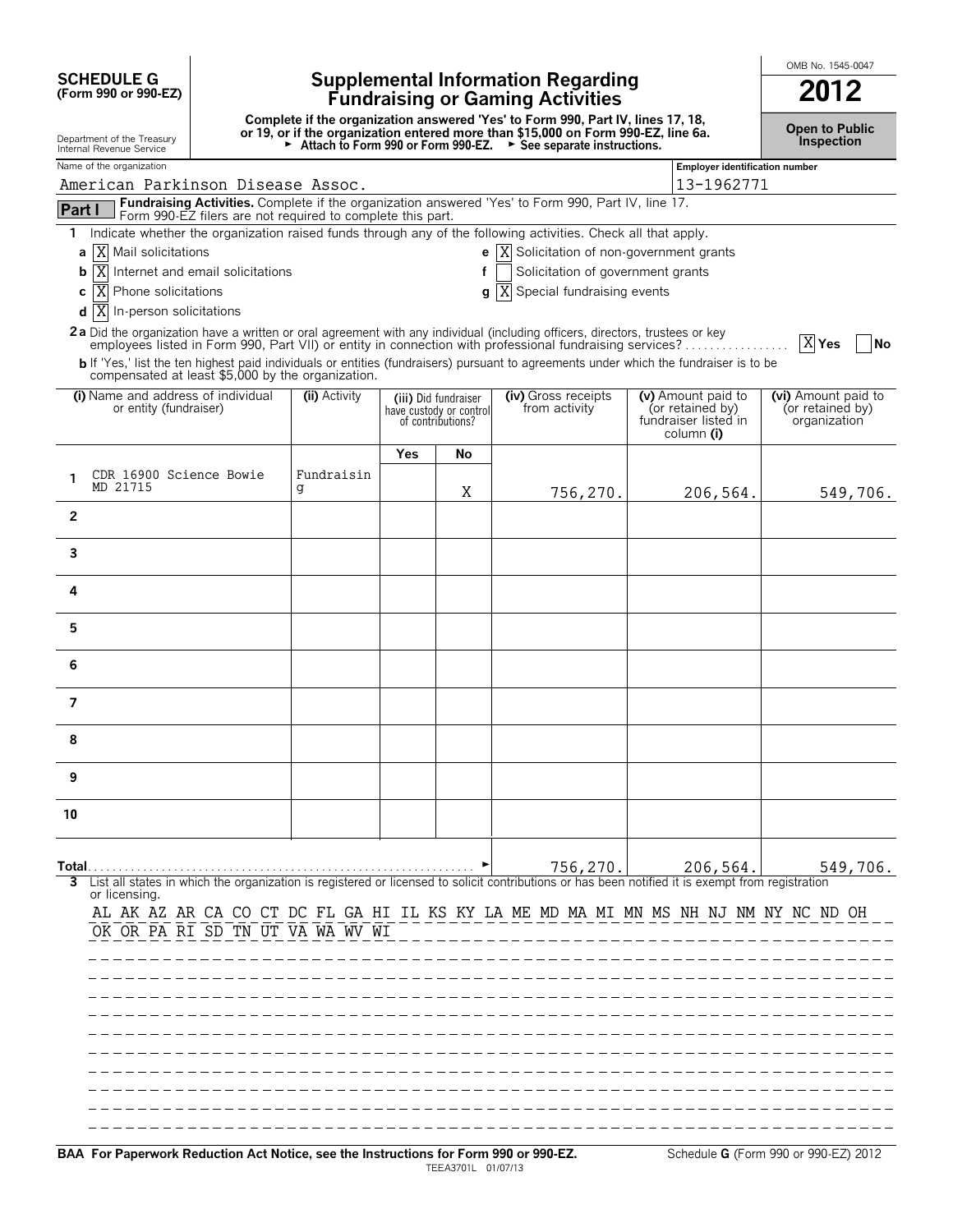### Schedule **G** (Form 990 or 990-EZ) 2012 American Parkinson Disease Assoc. 13-1962771 Page 2

| <b>Part II   Fundraising Events.</b> Complete if the organization answered 'Yes' to Form 990, Part IV, line 18, or reported |
|-----------------------------------------------------------------------------------------------------------------------------|
| more than \$15,000 of fundraising event contributions and gross income on Form 990-EZ, lines 1 and 6b.                      |
| List events with gross receipts greater than \$5,000.                                                                       |

|                 |                                                                                                                                                |                                                                                                                                               | (a) Event $#1$              | (b) Event $#2$                                      | (c) Other events              | (d) Total events                                                                        |  |  |  |  |  |
|-----------------|------------------------------------------------------------------------------------------------------------------------------------------------|-----------------------------------------------------------------------------------------------------------------------------------------------|-----------------------------|-----------------------------------------------------|-------------------------------|-----------------------------------------------------------------------------------------|--|--|--|--|--|
|                 |                                                                                                                                                |                                                                                                                                               |                             |                                                     |                               | (add column (a)                                                                         |  |  |  |  |  |
|                 |                                                                                                                                                |                                                                                                                                               | Walk a Thon<br>(event type) | Various Chapte<br>(event type)                      | 1<br>(total number)           | through column $(c)$                                                                    |  |  |  |  |  |
|                 |                                                                                                                                                |                                                                                                                                               |                             |                                                     |                               |                                                                                         |  |  |  |  |  |
| トロンドルス          | 1.                                                                                                                                             | Gross receipts                                                                                                                                | 943,609.                    | 901,576.                                            | 153,481.                      | 1,998,666.                                                                              |  |  |  |  |  |
|                 |                                                                                                                                                | 2 Less: Charitable contributions                                                                                                              | 943,609.                    | 901,576.                                            | 153,481.                      | 1,998,666.                                                                              |  |  |  |  |  |
|                 | 3                                                                                                                                              | Gross income (line 1 minus line 2)                                                                                                            |                             |                                                     |                               |                                                                                         |  |  |  |  |  |
|                 | 4                                                                                                                                              | Cash prizes                                                                                                                                   |                             |                                                     |                               |                                                                                         |  |  |  |  |  |
| D               | 5.                                                                                                                                             | Noncash prizes                                                                                                                                |                             |                                                     |                               |                                                                                         |  |  |  |  |  |
| IRECT           | 6                                                                                                                                              | Rent/facility costs                                                                                                                           |                             |                                                     |                               |                                                                                         |  |  |  |  |  |
|                 |                                                                                                                                                | 7 Food and beverages                                                                                                                          |                             |                                                     |                               |                                                                                         |  |  |  |  |  |
|                 |                                                                                                                                                |                                                                                                                                               |                             |                                                     |                               |                                                                                         |  |  |  |  |  |
| <b>EXPENSES</b> | 9                                                                                                                                              | Other direct expenses                                                                                                                         | 208,827.                    | 383, 442.                                           | 38,464.                       | 630,733.                                                                                |  |  |  |  |  |
|                 | 10                                                                                                                                             |                                                                                                                                               |                             |                                                     |                               |                                                                                         |  |  |  |  |  |
|                 |                                                                                                                                                |                                                                                                                                               |                             |                                                     |                               | 630,733.                                                                                |  |  |  |  |  |
|                 | 11                                                                                                                                             |                                                                                                                                               |                             |                                                     |                               | $-630,733.$                                                                             |  |  |  |  |  |
| Part III        |                                                                                                                                                | Gaming. Complete if the organization answered 'Yes' to Form 990, Part IV, line 19, or reported more than<br>\$15,000 on Form 990-EZ, line 6a. |                             |                                                     |                               |                                                                                         |  |  |  |  |  |
|                 |                                                                                                                                                |                                                                                                                                               |                             |                                                     |                               |                                                                                         |  |  |  |  |  |
|                 |                                                                                                                                                |                                                                                                                                               | (a) Bingo                   | (b) Pull tabs/Instant<br>bingo/progressive<br>bingo | (c) Other gaming              | (d) Total gaming<br>$\overline{a}$ (add column $\overline{a}$ )<br>through column $(c)$ |  |  |  |  |  |
| アロンドラス          | 1                                                                                                                                              | Gross revenue                                                                                                                                 |                             |                                                     |                               |                                                                                         |  |  |  |  |  |
|                 | 2                                                                                                                                              | Cash prizes                                                                                                                                   |                             |                                                     |                               |                                                                                         |  |  |  |  |  |
|                 | 3                                                                                                                                              | Non-cash prizes                                                                                                                               |                             |                                                     |                               |                                                                                         |  |  |  |  |  |
|                 | 4                                                                                                                                              | Rent/facility costs                                                                                                                           |                             |                                                     |                               |                                                                                         |  |  |  |  |  |
|                 | 5.                                                                                                                                             | Other direct expenses                                                                                                                         |                             |                                                     |                               |                                                                                         |  |  |  |  |  |
|                 | 6                                                                                                                                              |                                                                                                                                               | နွ<br>Yes<br><b>No</b>      | နွ<br>Yes<br>No                                     | နွ<br><b>Yes</b><br><b>No</b> |                                                                                         |  |  |  |  |  |
|                 | 7                                                                                                                                              |                                                                                                                                               |                             |                                                     |                               |                                                                                         |  |  |  |  |  |
|                 | 8                                                                                                                                              |                                                                                                                                               |                             |                                                     |                               |                                                                                         |  |  |  |  |  |
| 9               | Enter the state(s) in which the organization operates gaming activities:<br><b>No</b><br><b>b</b> If 'No,' explain:                            |                                                                                                                                               |                             |                                                     |                               |                                                                                         |  |  |  |  |  |
|                 | 10 a Were any of the organization's gaming licenses revoked, suspended or terminated during the tax year?<br>No<br><b>b</b> If 'Yes,' explain: |                                                                                                                                               |                             |                                                     |                               |                                                                                         |  |  |  |  |  |

**BAA** TEEA3702L 01/07/13 Schedule **G** (Form 990 or 990-EZ) 2012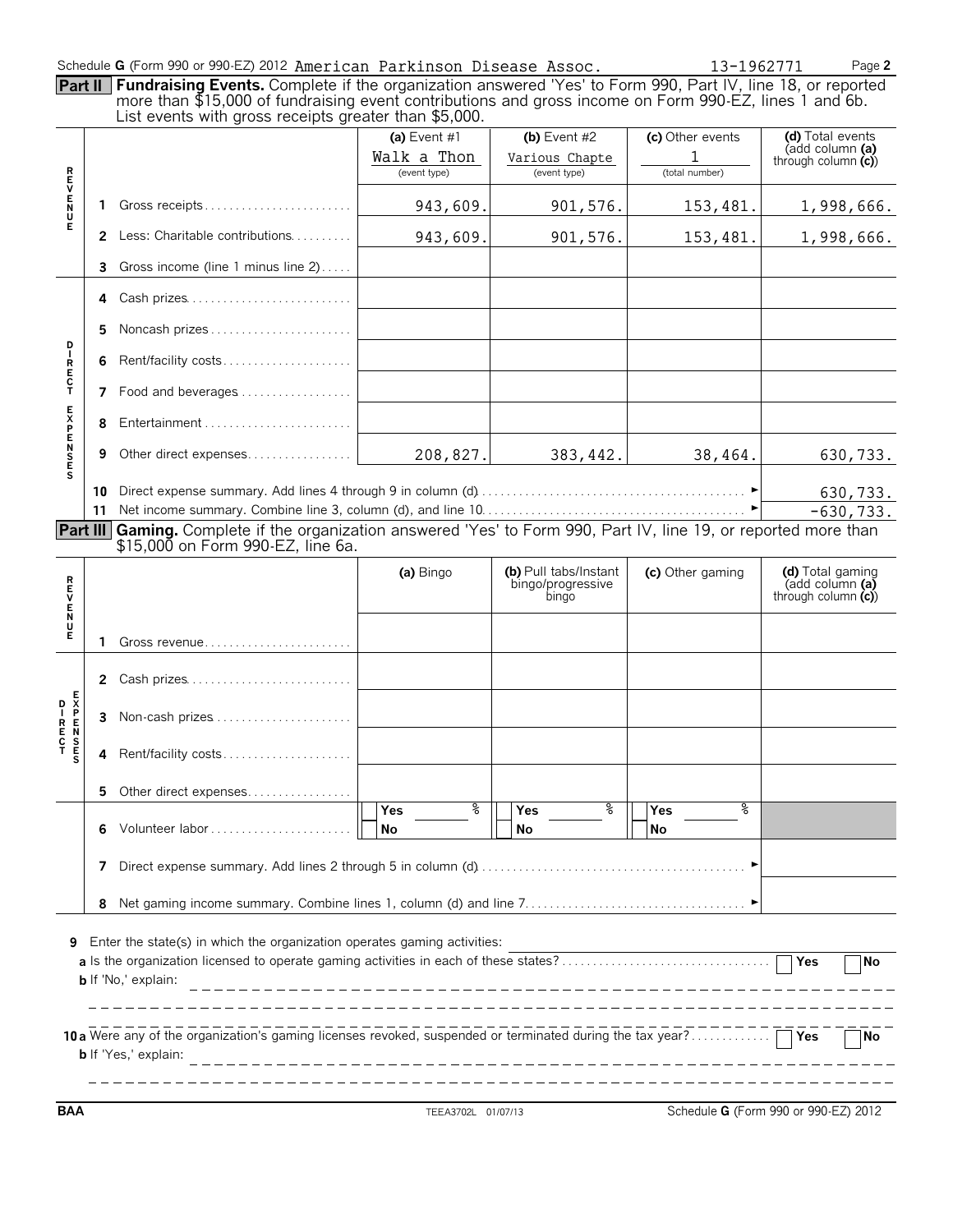|     | Schedule G (Form 990 or 990-EZ) 2012 American Parkinson Disease Assoc.                                                                                                                                                                                                                                                                                                                                                                                                                                                          |                        | 13-1962771                           | Page 3    |
|-----|---------------------------------------------------------------------------------------------------------------------------------------------------------------------------------------------------------------------------------------------------------------------------------------------------------------------------------------------------------------------------------------------------------------------------------------------------------------------------------------------------------------------------------|------------------------|--------------------------------------|-----------|
|     |                                                                                                                                                                                                                                                                                                                                                                                                                                                                                                                                 |                        | Yes                                  | No        |
| 12  | Is the organization a grantor, beneficiary or trustee of a trust or a member of a partnership or other entity formed to                                                                                                                                                                                                                                                                                                                                                                                                         |                        | $\Box$ Yes                           | No        |
|     | 13 Indicate the percentage of gaming activity operated in:<br>14 Enter the name and address of the person who prepares the organization's gaming/special events books and records:<br>Name $\blacktriangleright$                                                                                                                                                                                                                                                                                                                |                        | 13 <sub>b</sub>                      | ိစ<br>۹   |
|     | Address ►<br>15a Does the organization have a contact with a third party from whom the organization receives gaming revenue?<br><b>b</b> If 'Yes,' enter the amount of gaming revenue received by the organization $\frac{1}{2}$ , $\frac{1}{2}$ , $\frac{1}{2}$ , $\frac{1}{2}$ , $\frac{1}{2}$ , and the amount<br>of gaming revenue retained by the third party $\blacktriangleright$ $\blacktriangleright$<br>_ _ _ _ _ _ _ _ _ _ _<br>c If 'Yes,' enter name and address of the third party:<br>Name $\blacktriangleright$ |                        |                                      | <b>No</b> |
|     | Address ►                                                                                                                                                                                                                                                                                                                                                                                                                                                                                                                       |                        |                                      |           |
| 16  | Gaming manager information:<br>Name $\blacktriangleright$                                                                                                                                                                                                                                                                                                                                                                                                                                                                       |                        |                                      |           |
|     | Description of services provided ►                                                                                                                                                                                                                                                                                                                                                                                                                                                                                              |                        |                                      |           |
| 17  | Director/officer<br>Employee<br>Mandatory distributions<br>a Is the organization required under state law to make charitable distributions from the gaming proceeds to retain the<br>state gaming license?<br><b>b</b> Enter the amount of distributions required under state law to be distributed to other exempt organizations or spent in the<br>organization's own exempt activities during the tax year ► \$                                                                                                              | Independent contractor | Yes                                  | No        |
|     | Supplemental Information. Complete this part to provide the explanations required by Part I, line 2b,<br><b>Part IV</b><br>columns (iii) and (v), and Part III, lines 9, 9b, 10b, 15b, 15c, 16, and 17b, as applicable. Also complete<br>this part to provide any additional information (see instructions).                                                                                                                                                                                                                    |                        |                                      |           |
|     |                                                                                                                                                                                                                                                                                                                                                                                                                                                                                                                                 |                        |                                      |           |
|     |                                                                                                                                                                                                                                                                                                                                                                                                                                                                                                                                 |                        |                                      |           |
| BAA | TEEA3703L 01/07/13                                                                                                                                                                                                                                                                                                                                                                                                                                                                                                              |                        | Schedule G (Form 990 or 990-EZ) 2012 |           |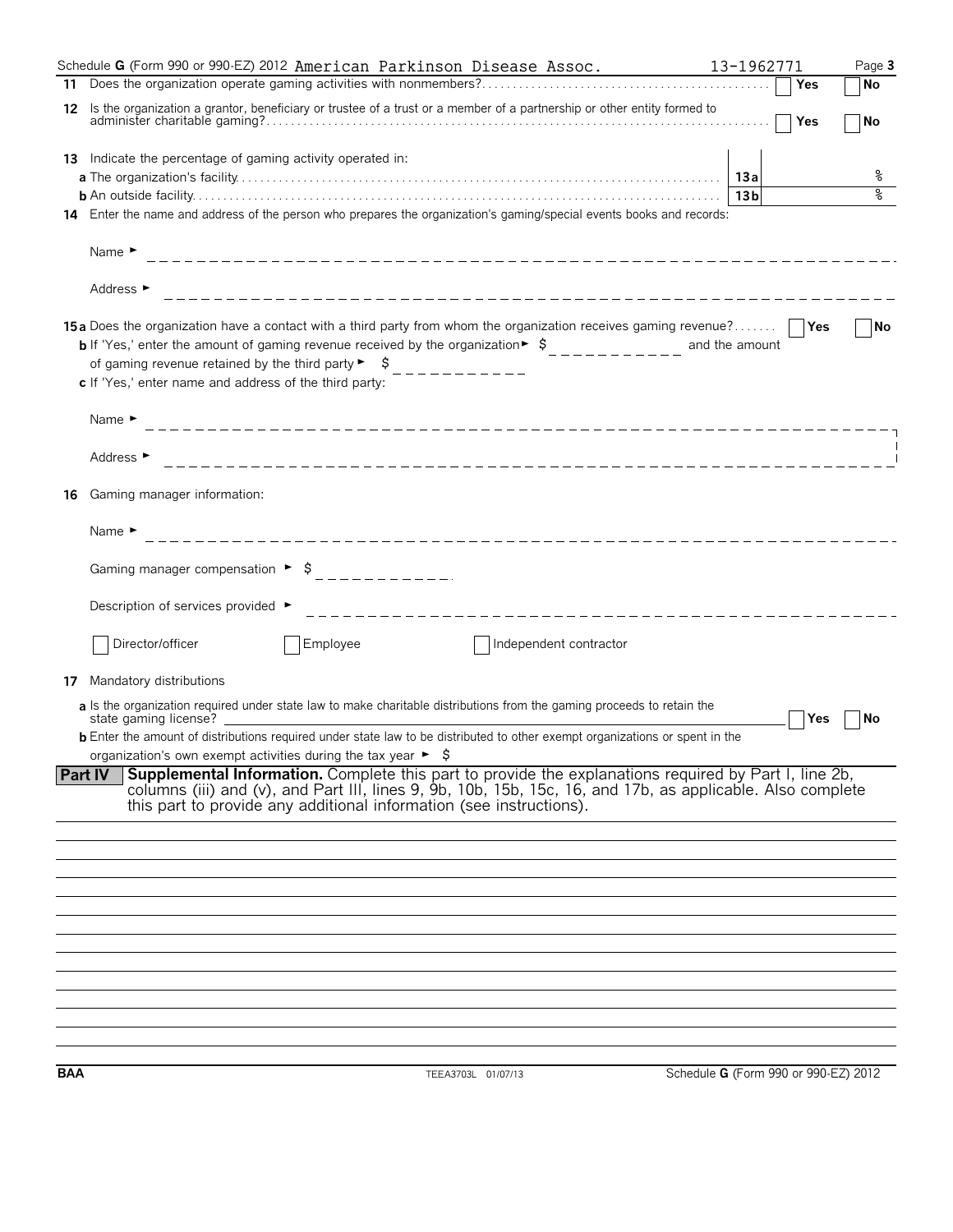| <b>SCHEDULE I</b><br>(Form 990)                                                                                                                                                                                                                                                     | <b>Grants and Other Assistance to Organizations,</b><br>Governments, and Individuals in the United States |                                  |                                                                                                                          |                                      |                                                             |                                           |                                       |  |
|-------------------------------------------------------------------------------------------------------------------------------------------------------------------------------------------------------------------------------------------------------------------------------------|-----------------------------------------------------------------------------------------------------------|----------------------------------|--------------------------------------------------------------------------------------------------------------------------|--------------------------------------|-------------------------------------------------------------|-------------------------------------------|---------------------------------------|--|
| Department of the Treasury<br>Internal Revenue Service                                                                                                                                                                                                                              |                                                                                                           |                                  | Complete if the organization answered 'Yes' to Form 990, Part IV, line 21 or 22.<br>$\triangleright$ Attach to Form 990. |                                      |                                                             |                                           | <b>Open to Public</b><br>Inspection   |  |
| Name of the organization                                                                                                                                                                                                                                                            |                                                                                                           |                                  |                                                                                                                          |                                      |                                                             | <b>Employer identification number</b>     |                                       |  |
| American Parkinson Disease Assoc.                                                                                                                                                                                                                                                   |                                                                                                           |                                  |                                                                                                                          |                                      |                                                             | 13-1962771                                |                                       |  |
| <b>General Information on Grants and Assistance</b><br><b>Part I</b>                                                                                                                                                                                                                |                                                                                                           |                                  |                                                                                                                          |                                      |                                                             |                                           |                                       |  |
| 1 Does the organization maintain records to substantiate the amount of the grants or assistance, the grantees' eligibility for the grants or assistance, and<br>2 Describe in Part IV the organization's procedures for monitoring the use of grant funds in the United States.     |                                                                                                           |                                  |                                                                                                                          | See Part IV                          |                                                             |                                           | X Yes<br>- No                         |  |
|                                                                                                                                                                                                                                                                                     |                                                                                                           |                                  |                                                                                                                          |                                      |                                                             |                                           |                                       |  |
| Part II Grants and Other Assistance to Governments and Organizations in the United States. Complete if the organization answered 'Yes' to<br>Form 990, Part IV, line 21 for any recipient that received more than \$5,000. Part II can be duplicated if additional space is needed. |                                                                                                           |                                  |                                                                                                                          |                                      |                                                             |                                           |                                       |  |
| 1 (a) Name and address of organization<br>or government                                                                                                                                                                                                                             | $(b)$ $EIN$                                                                                               | (c) IRC section<br>if applicable | (d) Amount of cash grant                                                                                                 | (e) Amount of non-cash<br>assistance | (f) Method of valuation<br>(book, FMV, appraisal,<br>other) | (g) Description of<br>non-cash assistance | (h) Purpose of grant<br>or assistance |  |
| (1) Abbott Northwestern Hospital<br>800 East 28th Street (39304)<br>Minneapolis, MN 55407                                                                                                                                                                                           | 41-0963538                                                                                                |                                  | 41,248                                                                                                                   | $\mathbf 0$                          |                                                             |                                           | Information and<br>Referral           |  |
| (2) Allegheny General Hospital<br>490 East North Avenue, Ste. #<br>Pittsburgh, PA 15235                                                                                                                                                                                             | 95-4724131                                                                                                |                                  | 30,000                                                                                                                   | $\mathbf{0}$                         |                                                             |                                           | Information and<br>Referral           |  |
| (3) APDA Information & Ref Ctr.<br>8555 Aero Drive, Suite 308<br>San Diego, CA 92123                                                                                                                                                                                                | 33-0355142                                                                                                |                                  | 37,263                                                                                                                   | $\mathbf{0}$                         |                                                             |                                           | Information and<br>Referral           |  |
| (4) Banner Good Smaritan Med<br>1012 E. Willetta Street<br>Phoenix, AZ 85006                                                                                                                                                                                                        | 33-0858519                                                                                                |                                  | 32,425                                                                                                                   | $\Omega$                             |                                                             |                                           | Medical<br>Research                   |  |
| (5) Benefis Health Care<br>500 15th Avenue South<br>Great Falls, MT 59405                                                                                                                                                                                                           | 81-0480587                                                                                                |                                  | 38,589                                                                                                                   | $\mathbf{0}$                         |                                                             |                                           | Information and<br>Referral           |  |
| (6) Boston University School of M<br>715 Albany Street, Suite C-32<br>Boston, MA 02118                                                                                                                                                                                              | 04-2103545                                                                                                |                                  | 75,000                                                                                                                   | $\mathbf{0}$                         |                                                             |                                           | Information and<br>Referral           |  |
| (7) Boston University<br>635 Commonwealth Avenue<br>Boston, MA 02215                                                                                                                                                                                                                | 04-2103547                                                                                                |                                  | 52,000                                                                                                                   | $\Omega$                             |                                                             |                                           | Information and<br>Referral           |  |
| (8) Cedars-Sinai<br>8700 Beverly Blvd.<br>Los Angeles, CA 90048                                                                                                                                                                                                                     | 95-1644600                                                                                                |                                  | 53,200.                                                                                                                  | $\mathbf{0}$                         |                                                             |                                           | Information and<br>Referral           |  |
|                                                                                                                                                                                                                                                                                     |                                                                                                           |                                  |                                                                                                                          |                                      |                                                             |                                           | 56<br>$\mathbf{0}$                    |  |

**BAA For Paperwork Reduction Act Notice, see the Instructions for Form 990.** TEEA3901L 11/30/12 TEEA3901L 11/30/12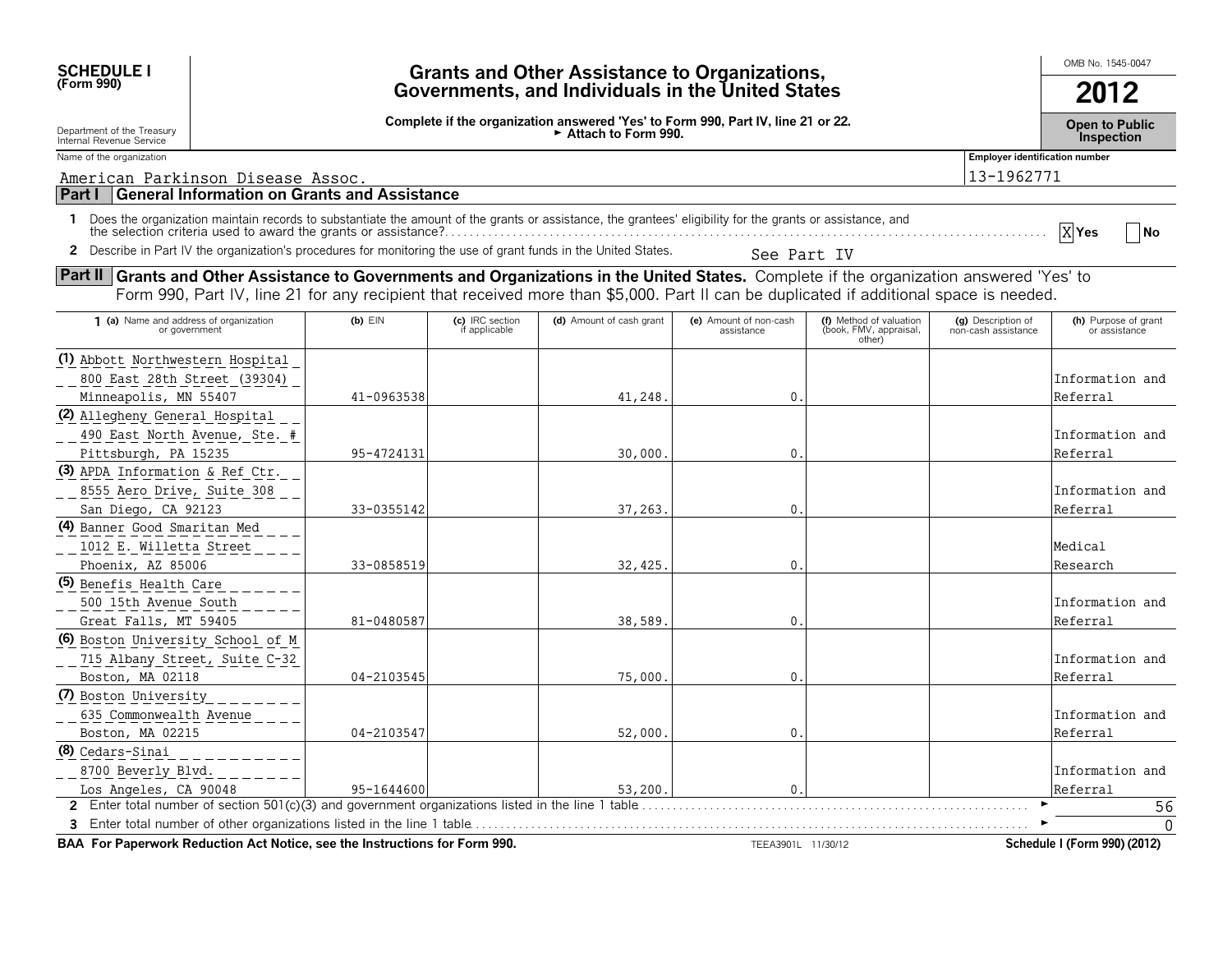| <b>Grants and Other Assistance to Individuals in the United States.</b> Complete if the organization answered 'Yes' to Form 990, Part IV, line 22.<br><b>Part III</b><br>Part III can be duplicated if additional space is needed. |                             |                             |                                      |                                                          |                                        |
|------------------------------------------------------------------------------------------------------------------------------------------------------------------------------------------------------------------------------------|-----------------------------|-----------------------------|--------------------------------------|----------------------------------------------------------|----------------------------------------|
| (a) Type of grant or assistance                                                                                                                                                                                                    | (b) Number of<br>recipients | (c) Amount of<br>cash grant | (d) Amount of<br>non-cash assistance | (e) Method of valuation (book,<br>FMV, appraisal, other) | (f) Description of non-cash assistance |
| $\mathbf{1}$                                                                                                                                                                                                                       |                             |                             |                                      |                                                          |                                        |
| $\mathbf{2}$                                                                                                                                                                                                                       |                             |                             |                                      |                                                          |                                        |
| 3                                                                                                                                                                                                                                  |                             |                             |                                      |                                                          |                                        |
| 4                                                                                                                                                                                                                                  |                             |                             |                                      |                                                          |                                        |
| 5                                                                                                                                                                                                                                  |                             |                             |                                      |                                                          |                                        |
| 6                                                                                                                                                                                                                                  |                             |                             |                                      |                                                          |                                        |
| 7                                                                                                                                                                                                                                  |                             |                             |                                      |                                                          |                                        |
| Supplemental Information. Complete this part to provide the information required in Part I, line 2, Part III, column (b), and any other<br><b>Part IV</b><br>additional information.                                               |                             |                             |                                      |                                                          |                                        |
| Part I, Line 2 - Procedures for Monitoring Use of Grants Funds in U.S.                                                                                                                                                             |                             |                             |                                      |                                                          |                                        |
| APDA has an independent scientific advisory board (SAB) that recommends the                                                                                                                                                        |                             |                             |                                      |                                                          |                                        |
| recepients of the grants, who are in turn approved by the Board of Directors. Initial                                                                                                                                              |                             |                             |                                      |                                                          |                                        |
| funding is made based on the grant and subsequent payments are made contingent on                                                                                                                                                  |                             |                             |                                      |                                                          |                                        |
| progress reports. Final reports are mandatory for the grants and only after their                                                                                                                                                  |                             |                             |                                      |                                                          |                                        |
| receipt is final payment disbursed.                                                                                                                                                                                                |                             |                             |                                      |                                                          |                                        |
| Centers for Advanced Research where funding extends out to more than one year submit                                                                                                                                               |                             |                             |                                      |                                                          |                                        |
| annual progress reports.                                                                                                                                                                                                           |                             |                             |                                      |                                                          |                                        |
| Information and Referal Centers are monitored for volume activity and similarly,                                                                                                                                                   |                             |                             |                                      |                                                          |                                        |
| after the initial payment, subsequent payments are contingent upon receipt of                                                                                                                                                      |                             |                             |                                      |                                                          |                                        |

progress reports.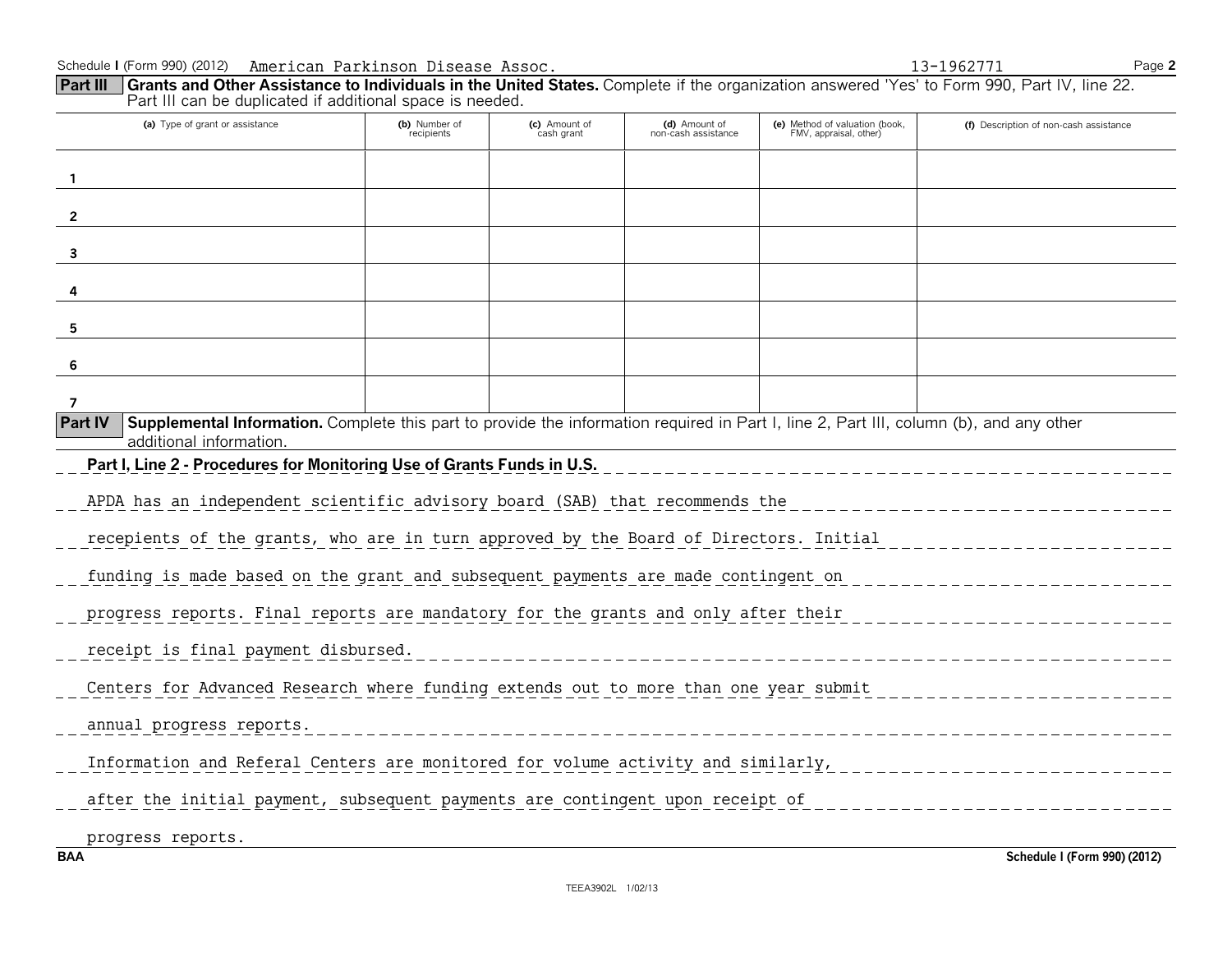G **Attach to Form 990 to list additional information for Schedule I (Form 990), Part II and Part III.**

Continuation Page  $1$  of  $5$ 

American Parkinson Disease Assoc. 13-1962771

**Name of the organization Employer identification number**

| Part II   Continuation of Grants and Other Assistance to Governments and Organizations in the United States (Schedule I (Form 990), Part II.) |            |                                  |                             |                                      |                                                                |                                              |                                          |
|-----------------------------------------------------------------------------------------------------------------------------------------------|------------|----------------------------------|-----------------------------|--------------------------------------|----------------------------------------------------------------|----------------------------------------------|------------------------------------------|
| (a) Name and address of organization or<br>government                                                                                         | $(b)$ EIN  | (c) IRC section<br>if applicable | (d) Amount of cash<br>grant | (e) Amount of<br>non-cash assistance | (f) Method of<br>valuation (book,<br>FMV, appraisal,<br>other) | (g) Description of<br>non-cash<br>assistance | (h) Purpose of<br>grant or<br>assistance |
| Centennial Medical Center                                                                                                                     |            |                                  |                             |                                      |                                                                |                                              |                                          |
| 2300 Patterson Street                                                                                                                         |            |                                  |                             |                                      |                                                                |                                              | Information and                          |
| Nashville, TN 37203                                                                                                                           | 95-3062349 |                                  | 33,269.                     |                                      |                                                                |                                              | Referral                                 |
| Central DuPage Hospital                                                                                                                       |            |                                  |                             |                                      |                                                                |                                              |                                          |
| 25 N Winfiekd Road                                                                                                                            |            |                                  |                             |                                      |                                                                |                                              | Information and                          |
| Winfield, IL 60190                                                                                                                            | 36-2513909 |                                  | 42,583.                     |                                      |                                                                |                                              | Referral                                 |
| Crozer Chester Medical Center                                                                                                                 |            |                                  |                             |                                      |                                                                |                                              |                                          |
| 1 Medical Center Blvd                                                                                                                         |            |                                  |                             |                                      |                                                                |                                              | Information and                          |
| Upland, PA 19013                                                                                                                              | 23-2692637 |                                  | 33,269                      |                                      |                                                                |                                              | Referral                                 |
| Edward White Hosptial<br>2191 9th Avenue N.                                                                                                   |            |                                  |                             |                                      |                                                                |                                              | Information and                          |
| St. Petersburg, FL 33713                                                                                                                      | 59-3089836 |                                  | 33,269.                     |                                      |                                                                |                                              | Referral                                 |
| Elder Care<br>1223 Swan Drive<br>Bartletsville, OK 74006                                                                                      | 73-1197617 |                                  | 60,000                      |                                      |                                                                |                                              | Information and<br>Referral              |
| Emory U Sc of Medicine                                                                                                                        |            |                                  |                             |                                      |                                                                |                                              |                                          |
| 401 Woodtuff Memorial Blvd<br>Atlanta, GA 30322                                                                                               | 58-0566256 |                                  | 75,000                      |                                      |                                                                |                                              | Medical<br>research                      |
| Emory University Med                                                                                                                          |            |                                  |                             |                                      |                                                                |                                              |                                          |
| 1841 Clifton Road N.E., Room 504<br>Atlanta, GA 30329                                                                                         | 58-0566256 |                                  | 39,923.                     |                                      |                                                                |                                              | Information and<br>Referral              |
| Gulfport Memorial Hospital                                                                                                                    |            |                                  |                             |                                      |                                                                |                                              |                                          |
| 1340 Broad Avenue Suite 440                                                                                                                   |            |                                  |                             |                                      |                                                                |                                              | Information and                          |
| Gulfport, MS 39501                                                                                                                            | 95-1831116 |                                  | 38,403                      |                                      |                                                                |                                              | Referral                                 |
| HealthSouth Rehab Hosp                                                                                                                        |            |                                  |                             |                                      |                                                                |                                              |                                          |
| 143 East 2nd Street                                                                                                                           |            |                                  |                             |                                      |                                                                |                                              | Information and                          |
| Erie, PA 16507                                                                                                                                | 63-1105904 |                                  | 36.210.                     |                                      |                                                                |                                              | Referral                                 |
| Information & Referral Center                                                                                                                 |            |                                  |                             |                                      |                                                                |                                              |                                          |
| 201 East Sample Road                                                                                                                          |            |                                  |                             |                                      |                                                                |                                              | Information and                          |
| Deerfield Beach, FL 33064                                                                                                                     | 65-1021857 |                                  | 33,268.                     |                                      |                                                                |                                              | Referral                                 |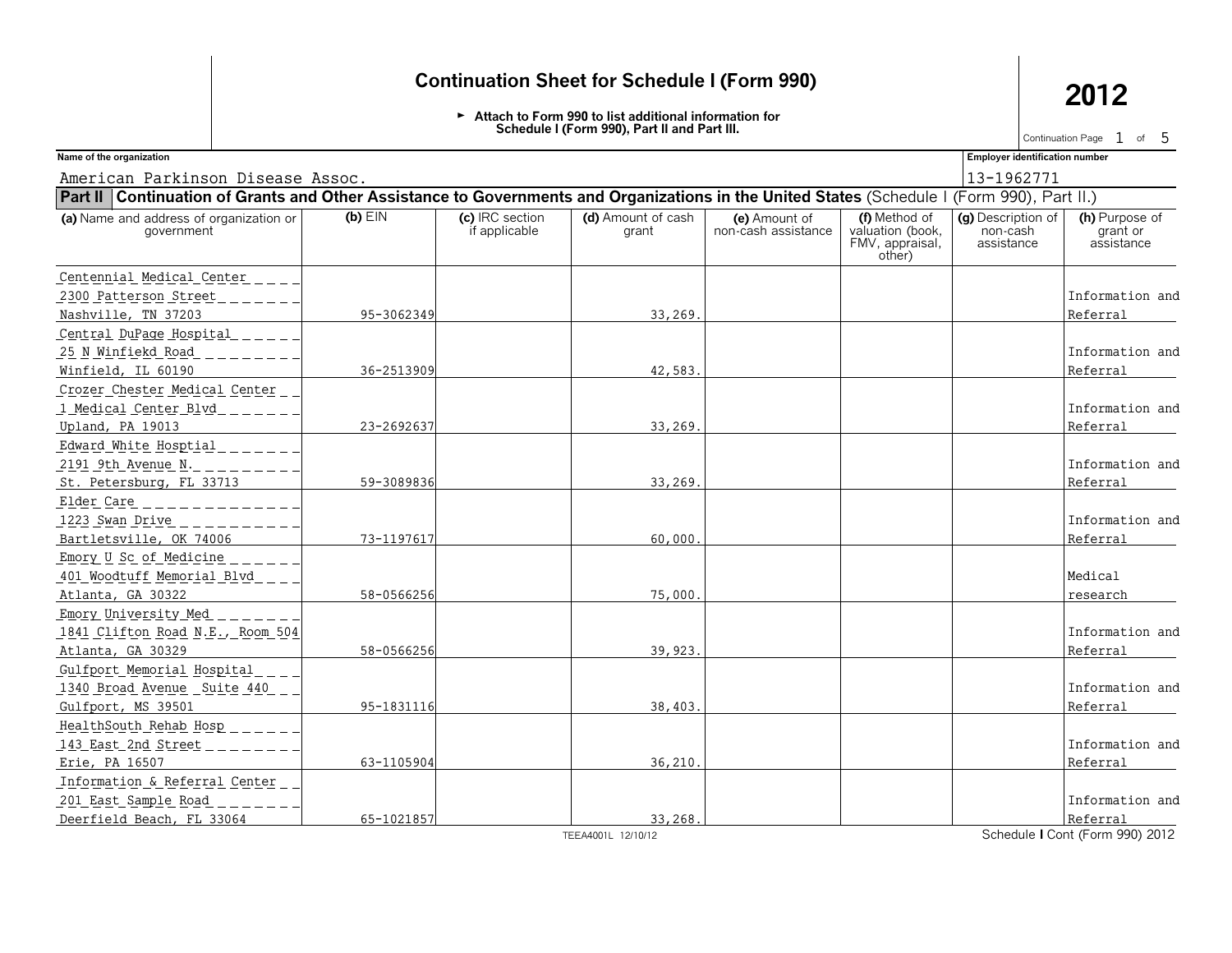G **Attach to Form 990 to list additional information for Schedule I (Form 990), Part II and Part III.**

Continuation Page  $2$  of  $5$ 

American Parkinson Disease Assoc. 13-1962771 13-1962771

**Name of the organization Employer identification number**

| Part II   Continuation of Grants and Other Assistance to Governments and Organizations in the United States (Schedule I (Form 990), Part II.) |            |                                  |                             |                                      |                                                                |                                              |                                          |
|-----------------------------------------------------------------------------------------------------------------------------------------------|------------|----------------------------------|-----------------------------|--------------------------------------|----------------------------------------------------------------|----------------------------------------------|------------------------------------------|
| (a) Name and address of organization or<br>aovernment                                                                                         | $(b)$ EIN  | (c) IRC section<br>if applicable | (d) Amount of cash<br>grant | (e) Amount of<br>non-cash assistance | (f) Method of<br>valuation (book,<br>FMV, appraisal,<br>other) | (g) Description of<br>non-cash<br>assistance | (h) Purpose of<br>grant or<br>assistance |
| Iowa Health - Des Moines                                                                                                                      |            |                                  |                             |                                      |                                                                |                                              |                                          |
| 1200 Pleasant St E-524                                                                                                                        |            |                                  |                             |                                      |                                                                |                                              | Information and                          |
| Des Moines, IA 50309                                                                                                                          | 42-1195202 |                                  | 38,403.                     |                                      |                                                                |                                              | Referral                                 |
| Kent Hospital                                                                                                                                 |            |                                  |                             |                                      |                                                                |                                              |                                          |
| 455 Toll Gate Road, Building 2C                                                                                                               |            |                                  |                             |                                      |                                                                |                                              | Information and                          |
| Warwick, RI 02886                                                                                                                             | 05-0258896 |                                  | 38,950                      |                                      |                                                                |                                              | Referral                                 |
| MaineHealth Learning Center                                                                                                                   |            |                                  |                             |                                      |                                                                |                                              |                                          |
| 5 Bucknam Road, Suite 1A                                                                                                                      |            |                                  |                             |                                      |                                                                |                                              | Information and                          |
| Falmouth, ME 04105                                                                                                                            | 22-2589873 |                                  | 39,923                      |                                      |                                                                |                                              | Referral                                 |
| Neurological Institute                                                                                                                        |            |                                  |                             |                                      |                                                                |                                              |                                          |
| 700 Olympic Plaza, Suite 904                                                                                                                  |            |                                  |                             |                                      |                                                                |                                              | Information and                          |
| Tyler, TX 75701                                                                                                                               | 74-1586031 |                                  | 34,912.                     |                                      |                                                                |                                              | Referral                                 |
| New York Methodist Hos                                                                                                                        |            |                                  |                             |                                      |                                                                |                                              |                                          |
| 506 6th St                                                                                                                                    |            |                                  |                             |                                      |                                                                |                                              | Information and                          |
| Brooklyn, NY 11215                                                                                                                            | 11-1631796 |                                  | 30,000                      |                                      |                                                                |                                              | Referral                                 |
| New York U Med Ctr                                                                                                                            |            |                                  |                             |                                      |                                                                |                                              |                                          |
| 353 Lexington Avenue                                                                                                                          |            |                                  |                             |                                      |                                                                |                                              | Information and                          |
| New York, NY 10016                                                                                                                            | 13-5562309 |                                  | 33,269                      |                                      |                                                                |                                              | Referral                                 |
| NY College of Osteopathic                                                                                                                     |            |                                  |                             |                                      |                                                                |                                              |                                          |
| PO Box 8000, Northern Blvd.                                                                                                                   |            |                                  |                             |                                      |                                                                |                                              | Information and                          |
| Old Westbury, NY 11568                                                                                                                        | 23-7190271 |                                  | 32,919                      |                                      |                                                                |                                              | Referral                                 |
| Orange Coast Memorial Med                                                                                                                     |            |                                  |                             |                                      |                                                                |                                              |                                          |
| 9940 Talbert Avenue Suite #204                                                                                                                |            |                                  |                             |                                      |                                                                |                                              | Information and                          |
| Fountain Valley, CA 92708                                                                                                                     | 33-0332723 |                                  | 39,923.                     |                                      |                                                                |                                              | Referral                                 |
| Penn State Hershey Co of Med                                                                                                                  |            |                                  |                             |                                      |                                                                |                                              |                                          |
| 500 University Drive                                                                                                                          |            |                                  |                             |                                      |                                                                |                                              | Information and                          |
| Hershey, PA 17033                                                                                                                             | 24-6000376 |                                  | 30,000                      |                                      |                                                                |                                              | Referral                                 |
| Regents of the U of Californi                                                                                                                 |            |                                  |                             |                                      |                                                                |                                              |                                          |
| 710 Westwood plaza                                                                                                                            |            |                                  |                             |                                      |                                                                |                                              | Medical                                  |
| Los Angeles, CA 90095                                                                                                                         | 94-6036494 |                                  | 75,000.                     |                                      |                                                                |                                              | Research                                 |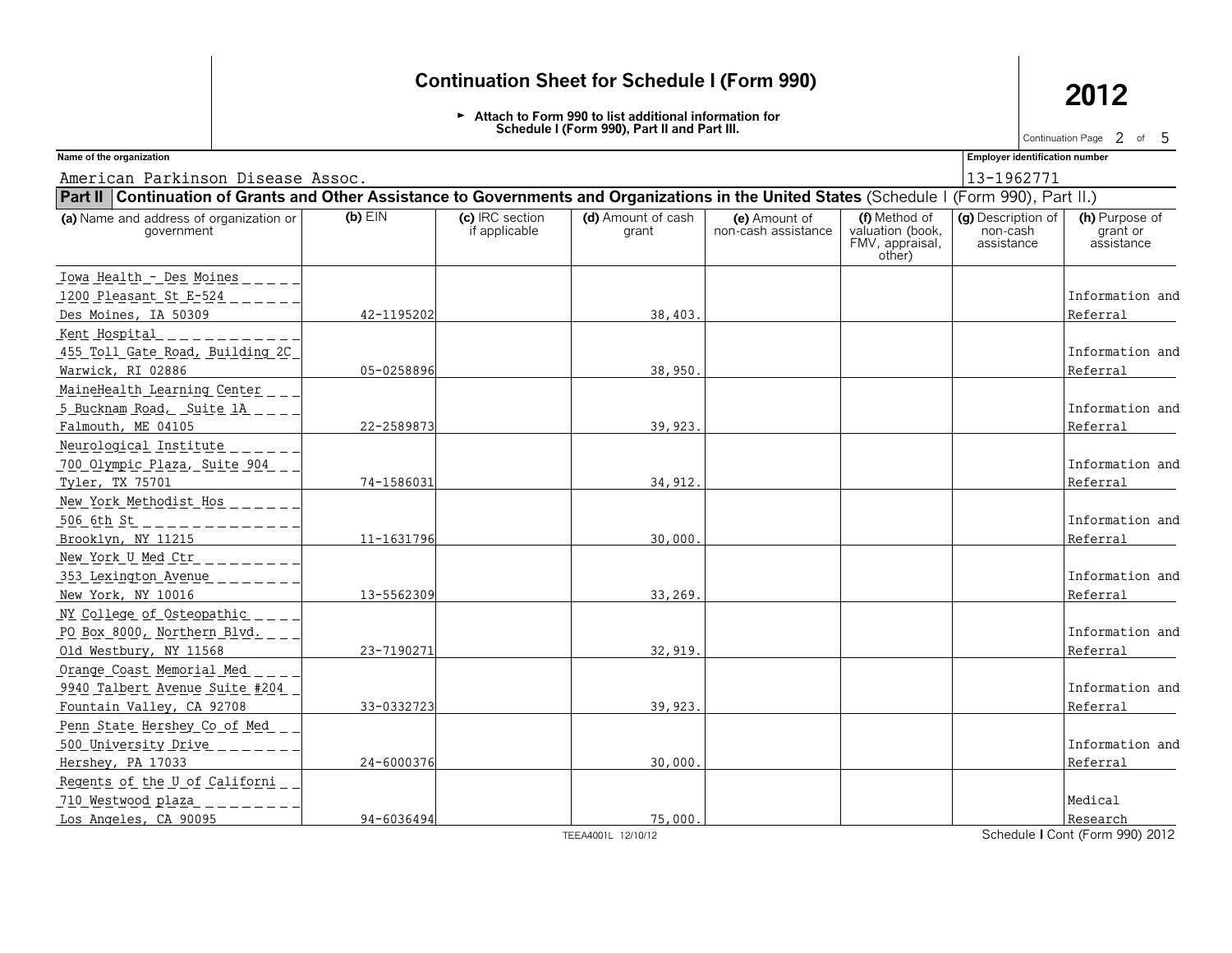G **Attach to Form 990 to list additional information for Schedule I (Form 990), Part II and Part III.**

Continuation Page  $\,3\,$  of  $\,5\,$ 

American Parkinson Disease Assoc. 13-1962771 13-1962771

**Name of the organization Employer identification number**

| Part II   Continuation of Grants and Other Assistance to Governments and Organizations in the United States (Schedule I (Form 990), Part II.) |            |                                  |                             |                                      |                                                                |                                              |                                          |
|-----------------------------------------------------------------------------------------------------------------------------------------------|------------|----------------------------------|-----------------------------|--------------------------------------|----------------------------------------------------------------|----------------------------------------------|------------------------------------------|
| (a) Name and address of organization or<br>government                                                                                         | $(b)$ EIN  | (c) IRC section<br>if applicable | (d) Amount of cash<br>grant | (e) Amount of<br>non-cash assistance | (f) Method of<br>valuation (book,<br>FMV, appraisal,<br>other) | (g) Description of<br>non-cash<br>assistance | (h) Purpose of<br>grant or<br>assistance |
| Robert Wood Johnson U                                                                                                                         |            |                                  |                             |                                      |                                                                |                                              |                                          |
| 120 Albany Street, Suite 360                                                                                                                  |            |                                  |                             |                                      |                                                                |                                              | Information and                          |
| New Brunswick, NJ 08901                                                                                                                       | 22-6014339 |                                  | 49,430                      |                                      |                                                                |                                              | Referral                                 |
| Robert Wood Johnson University H                                                                                                              |            |                                  |                             |                                      |                                                                |                                              |                                          |
| 97 Paterson Street, Room 206                                                                                                                  |            |                                  |                             |                                      |                                                                |                                              | Medical                                  |
| New Brunswick, NJ 08901                                                                                                                       | 22-6014339 |                                  | 75,000                      |                                      |                                                                |                                              | Research                                 |
| Seattle Institute for Biomedi                                                                                                                 |            |                                  |                             |                                      |                                                                |                                              |                                          |
| <u> 1660 S. Columbian Way, MS-182.</u>                                                                                                        |            |                                  |                             |                                      |                                                                |                                              |                                          |
| Seattle, WA 98108                                                                                                                             | 91-6001537 |                                  | 42,583                      |                                      |                                                                |                                              | Research                                 |
| St. Catherine's of Siena Hosp                                                                                                                 |            |                                  |                             |                                      |                                                                |                                              |                                          |
| 50 Route 25A.                                                                                                                                 |            |                                  |                             |                                      |                                                                |                                              | Information and                          |
| Smithtown, NY 11787                                                                                                                           | 06-1562701 |                                  | 33,269                      |                                      |                                                                |                                              | Referral                                 |
| St. Joseph's Regional Health                                                                                                                  |            |                                  |                             |                                      |                                                                |                                              |                                          |
| P.O. Box 22445                                                                                                                                |            |                                  |                             |                                      |                                                                |                                              | Information and                          |
| Hot Springs, AR 71903                                                                                                                         | 36-4195126 |                                  | 33,269                      |                                      |                                                                |                                              | Referral                                 |
| St. Mary's Hospital                                                                                                                           |            |                                  |                             |                                      |                                                                |                                              |                                          |
| 700 S. Park Street                                                                                                                            |            |                                  |                             |                                      |                                                                |                                              | Information and                          |
| Madison, WI 53715                                                                                                                             | 39-0806393 |                                  | 38,403.                     |                                      |                                                                |                                              | Referral                                 |
| Standford University Med                                                                                                                      |            |                                  |                             |                                      |                                                                |                                              |                                          |
| 300 Pasteur Drive, Room A-343                                                                                                                 |            |                                  |                             |                                      |                                                                |                                              | Information and                          |
| Stanford, CA 94305                                                                                                                            | 95-4724131 |                                  | 36,111                      |                                      |                                                                |                                              | Referral                                 |
| The Hitchcock Foundation                                                                                                                      |            |                                  |                             |                                      |                                                                |                                              |                                          |
| One Medical Center Drive                                                                                                                      |            |                                  |                             |                                      |                                                                |                                              | Information and                          |
| Lebanon, NH 03756                                                                                                                             | 58-1963909 |                                  | 39,900                      |                                      |                                                                |                                              | Referral                                 |
| The University of Chicago                                                                                                                     |            |                                  |                             |                                      |                                                                |                                              |                                          |
| 5841 S. Maryland Avenue                                                                                                                       |            |                                  |                             |                                      |                                                                |                                              | Medical                                  |
| Chicago, IL 60637                                                                                                                             | 36-2177139 |                                  | 75,000                      |                                      |                                                                |                                              | Research                                 |
| U of New Mexico HSC                                                                                                                           |            |                                  |                             |                                      |                                                                |                                              |                                          |
| 1 University of New Mexico                                                                                                                    |            |                                  |                             |                                      |                                                                |                                              | Information and                          |
| Albuquerque, NM 87131                                                                                                                         | 85-0482962 |                                  | 28,500.                     |                                      |                                                                |                                              | Referral                                 |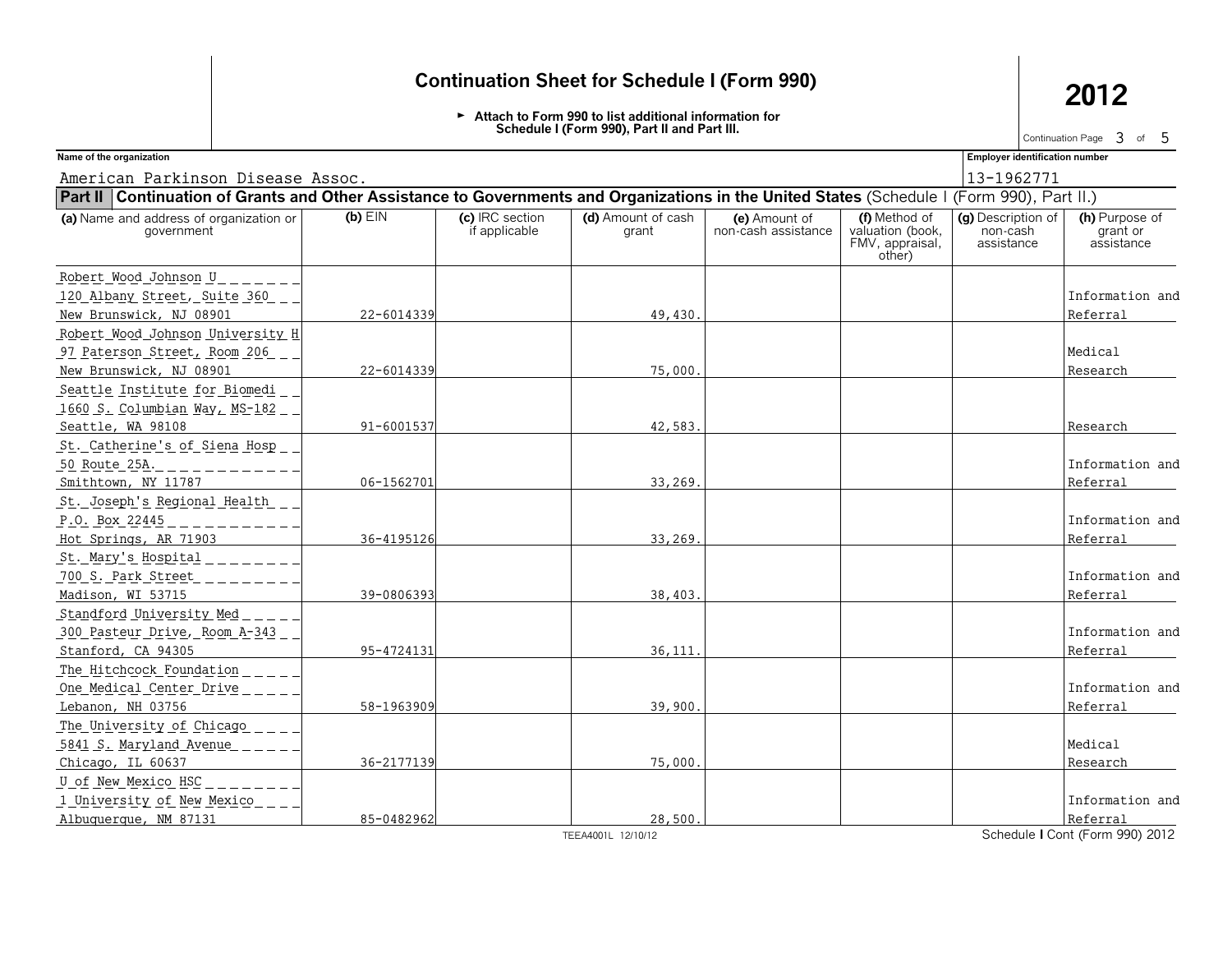G **Attach to Form 990 to list additional information for Schedule I (Form 990), Part II and Part III.**

Continuation Page  $\,4\,$  of  $\,5\,$ 

American Parkinson Disease Assoc. 13-1962771

**Name of the organization Employer identification number**

| Part II   Continuation of Grants and Other Assistance to Governments and Organizations in the United States (Schedule I (Form 990), Part II.) |            |                                  |                             |                                      |                                                                |                                              |                                          |
|-----------------------------------------------------------------------------------------------------------------------------------------------|------------|----------------------------------|-----------------------------|--------------------------------------|----------------------------------------------------------------|----------------------------------------------|------------------------------------------|
| (a) Name and address of organization or<br>government                                                                                         | $(b)$ EIN  | (c) IRC section<br>if applicable | (d) Amount of cash<br>grant | (e) Amount of<br>non-cash assistance | (f) Method of<br>valuation (book,<br>FMV, appraisal,<br>other) | (g) Description of<br>non-cash<br>assistance | (h) Purpose of<br>grant or<br>assistance |
| U of TX HSC at San Antonio                                                                                                                    |            |                                  |                             |                                      |                                                                |                                              |                                          |
| 8300 Floyd Curl MSC 7883                                                                                                                      |            |                                  |                             |                                      |                                                                |                                              | Information and                          |
| San Antonio, TX 78229                                                                                                                         | 74-1586031 |                                  | 33,268                      |                                      |                                                                |                                              | Referral                                 |
| U_of Utah HSC                                                                                                                                 |            |                                  |                             |                                      |                                                                |                                              |                                          |
| 729 Arapeen Drive                                                                                                                             |            |                                  |                             |                                      |                                                                |                                              | Information and                          |
| Salt Lake City, UT 84108                                                                                                                      | 87-6000525 |                                  | 33,268.                     |                                      |                                                                |                                              | Referral                                 |
| U of Vermont                                                                                                                                  |            |                                  |                             |                                      |                                                                |                                              |                                          |
| 1 South Prospect Street                                                                                                                       |            |                                  |                             |                                      |                                                                |                                              | Information and                          |
| Burlington, VT 05401                                                                                                                          | 56-2498034 |                                  | 38,000                      |                                      |                                                                |                                              | Referral                                 |
| U of Washington                                                                                                                               |            |                                  |                             |                                      |                                                                |                                              |                                          |
| 1660 Columbian Way Box 358280                                                                                                                 |            |                                  |                             |                                      |                                                                |                                              | Information and                          |
| Seattle, WA 98108                                                                                                                             | 91-6001537 |                                  | 42,580                      |                                      |                                                                |                                              | Referral                                 |
| University Neurology Inc.                                                                                                                     |            |                                  |                             |                                      |                                                                |                                              |                                          |
| 260 Stetson Street, Ste 2300                                                                                                                  |            |                                  |                             |                                      |                                                                |                                              | Information and                          |
| Cincinnati, OH 45267                                                                                                                          | 31-1000664 |                                  | 36,000                      |                                      |                                                                |                                              | Referral                                 |
| University of Alabama                                                                                                                         |            |                                  |                             |                                      |                                                                |                                              |                                          |
| 1719 6th Ave. South, CIRC 516                                                                                                                 |            |                                  |                             |                                      |                                                                |                                              | Medical                                  |
| Birmingham, AL 35294                                                                                                                          | 63-6005396 |                                  | 75,000                      |                                      |                                                                |                                              | Research                                 |
| University of Alabama                                                                                                                         |            |                                  |                             |                                      |                                                                |                                              |                                          |
| 17207 7th Ave.                                                                                                                                |            |                                  |                             |                                      |                                                                |                                              | Information and                          |
| Birmingham, AL 35223                                                                                                                          | 63-6001138 |                                  | 38,403                      |                                      |                                                                |                                              | Referral                                 |
| University of Arizona                                                                                                                         |            |                                  |                             |                                      |                                                                |                                              |                                          |
| 1501 N. Campbell Avenue                                                                                                                       |            |                                  |                             |                                      |                                                                |                                              | Information and                          |
| Tucson, AZ 85724                                                                                                                              | 74-2652689 |                                  | 47,500.                     |                                      |                                                                |                                              | Referral                                 |
| University of Kentucky                                                                                                                        |            |                                  |                             |                                      |                                                                |                                              |                                          |
| 800 Rose Street                                                                                                                               |            |                                  |                             |                                      |                                                                |                                              | Medical                                  |
| Lexington, KY 40536                                                                                                                           | 61-6033693 |                                  | 34,912                      |                                      |                                                                |                                              | Research                                 |
| University of Maryland Hospital                                                                                                               |            |                                  |                             |                                      |                                                                |                                              |                                          |
| 110 S Paca Street, 3 Floor                                                                                                                    |            |                                  |                             |                                      |                                                                |                                              | Information and                          |
| Baltimore, MD 21201                                                                                                                           | 52-2238893 |                                  | 61,500.                     |                                      |                                                                |                                              | Referral                                 |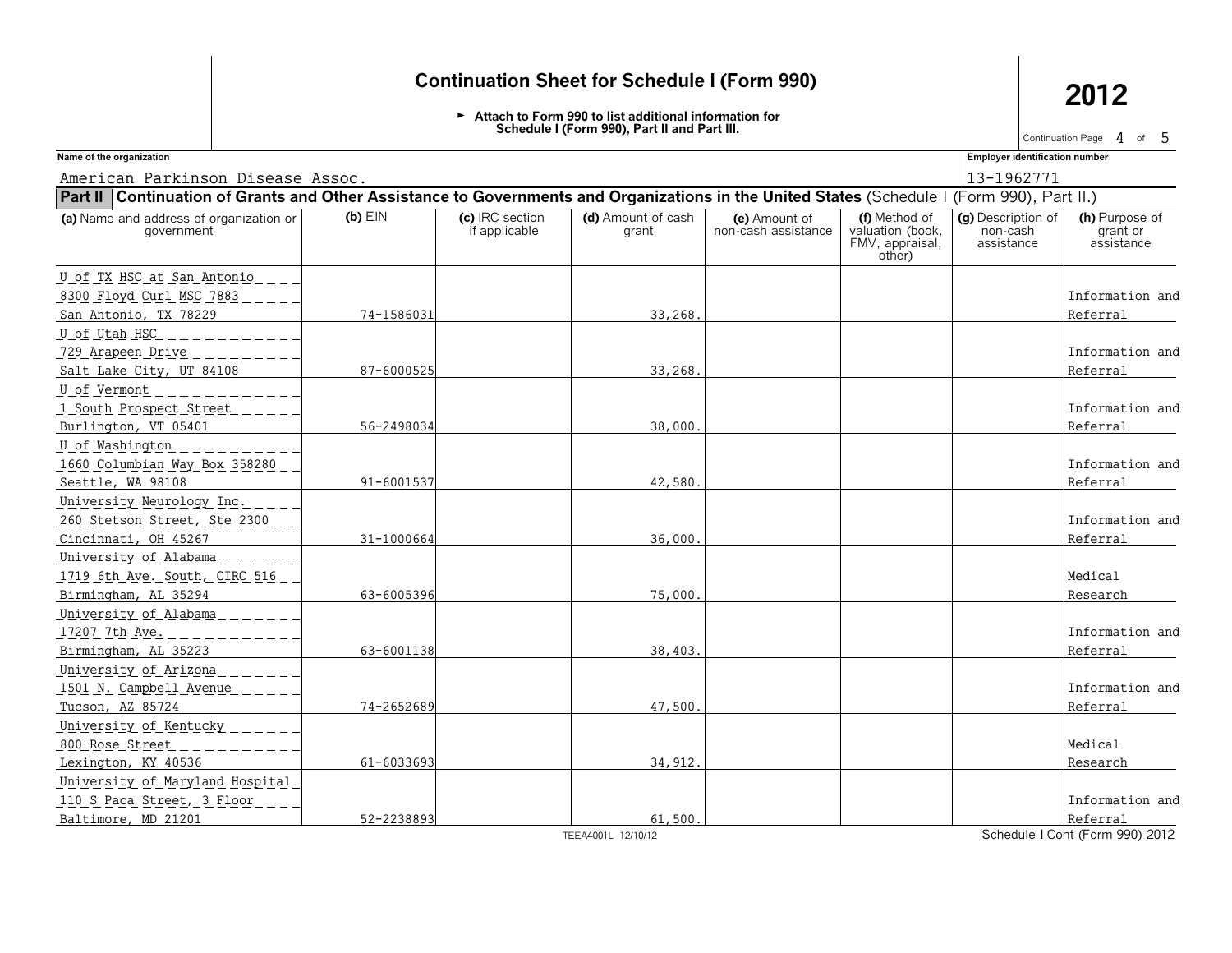G **Attach to Form 990 to list additional information for Schedule I (Form 990), Part II and Part III.**

Continuation Page  $\,$  5 of 5

American Parkinson Disease Assoc. 13-1962771

**Name of the organization Employer identification number**

| Part II   Continuation of Grants and Other Assistance to Governments and Organizations in the United States (Schedule I (Form 990), Part II.) |            |                                  |                             |                                      |                                                                |                                              |                                          |
|-----------------------------------------------------------------------------------------------------------------------------------------------|------------|----------------------------------|-----------------------------|--------------------------------------|----------------------------------------------------------------|----------------------------------------------|------------------------------------------|
| (a) Name and address of organization or<br>government                                                                                         | $(b)$ EIN  | (c) IRC section<br>if applicable | (d) Amount of cash<br>grant | (e) Amount of<br>non-cash assistance | (f) Method of<br>valuation (book,<br>FMV, appraisal,<br>other) | (g) Description of<br>non-cash<br>assistance | (h) Purpose of<br>grant or<br>assistance |
| University of Nebraska                                                                                                                        |            |                                  |                             |                                      |                                                                |                                              |                                          |
| 982045 Nebraska Medical Cente                                                                                                                 |            |                                  |                             |                                      |                                                                |                                              | Information and                          |
| Omaha, NE 68198                                                                                                                               | 47-0491233 |                                  | 38,403.                     |                                      |                                                                |                                              | Referral                                 |
| University of Pittsburgh                                                                                                                      |            |                                  |                             |                                      |                                                                |                                              |                                          |
| 3109 Cathedral of Learning                                                                                                                    |            |                                  |                             |                                      |                                                                |                                              | Medical                                  |
| Pittsburgh, PA 15260                                                                                                                          | 25-0965591 |                                  | 75,000                      |                                      |                                                                |                                              | Research                                 |
| <u>University of Virginia Medical C</u>                                                                                                       |            |                                  |                             |                                      |                                                                |                                              |                                          |
| The McKim Hall - Box 394                                                                                                                      |            |                                  |                             |                                      |                                                                |                                              | Medical                                  |
| Charlottesville, VA 22908                                                                                                                     | 23-7173411 |                                  | 75,000.                     |                                      |                                                                |                                              | Research                                 |
| Uof Virginia Health Sys                                                                                                                       |            |                                  |                             |                                      |                                                                |                                              |                                          |
| 500 Ray C. Hunt Drive, Box 80101                                                                                                              |            |                                  |                             |                                      |                                                                |                                              | Information and                          |
| Charlottesville, VA 22903                                                                                                                     | 54-6001796 |                                  | 33,269.                     |                                      |                                                                |                                              | Research                                 |
| V.A. Hospital                                                                                                                                 |            |                                  |                             |                                      |                                                                |                                              |                                          |
| 1000 Locust Street                                                                                                                            |            |                                  |                             |                                      |                                                                |                                              | Information and                          |
| Reno, NV 89502                                                                                                                                | 20-8903914 |                                  | 25,000.                     |                                      |                                                                |                                              | Referral                                 |
| Washington U School of Med                                                                                                                    |            |                                  |                             |                                      |                                                                |                                              |                                          |
| 660 South Euclid Avenue                                                                                                                       |            |                                  |                             |                                      |                                                                |                                              | Information and                          |
| St. Louis, MO 63110                                                                                                                           | 43-0653611 |                                  | 39,923.                     |                                      |                                                                |                                              | Referral                                 |
| Washington University Medical Ce                                                                                                              |            |                                  |                             |                                      |                                                                |                                              |                                          |
| 4525 Scott Avenue, Box 8225                                                                                                                   |            |                                  |                             |                                      |                                                                |                                              | Medical                                  |
| St. Louis, MO 63110                                                                                                                           | 43-0653611 |                                  | 75,000                      |                                      |                                                                |                                              | Research                                 |
| Young Onset Center                                                                                                                            |            |                                  |                             |                                      |                                                                |                                              |                                          |
| <u> 25 North Winfield Road _ _ _ _</u>                                                                                                        |            |                                  |                             |                                      |                                                                |                                              | Information and                          |
| Winfield, IL 60190                                                                                                                            | 36-2813490 |                                  | 127,000                     |                                      |                                                                |                                              | Referral                                 |
|                                                                                                                                               |            |                                  |                             |                                      |                                                                |                                              |                                          |
|                                                                                                                                               |            |                                  |                             |                                      |                                                                |                                              |                                          |
|                                                                                                                                               |            |                                  |                             |                                      |                                                                |                                              |                                          |
|                                                                                                                                               |            |                                  |                             |                                      |                                                                |                                              |                                          |
|                                                                                                                                               |            |                                  |                             |                                      |                                                                |                                              |                                          |
|                                                                                                                                               |            |                                  |                             |                                      |                                                                |                                              |                                          |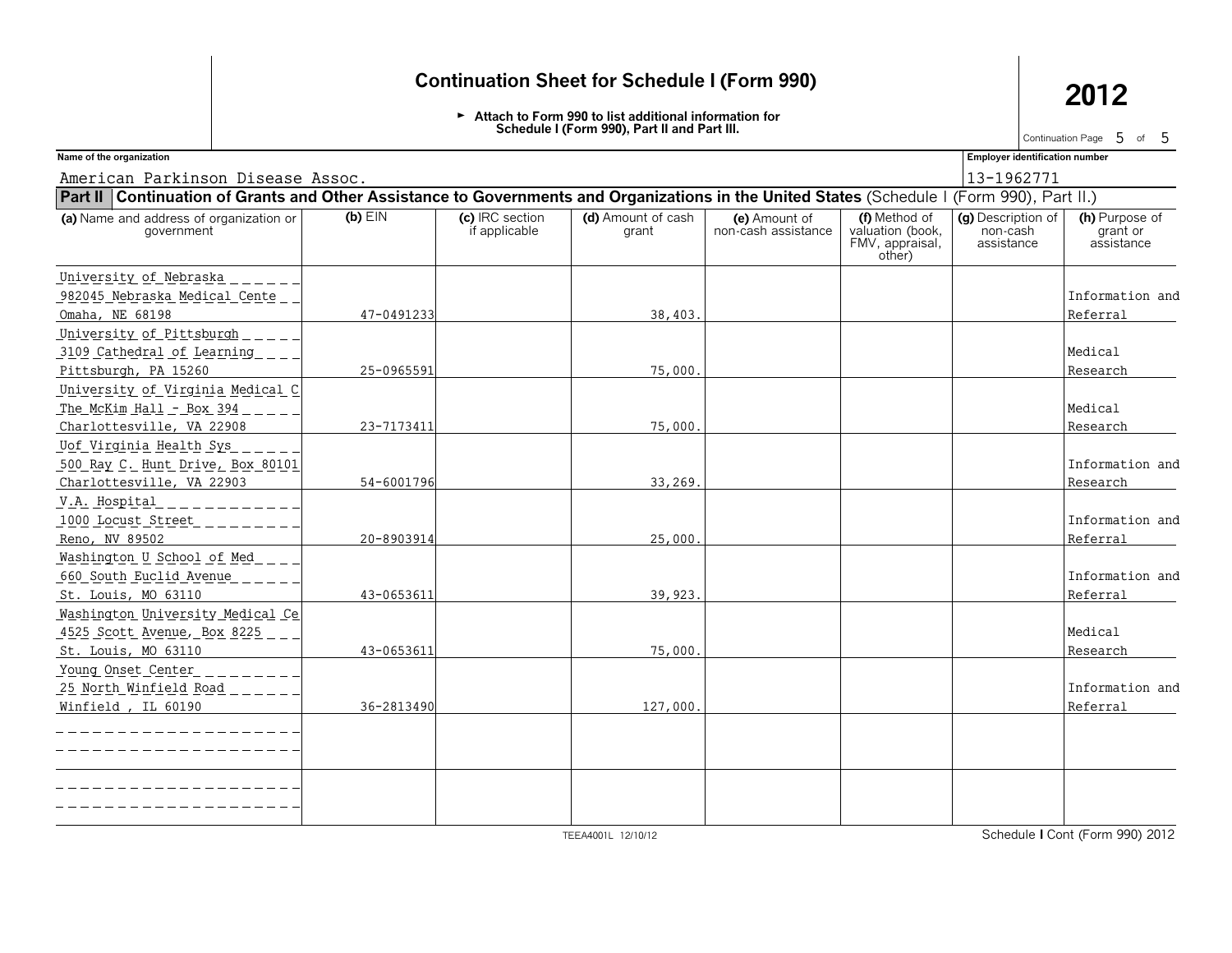| (Form 990)                                             | For certain Officers, Directors, Trustees, Key Employees, and Highest<br><b>Compensated Employees</b><br>> Complete if the organization answered 'Yes' to Form 990, Part IV, line 23.<br><b>Open to Public</b><br>Attach to Form 990. See separate instructions.<br><b>Inspection</b> |                                                                                                                                                                                                                                    |                            |                          |
|--------------------------------------------------------|---------------------------------------------------------------------------------------------------------------------------------------------------------------------------------------------------------------------------------------------------------------------------------------|------------------------------------------------------------------------------------------------------------------------------------------------------------------------------------------------------------------------------------|----------------------------|--------------------------|
| Department of the Treasury<br>Internal Revenue Service |                                                                                                                                                                                                                                                                                       |                                                                                                                                                                                                                                    |                            |                          |
| Name of the organization                               |                                                                                                                                                                                                                                                                                       | <b>Employer identification number</b><br>13-1962771                                                                                                                                                                                |                            |                          |
| Part I                                                 | American Parkinson Disease Assoc.<br><b>Questions Regarding Compensation</b>                                                                                                                                                                                                          |                                                                                                                                                                                                                                    |                            |                          |
|                                                        |                                                                                                                                                                                                                                                                                       |                                                                                                                                                                                                                                    |                            | <b>Yes</b><br>No         |
|                                                        |                                                                                                                                                                                                                                                                                       | 1 a Check the appropriate box(es) if the organization provided any of the following to or for a person listed in Form 990, Part VII, Section A, line 1a. Complete Part III to provide any relevant information regarding these     |                            |                          |
|                                                        | First-class or charter travel                                                                                                                                                                                                                                                         | Housing allowance or residence for personal use                                                                                                                                                                                    |                            |                          |
| Travel for companions                                  |                                                                                                                                                                                                                                                                                       | Payments for business use of personal residence                                                                                                                                                                                    |                            |                          |
|                                                        | Tax indemnification and gross-up payments                                                                                                                                                                                                                                             | Health or social club dues or initiation fees                                                                                                                                                                                      |                            |                          |
|                                                        | Discretionary spending account                                                                                                                                                                                                                                                        | Personal services (e.g., maid, chauffeur, chef)                                                                                                                                                                                    |                            |                          |
|                                                        |                                                                                                                                                                                                                                                                                       | <b>b</b> If any of the boxes on line 1a are checked, did the organization follow a written policy regarding payment or<br>reimbursement or provision of all of the expenses described above? If 'No,' complete Part III to explain | 1 b                        |                          |
| 2                                                      |                                                                                                                                                                                                                                                                                       | Did the organization require substantiation prior to reimbursing or allowing expenses incurred by all officers, directors,                                                                                                         | $\overline{2}$             |                          |
| 3                                                      | establish compensation of the CEO/Executive Director, but explain in Part III.                                                                                                                                                                                                        | Indicate which, if any, of the following the filing organization used to establish the compensation of the organization's<br>CEO/Executive Director. Check all that apply. Do not check any boxes for methods used by a related o  |                            |                          |
| ΙX<br>Compensation committee                           |                                                                                                                                                                                                                                                                                       | X<br>Written employment contract                                                                                                                                                                                                   |                            |                          |
|                                                        | Independent compensation consultant                                                                                                                                                                                                                                                   | Compensation survey or study                                                                                                                                                                                                       |                            |                          |
|                                                        | Form 990 of other organizations                                                                                                                                                                                                                                                       | Approval by the board or compensation committee                                                                                                                                                                                    |                            |                          |
| 4                                                      |                                                                                                                                                                                                                                                                                       | During the year, did any person listed in Form 990, Part VII, Section A, line 1a with respect to the filing organization or a related organization:                                                                                | 4 a<br>4b                  | Χ<br>X<br>$\overline{X}$ |
|                                                        | c Participate in, or receive payment from, an equity-based compensation arrangement?                                                                                                                                                                                                  |                                                                                                                                                                                                                                    |                            |                          |
|                                                        | Only section 501(c)(3) and 501(c)(4) organizations must complete lines 5-9.                                                                                                                                                                                                           | If 'Yes' to any of lines 4a-c, list the persons and provide the applicable amounts for each item in Part III. Part III                                                                                                             |                            |                          |
| 5<br>contingent on the revenues of:                    |                                                                                                                                                                                                                                                                                       | For persons listed in Form 990, Part VII, Section A, line 1a, did the organization pay or accrue any compensation                                                                                                                  |                            |                          |
|                                                        |                                                                                                                                                                                                                                                                                       |                                                                                                                                                                                                                                    | 5 a                        | Χ                        |
|                                                        |                                                                                                                                                                                                                                                                                       |                                                                                                                                                                                                                                    | 5 b                        | X                        |
|                                                        | If 'Yes' to line 5a or 5b, describe in Part III.                                                                                                                                                                                                                                      |                                                                                                                                                                                                                                    |                            |                          |
| 6<br>contingent on the net earnings of:                |                                                                                                                                                                                                                                                                                       | For persons listed in Form 990, Part VII, Section A, line 1a, did the organization pay or accrue any compensation                                                                                                                  |                            |                          |
|                                                        |                                                                                                                                                                                                                                                                                       |                                                                                                                                                                                                                                    | 6а                         | Χ                        |
|                                                        |                                                                                                                                                                                                                                                                                       |                                                                                                                                                                                                                                    | 6b                         | $\overline{X}$           |
|                                                        | If 'Yes' to line 6a or 6b, describe in Part III.                                                                                                                                                                                                                                      |                                                                                                                                                                                                                                    |                            |                          |
| 7                                                      |                                                                                                                                                                                                                                                                                       | For persons listed in Form 990, Part VII, Section A, line 1a, did the organization provide any non-fixed                                                                                                                           | $\overline{7}$             | Χ                        |
| 8                                                      | to the initial contract exception described in Regulations section 53.4958-4(a)(3)?                                                                                                                                                                                                   | Were any amounts reported in Form 990, Part VII, paid or accrued pursuant to a contract that was subject                                                                                                                           | 8                          | X                        |
| 9                                                      |                                                                                                                                                                                                                                                                                       | If 'Yes' to line 8, did the organization also follow the rebuttable presumption procedure described in Regulations                                                                                                                 | 9                          |                          |
|                                                        | BAA For Paperwork Reduction Act Notice, see the Instructions for Form 990.                                                                                                                                                                                                            |                                                                                                                                                                                                                                    | Schedule J (Form 990) 2012 |                          |

**COMPENSATION Information Compensation Information COMB No. 1545-0047**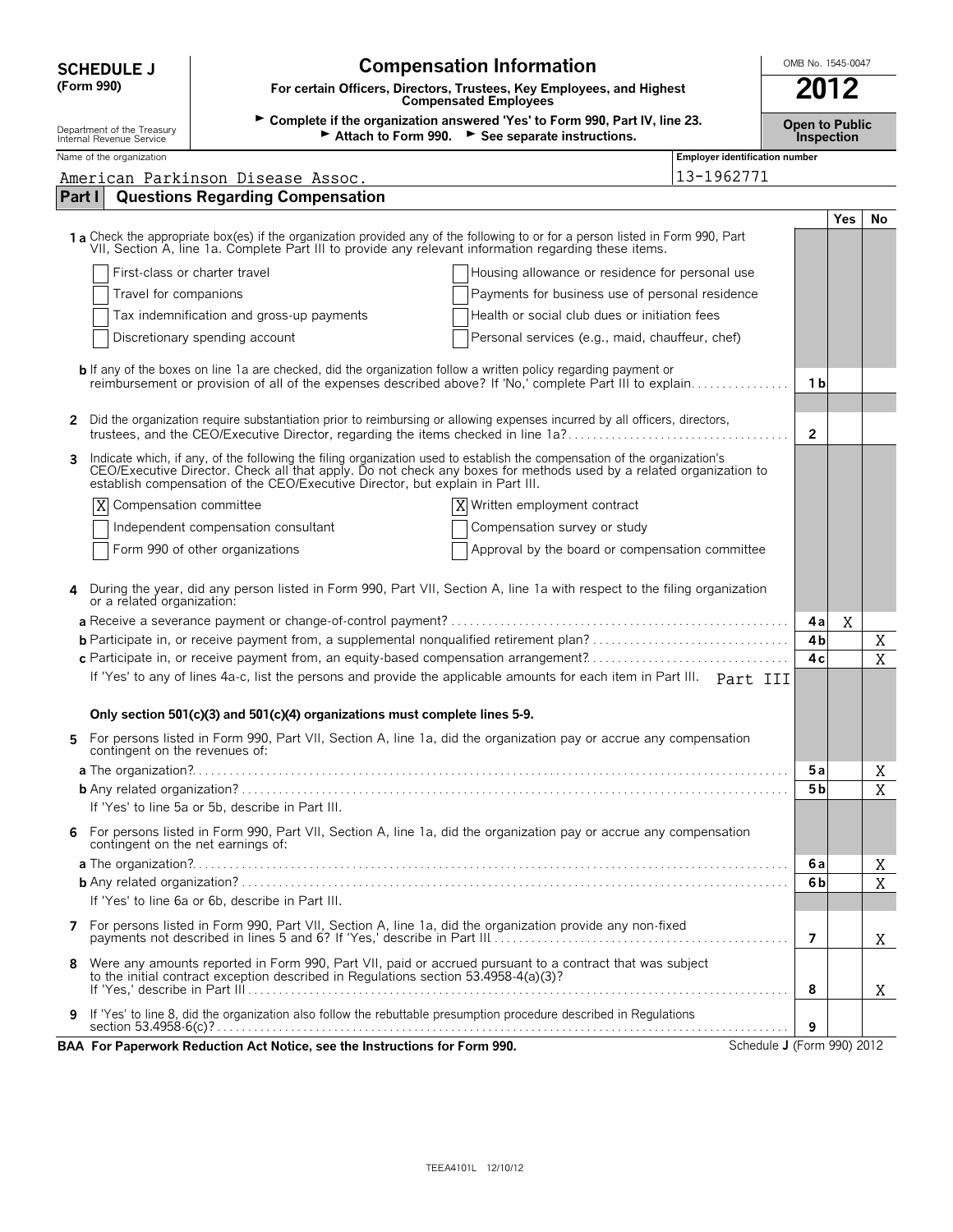### **Part II** | Officers, Directors, Trustees, Key Employees, and Highest Compensated Employees. Use duplicate copies if additional space is needed.

For each individual whose compensation must be reported in Schedule J, report compensation from the organization on row (i) and from related organizations, described in the instructions on<br>row (ii). Do not list any individ

Note. The sum of columns (B)(i)-(iii) for each listed individual must equal the total amount of Form 990, Part VII, Section A, line 1a, applicable columns (D) and (E) amounts for that individual.

| (A) Name and Title      |                           | (B) Breakdown of W-2 and/or 1099-MISC compensation |                                             |                                           |                                                                | (D) Nontaxable<br>benefits | $(E)$ Total of<br>columns $(B)(i)$ - $(D)$ |                                                                  |
|-------------------------|---------------------------|----------------------------------------------------|---------------------------------------------|-------------------------------------------|----------------------------------------------------------------|----------------------------|--------------------------------------------|------------------------------------------------------------------|
|                         |                           | (i) Base<br>compensation                           | (ii) Bonus and<br>incentive<br>compensation | (iii) Other<br>reportable<br>compensation | <b>(C)</b> Retirement<br>and other<br>deferred<br>compensation |                            |                                            | (F) Compensation<br>reported as<br>deferred in prior<br>Form 990 |
| Joel Gerstel            | (i)                       | 146,577                                            | $\mathsf 0$                                 | $0$ .                                     | $\mathsf{O}\xspace$                                            | $0$ .                      | 146,577.                                   | $\mathbf 0$ .                                                    |
| 1 former Pres and ED    | (i)                       | $\mathbf{0}$                                       | 0                                           | $\mathbf{0}$                              | $\mathbf{0}$                                                   | $\mathbf{0}$               | $\mathbf 0$                                | $\boldsymbol{0}$ .                                               |
|                         | (i)                       |                                                    |                                             |                                           |                                                                |                            |                                            |                                                                  |
| $\overline{2}$          | (ii)                      |                                                    |                                             |                                           |                                                                |                            |                                            |                                                                  |
|                         | (i)                       |                                                    |                                             |                                           |                                                                |                            |                                            |                                                                  |
| $\overline{\mathbf{3}}$ | (ii)                      |                                                    |                                             |                                           |                                                                |                            |                                            |                                                                  |
|                         | (i)                       |                                                    |                                             |                                           |                                                                |                            |                                            |                                                                  |
| 4                       | (i)                       |                                                    |                                             |                                           |                                                                |                            |                                            |                                                                  |
|                         | (i)                       |                                                    |                                             |                                           |                                                                |                            |                                            |                                                                  |
| 5                       | (ii)                      |                                                    |                                             |                                           |                                                                |                            |                                            |                                                                  |
|                         | $\overline{(\mathsf{i})}$ |                                                    |                                             |                                           |                                                                |                            |                                            |                                                                  |
| 6                       | (ii)                      |                                                    |                                             |                                           |                                                                |                            |                                            |                                                                  |
|                         | (i)                       |                                                    |                                             |                                           |                                                                |                            |                                            |                                                                  |
| 7                       | (ii)                      |                                                    |                                             |                                           |                                                                |                            |                                            |                                                                  |
|                         | (i)                       |                                                    |                                             |                                           |                                                                |                            |                                            |                                                                  |
| 8                       | (i)                       |                                                    |                                             |                                           |                                                                |                            |                                            |                                                                  |
|                         | (i)                       |                                                    |                                             |                                           |                                                                |                            |                                            |                                                                  |
| 9                       | (ii)                      |                                                    |                                             |                                           |                                                                |                            |                                            |                                                                  |
| ${\bf 10}$              | (i)<br>(i)                |                                                    |                                             |                                           |                                                                |                            |                                            |                                                                  |
|                         | (i)                       |                                                    |                                             |                                           |                                                                |                            |                                            |                                                                  |
| 11                      | (ii)                      |                                                    |                                             |                                           |                                                                |                            |                                            |                                                                  |
|                         | (i)                       |                                                    |                                             |                                           |                                                                |                            |                                            |                                                                  |
| 12                      | (i)                       |                                                    |                                             |                                           |                                                                |                            |                                            |                                                                  |
|                         | (i)                       |                                                    |                                             |                                           |                                                                |                            |                                            |                                                                  |
| 13                      | (ii)                      |                                                    |                                             |                                           |                                                                |                            |                                            |                                                                  |
|                         | (i)                       |                                                    |                                             |                                           |                                                                |                            |                                            |                                                                  |
| 14                      | (ii)                      |                                                    |                                             |                                           |                                                                |                            |                                            |                                                                  |
|                         | (i)                       |                                                    |                                             |                                           |                                                                |                            |                                            |                                                                  |
| 15                      | (ii)                      |                                                    |                                             |                                           |                                                                |                            |                                            |                                                                  |
|                         | $\overline{(\mathsf{i})}$ |                                                    |                                             |                                           |                                                                |                            |                                            |                                                                  |
| 16                      | (i)                       |                                                    |                                             |                                           |                                                                |                            |                                            |                                                                  |
| <b>BAA</b>              |                           |                                                    | TEEA4102L 12/11/12                          |                                           |                                                                |                            |                                            | Schedule J (Form 990) 2012                                       |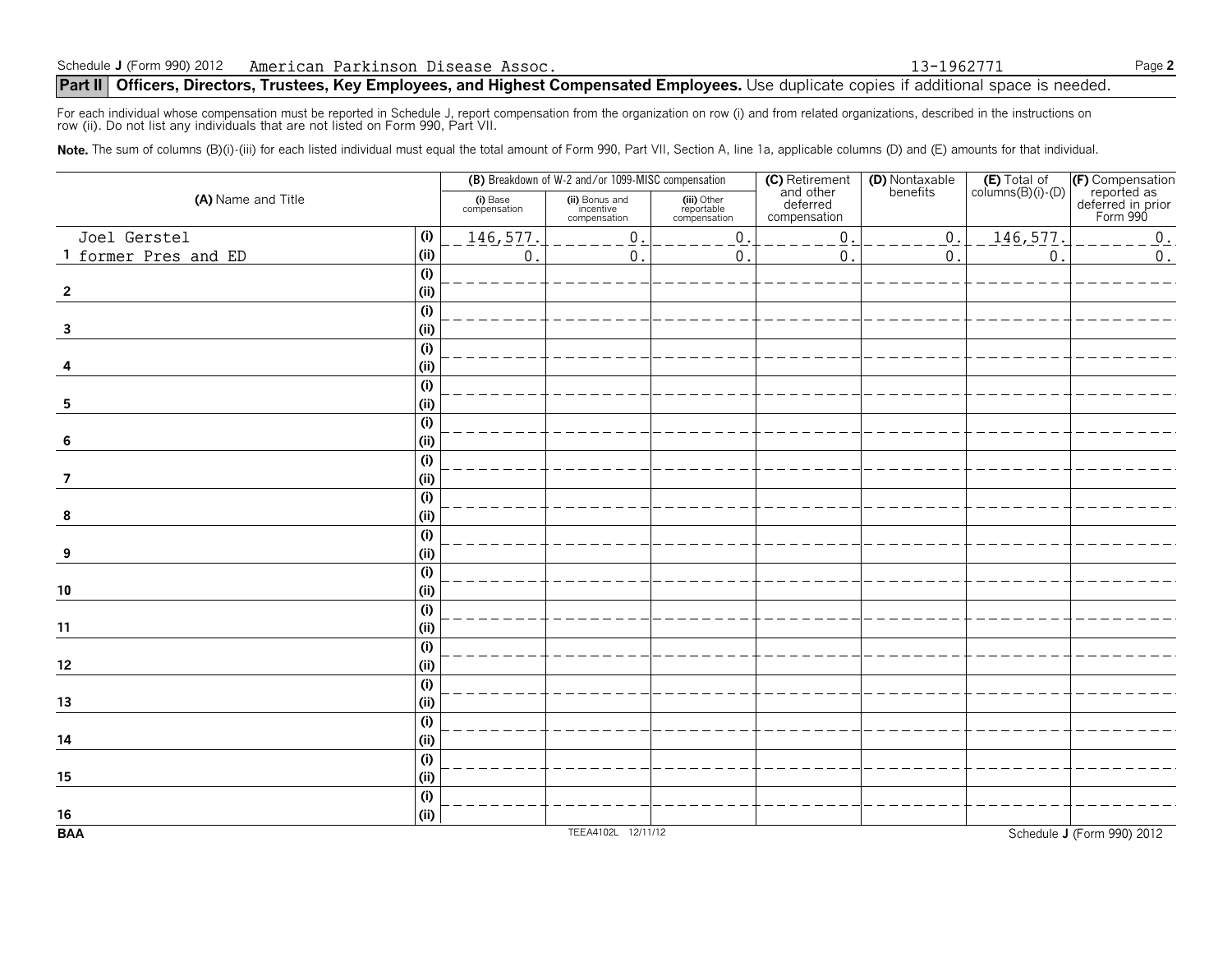### **Part III Supplemental Information**

Complete this part to provide the information, explanation, or descriptions required for Part I, lines 1a, 1b, 3, 4a, 4b, 4c, 5a, 5b, 6a, 6b, 7, and 8, for Part II. Also complete this part for any additional information.

| Part I, Line 4 - Received Severance, Supplemental NQ Retirement, Equity-Based Compensation                            |
|-----------------------------------------------------------------------------------------------------------------------|
| <u>Joel Gerstel, executive director, retired from organization, and received severance _________________________</u>  |
| package of \$100,000, which was accrued in full on the financial statements, as of ____________________________       |
| <u> 8/31/2012. Severance payments to be paid in 12 equal instalments of \$8,333.33 ______________________________</u> |
|                                                                                                                       |
|                                                                                                                       |
|                                                                                                                       |
|                                                                                                                       |
|                                                                                                                       |
|                                                                                                                       |
|                                                                                                                       |
|                                                                                                                       |
|                                                                                                                       |
|                                                                                                                       |
|                                                                                                                       |
|                                                                                                                       |
|                                                                                                                       |
|                                                                                                                       |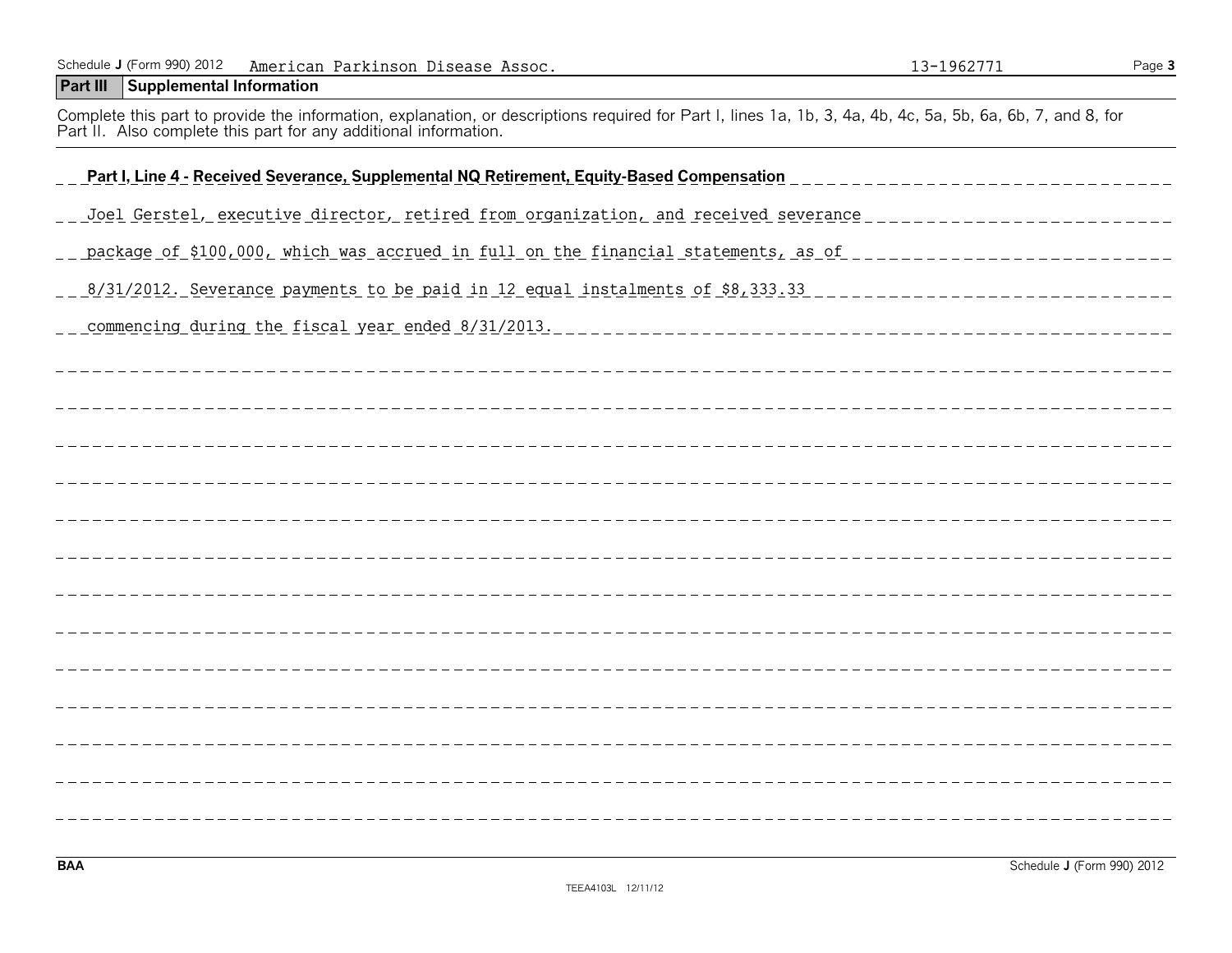| <b>SCHEDULE O</b><br>Supplemental Information to Form 990 or 990-EZ<br>(Form 990 or 990-EZ) |                                                                                                                                        |                                                     | OMB No. 1545-0047                          |
|---------------------------------------------------------------------------------------------|----------------------------------------------------------------------------------------------------------------------------------------|-----------------------------------------------------|--------------------------------------------|
|                                                                                             | Complete to provide information for responses to specific questions on<br>Form 990 or 990-EZ or to provide any additional information. |                                                     | 2012                                       |
| Department of the Treasury<br>Internal Revenue Service                                      | Attach to Form 990 or 990-EZ.                                                                                                          |                                                     | <b>Open to Public</b><br><b>Inspection</b> |
| Name of the organization                                                                    | American Parkinson Disease Assoc.                                                                                                      | <b>Employer identification number</b><br>13-1962771 |                                            |
| Schedule G, Part 1                                                                          |                                                                                                                                        |                                                     |                                            |
|                                                                                             | CDR expenses were \$206,564. Of this amount, \$3,064 was identified by the contract as                                                 |                                                     |                                            |
|                                                                                             | the basic mailing, printing, and postage costs, with the difference recorded as                                                        |                                                     |                                            |
|                                                                                             | payment to the fundraising counsel.                                                                                                    |                                                     |                                            |
|                                                                                             | Form 990, Part VI, Line 2 - Business or Family Relationship of Officers, Directors, Etc.                                               |                                                     |                                            |
|                                                                                             | 1) Elizabeth Braun - Board Member                                                                                                      |                                                     |                                            |
|                                                                                             |                                                                                                                                        |                                                     |                                            |
|                                                                                             | Sister to board member Elena Imperato                                                                                                  |                                                     |                                            |
|                                                                                             |                                                                                                                                        |                                                     |                                            |
|                                                                                             | Cousin to board members Mario J. Esposito Jr., Michael Esposito, Dr. Robert Browne,                                                    |                                                     |                                            |
|                                                                                             | Lisa Esposito Pidoriano & Sally Ann Esposito-Browne                                                                                    |                                                     |                                            |
|                                                                                             |                                                                                                                                        |                                                     |                                            |
|                                                                                             | 2) Dr. Robert Browne - Board Member                                                                                                    |                                                     |                                            |
|                                                                                             |                                                                                                                                        |                                                     |                                            |
|                                                                                             | Husband of Treasurer & Board Member Sally Ann Esposito Browne                                                                          |                                                     |                                            |
|                                                                                             |                                                                                                                                        |                                                     |                                            |
|                                                                                             | Cousin to board members Elizabeth Braun, Mario J. Esposito Jr., Michael Esposito, &                                                    |                                                     |                                            |
| Elena Imperato                                                                              |                                                                                                                                        |                                                     |                                            |
|                                                                                             |                                                                                                                                        |                                                     |                                            |
|                                                                                             | Brother in law to board member Lisa Esposito Pidoriano                                                                                 |                                                     |                                            |
|                                                                                             |                                                                                                                                        |                                                     |                                            |
|                                                                                             | 3) Mario J. Esposito Jr. - Board Member                                                                                                |                                                     |                                            |
|                                                                                             |                                                                                                                                        |                                                     |                                            |
|                                                                                             | Brother of board member Michael Esposito                                                                                               |                                                     |                                            |
|                                                                                             |                                                                                                                                        |                                                     |                                            |
|                                                                                             | Cousin to board members Elizabeth Braun, Elena Imperato, Dr. Robert Browne, Sally                                                      |                                                     |                                            |
|                                                                                             | BAA For Paperwork Reduction Act Notice, see the Instructions for Form 990 or 990-EZ.<br>TEEA4901L 12/8/12                              |                                                     | Schedule O (Form 990 or 990-EZ) 2012       |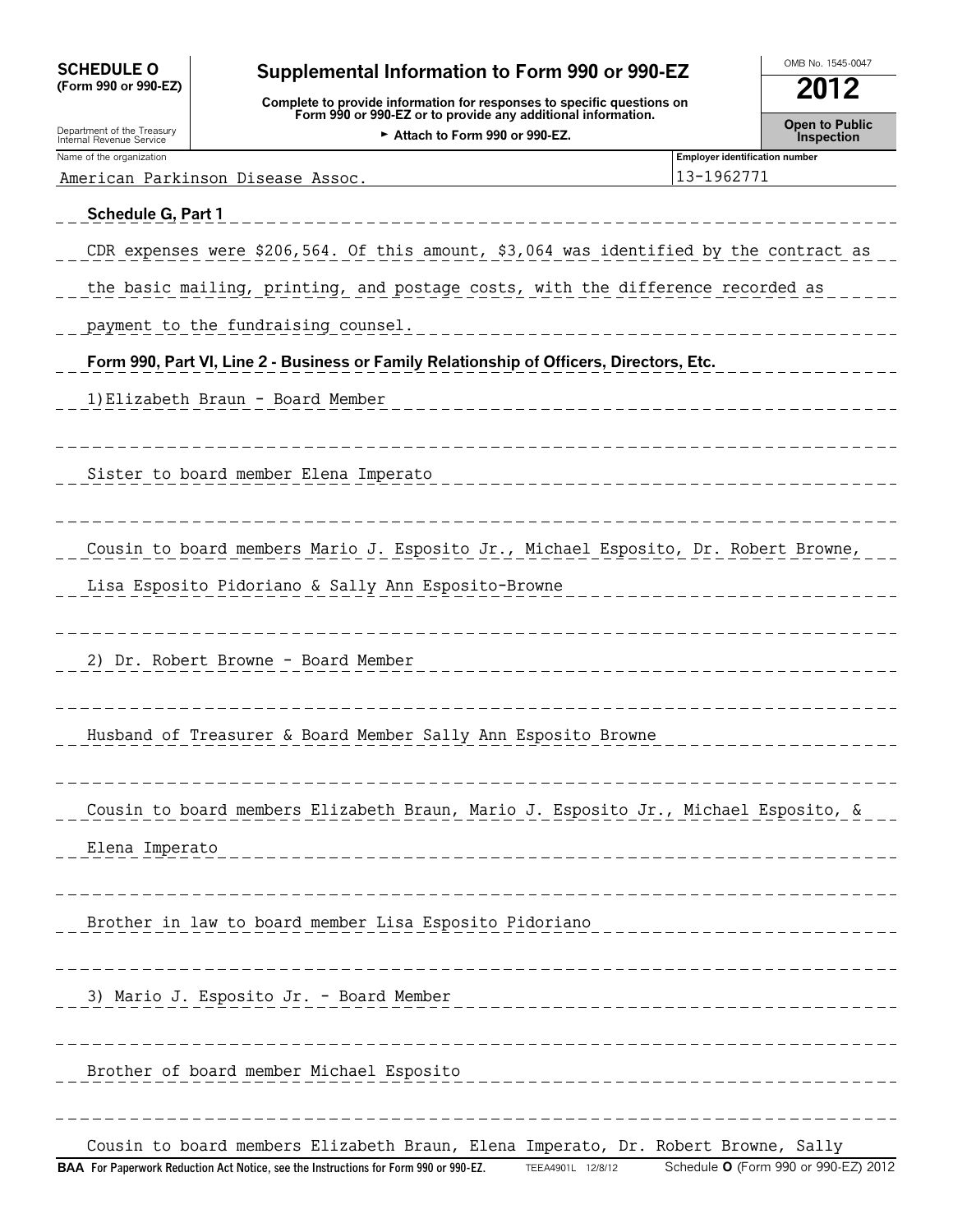| Schedule O (Form 990 or 990-EZ) 2012                                                     | Page 2                                              |
|------------------------------------------------------------------------------------------|-----------------------------------------------------|
| Name of the organization                                                                 | <b>Employer identification number</b><br>13-1962771 |
| American Parkinson Disease Assoc.                                                        |                                                     |
| Form 990, Part VI, Line 2 - Business or Family Relationship of Officers, Directors, Etc. |                                                     |
| Ann Esposito- Browne & Lisa Esposito Pidoriano                                           |                                                     |
|                                                                                          | ___________                                         |
|                                                                                          |                                                     |
| 4) Michael Esposito - Board Member<br>___________________                                |                                                     |
|                                                                                          |                                                     |
|                                                                                          |                                                     |
| Brother of board member Mario J. Esposito Jr.                                            | _________________                                   |
|                                                                                          |                                                     |
| Cousin to board members Elizabeth Braun, Elena Imperato, Dr. Robert Browne, Sally        |                                                     |
|                                                                                          |                                                     |
| Ann Esposito- Browne & Lisa Esposito Pidoriano                                           |                                                     |
|                                                                                          |                                                     |
| 5) Lisa Esposito Pidoriano - Board Member                                                |                                                     |
|                                                                                          |                                                     |
|                                                                                          |                                                     |
| Cousin to board members Elizabeth Braun, Elena Imperato, Michael Esposito & Mario J.     |                                                     |
| Esposito Jr.                                                                             |                                                     |
| ________________________                                                                 |                                                     |
|                                                                                          |                                                     |
| Sister of board members Sally Ann Browne Esposito                                        |                                                     |
|                                                                                          |                                                     |
|                                                                                          |                                                     |
| Sister in law of board member Dr. Robert Browne                                          |                                                     |
|                                                                                          |                                                     |
|                                                                                          |                                                     |
|                                                                                          |                                                     |
|                                                                                          |                                                     |
| Cousin to board members Mario J. Esposito Jr., Michael Esposito, Lisa Esposito           |                                                     |
| Pidoriano, Sally Ann Esposito Browne & Dr. Robert Browne                                 |                                                     |
|                                                                                          |                                                     |
| __________________________________                                                       |                                                     |
|                                                                                          |                                                     |
|                                                                                          |                                                     |
|                                                                                          |                                                     |
| 7) George Esposito - Board member                                                        |                                                     |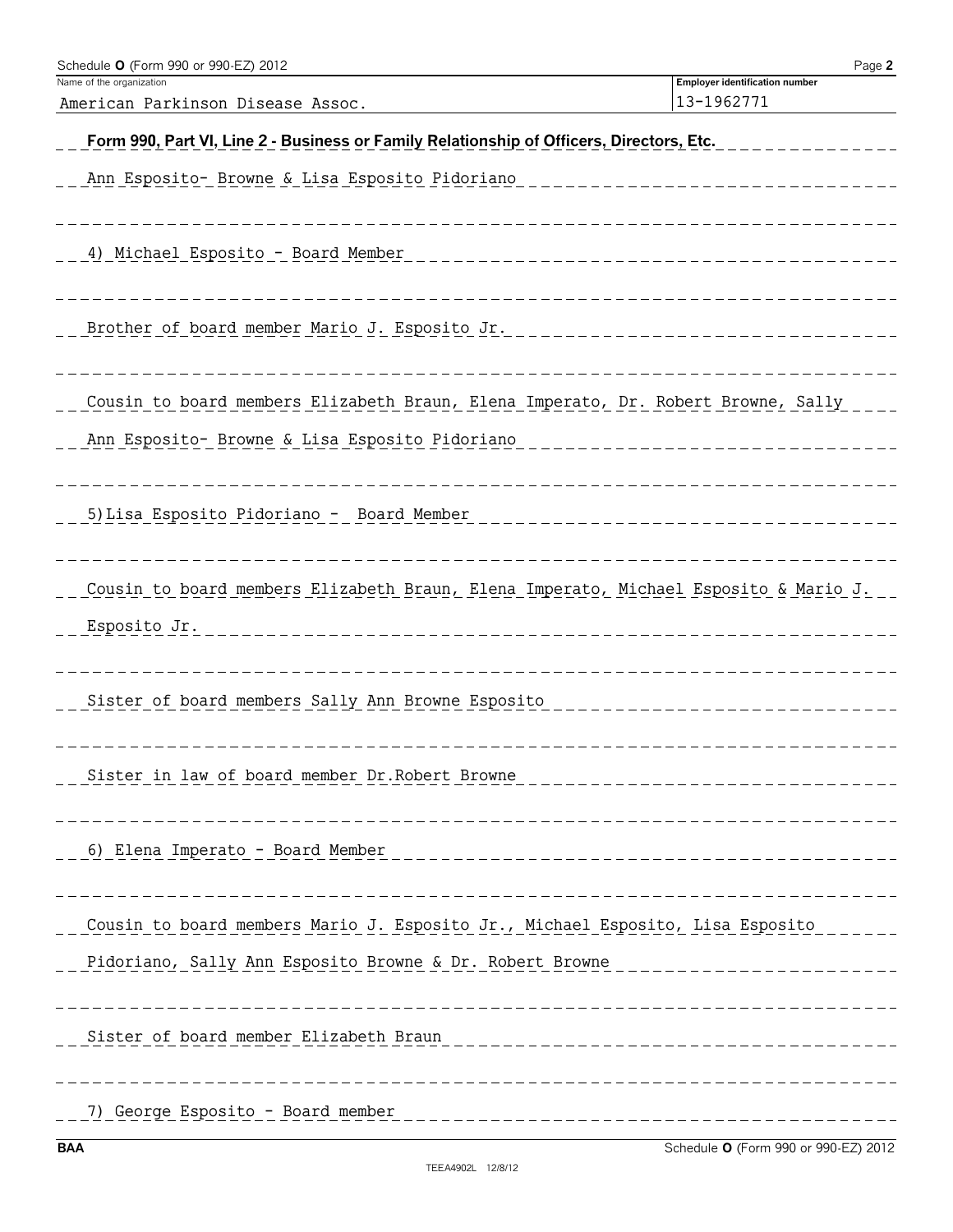| Schedule O (Form 990 or 990-EZ) 2012                                                            | Page 2                                              |
|-------------------------------------------------------------------------------------------------|-----------------------------------------------------|
| Name of the organization<br>American Parkinson Disease Assoc.                                   | <b>Employer identification number</b><br>13-1962771 |
| Form 990, Part VI, Line 2 - Business or Family Relationship of Officers, Directors, Etc.        |                                                     |
|                                                                                                 |                                                     |
|                                                                                                 |                                                     |
| 2nd Cousin to board members Elizabeth Braun, Mario J. Esposito Jr., Michael                     |                                                     |
| Esposito, Elena Imperato, Dr. Robert Browne, Sally Ann Esposito Browne & Lisa                   |                                                     |
| Esposito Pidoriano                                                                              |                                                     |
|                                                                                                 |                                                     |
| 8) Sally Ann Esposito Browne - Treasurer                                                        |                                                     |
|                                                                                                 |                                                     |
| wife of Dr. Robert Browne, Board member, and related to several other board members             |                                                     |
|                                                                                                 |                                                     |
| 9) Joel A. Miele - Past Chairman                                                                |                                                     |
|                                                                                                 |                                                     |
| Father of board member Joel A Miele, Jr                                                         |                                                     |
|                                                                                                 |                                                     |
| Father in law of board member Gary Chu                                                          |                                                     |
| Form 990, Part VI, Line 11b - Form 990 Review Process                                           |                                                     |
| Form 990 was reviewed in detail by Finance & Audit Comittees & distributed                      |                                                     |
|                                                                                                 |                                                     |
| electronically to all other board members                                                       | -----------------                                   |
| Form 990, Part VI, Line 12c - Explanation of Monitoring and Enforcement of Conflicts            |                                                     |
| Conflict of Interest policy signed by the Board annually. Members recuse themselves             |                                                     |
| from voting if there is a potential conflict of interest.                                       | _ _ _ _ _ _ _ _ _ _ _ _ _ _ _ _ _ _ _               |
| Form 990, Part VI, Line 15a - Compensation Review & Approval Process - CEO, Top Management      |                                                     |
| Independent compensation committee formed to approve the salaries of the President &            |                                                     |
| CEO and that of the key employees.                                                              | ___________________________________                 |
| Form 990, Part VI, Line 15b - Compensation Review & Approval Process - Officers & Key Employees |                                                     |
| same as 15a above. Independent compensation committee formed to approve the salaries            |                                                     |
| of the President & CEO and that of the key employees.                                           |                                                     |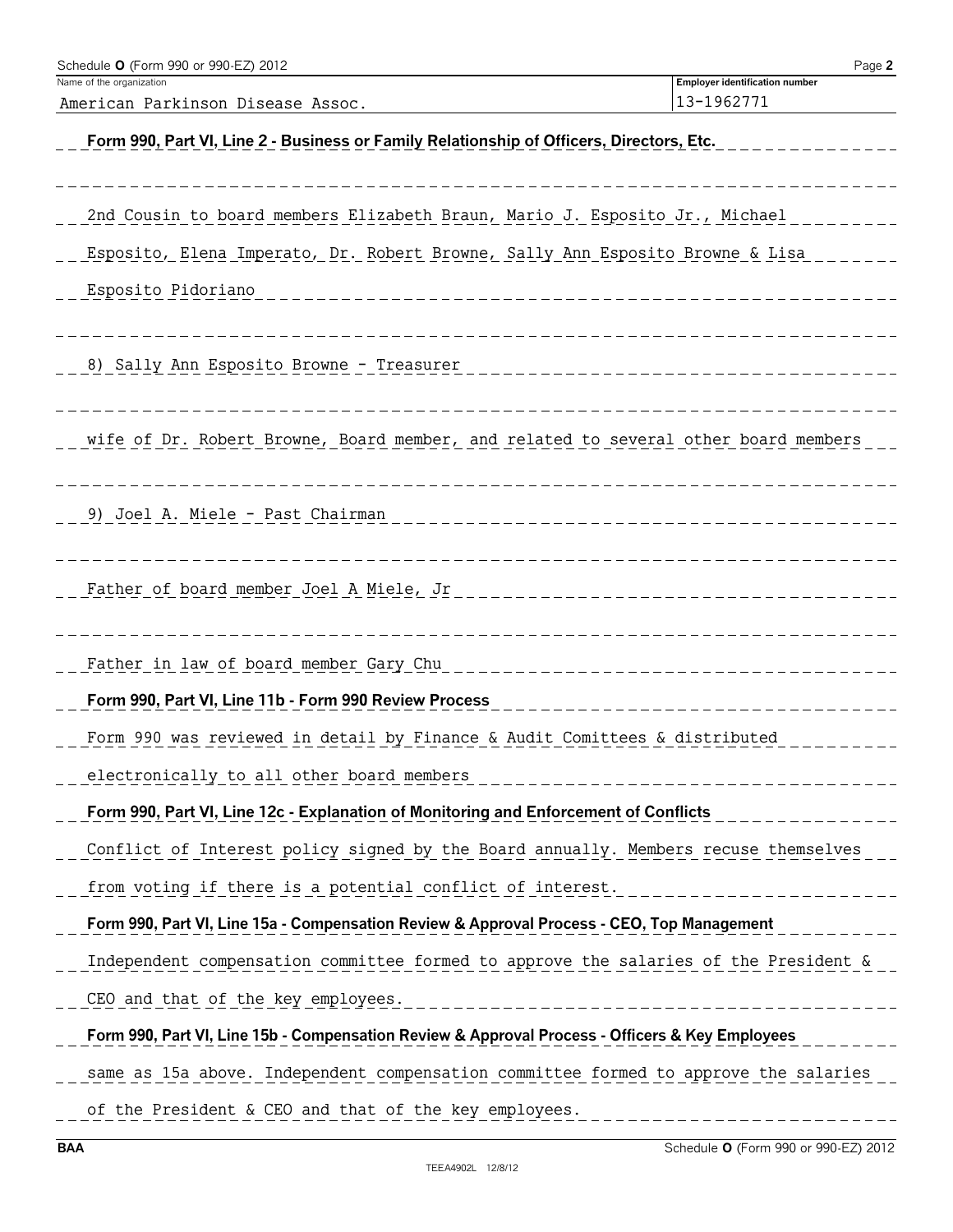| Schedule O (Form 990 or 990-EZ) 2012<br>Name of the organization                    | Page 2<br><b>Employer identification number</b> |
|-------------------------------------------------------------------------------------|-------------------------------------------------|
| American Parkinson Disease Assoc.                                                   | 13-1962771                                      |
| Form 990, Part VI, Line 17 - List of States which this Return is Filed              |                                                 |
| AL AK AZ AR CA CO CT DC FL GA HI IL KS KY LA ME MD MA MI MN MS NH NJ NM NY NC ND    |                                                 |
| OH OK OR PA RI SD TN UT VA WA WV WI                                                 |                                                 |
| Form 990, Part VI, Line 19 - Other Organization Documents Publicly Available        |                                                 |
| Financial statements available on website and upon request. Governing documents and |                                                 |
| policies provided upon request.                                                     |                                                 |
|                                                                                     |                                                 |
|                                                                                     |                                                 |
|                                                                                     |                                                 |
|                                                                                     |                                                 |
|                                                                                     |                                                 |
|                                                                                     |                                                 |
|                                                                                     |                                                 |
|                                                                                     |                                                 |
|                                                                                     |                                                 |
|                                                                                     |                                                 |
|                                                                                     |                                                 |
|                                                                                     |                                                 |
|                                                                                     |                                                 |
|                                                                                     |                                                 |
|                                                                                     |                                                 |
|                                                                                     |                                                 |
|                                                                                     |                                                 |
|                                                                                     |                                                 |
|                                                                                     |                                                 |
|                                                                                     |                                                 |
|                                                                                     |                                                 |
|                                                                                     |                                                 |
|                                                                                     |                                                 |
| <b>BAA</b>                                                                          | Schedule O (Form 990 or 990-EZ) 2012            |